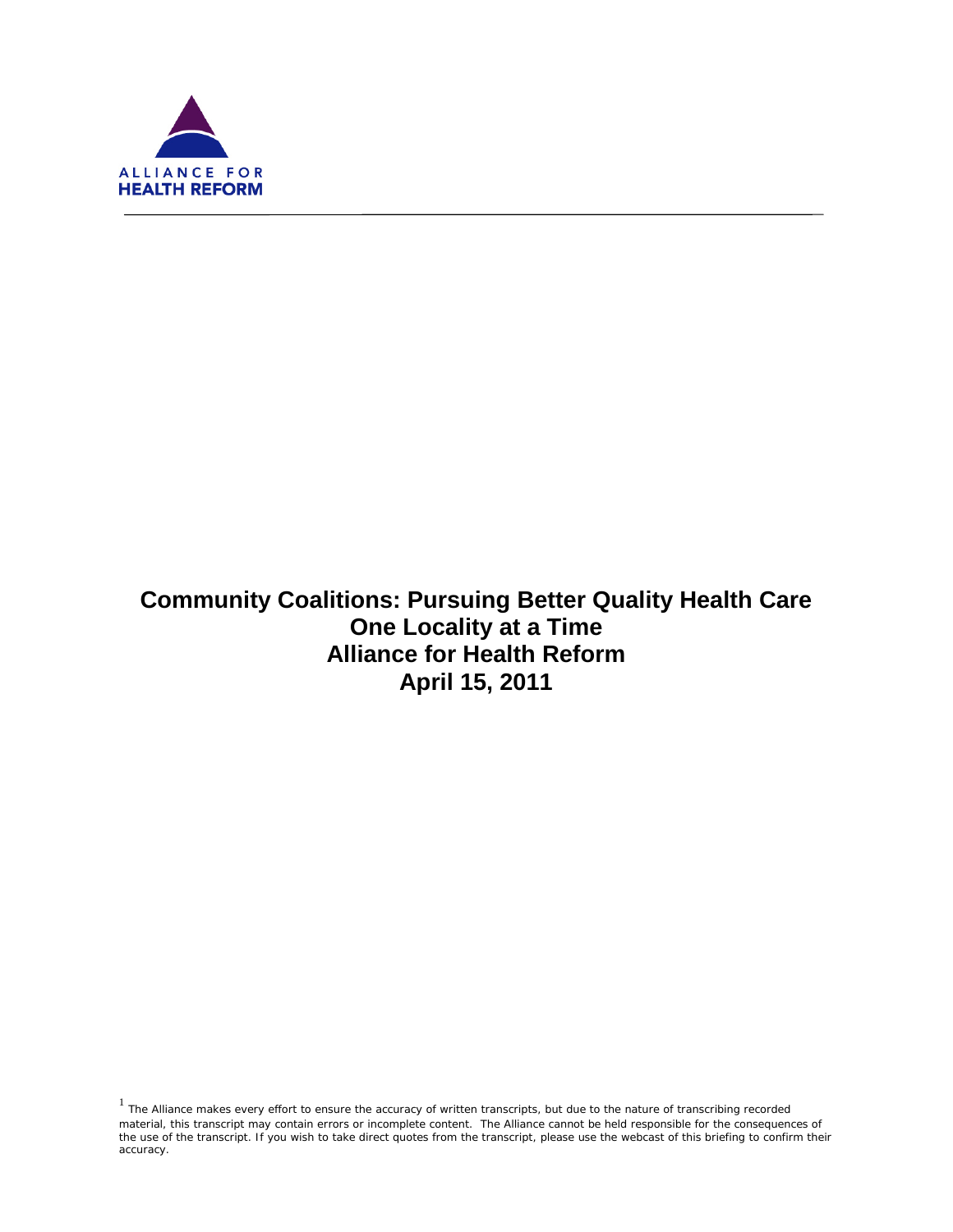[START RECORDING]

**ED HOWARD:** I wonder if we could get started. Oh my goodness, it's the voice of God. Everyone will be speaking with Centurion tones this afternoon. I'm Ed Howard at the Alliance for Health Reform. I'm going to move my microphone away from me a little bit. I assume you can hear me in the back, thank you.

Welcome all of you, on behalf of Senator Rockefeller and our board of directors although you may get a welcome on behalf of the board of directors from the board of directors to this program on how communities around the country are trying to improve the quality of health care that's delivered in those communities.

Now we know, based on the work of the Dartmouth Atlas folks and others that quality's uneven around the country in the United States. You may recall the Rand researchers who famously found that Americans get the right care about half the time maybe slightly more. What we don't often focus on is that quality varies substantially from community to community and even within the same community.

Now fortunately, stakeholders in dozens of communities around the nation have chosen to take action to improve quality locally by engaging in one or more collaborations. These collaboratives include purchasers and consumer organizations

<sup>&</sup>lt;sup>1</sup> The Alliance makes every effort to ensure the accuracy of written transcripts, but due to the nature of transcribing recorded material, this transcript may contain errors or incomplete content. The Alliance cannot be held responsible for the consequences of the use of the transcript. If you wish to take direct quotes from the transcript, please use the webcast of this briefing to confirm their accuracy.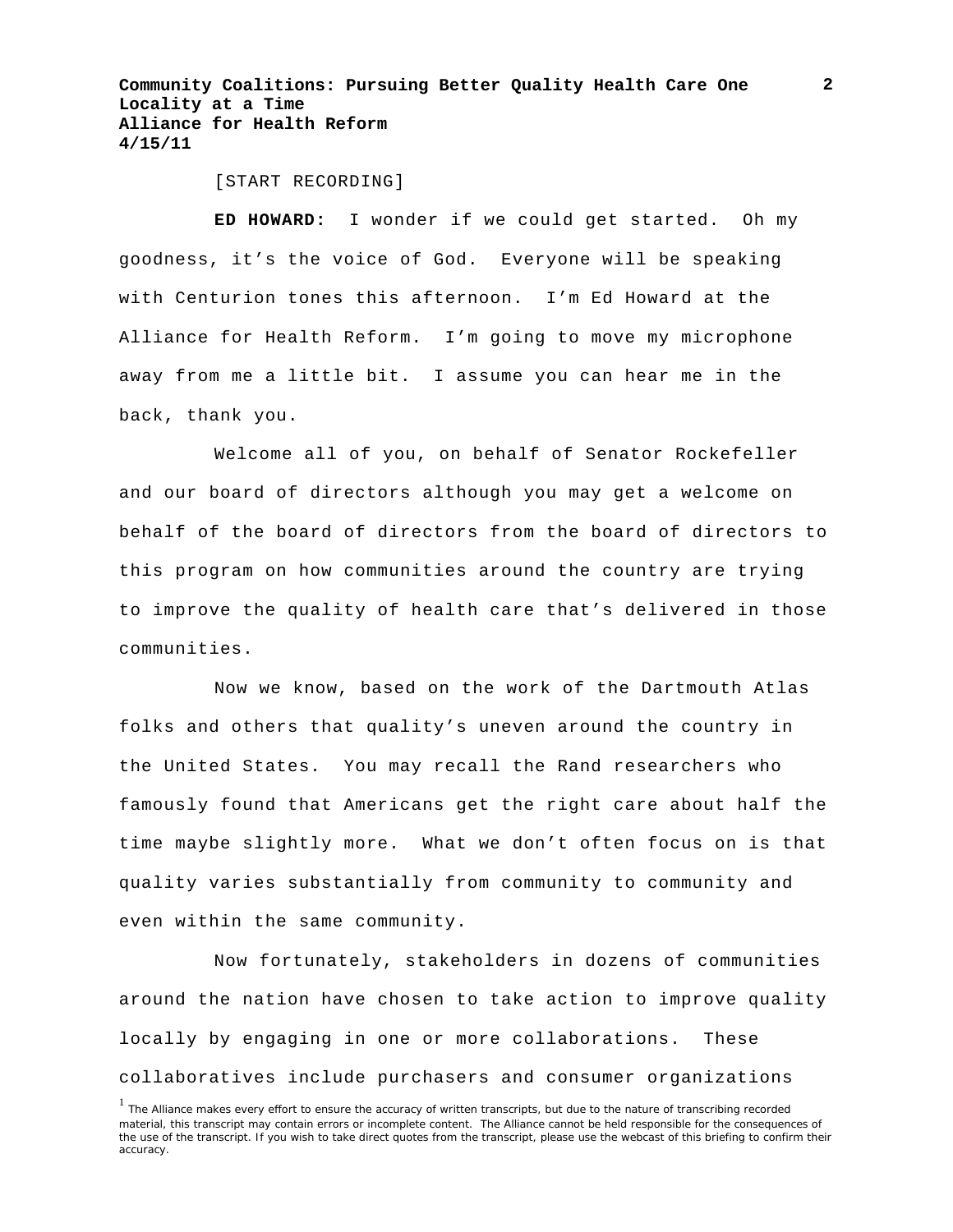and health plans and providers and everybody else relevant to the process.

There are several different initiatives, private and public, aimed at this goal of improving the quality of care being delivered in specific communities. Today, we take a closer look at some of those initiatives and see what lessons we might be able to learn from their experience.

You're going to hear about aligning forces for quality, which is a Robert Wood Johnson Foundation initiative, Chartered Value Exchanges sponsored by the Agency for Health Care Research and Quality and the Beacon Community Program that's run by the Office of the National Coordinator for Health Information Technology.

Fortunately our panelists and my co-moderator are well equipped to help us sort these various initiatives out and take a close look at the issues that they raise. Going back to that theme, our partner today in sponsoring the briefing is the Robert Wood Johnson Foundation, the nation's largest philanthropy devoted exclusively to health and health care.

We're pleased to have with us today to co-moderate Anne Weiss who's a Senior Program Officer at the Foundation and Director of its quality and equality team. Now just so everybody understands, Anne has done tours of duty in Washington both in the executive branch at OMB and here in the

<sup>&</sup>lt;sup>1</sup> The Alliance makes every effort to ensure the accuracy of written transcripts, but due to the nature of transcribing recorded material, this transcript may contain errors or incomplete content. The Alliance cannot be held responsible for the consequences of the use of the transcript. If you wish to take direct quotes from the transcript, please use the webcast of this briefing to confirm their accuracy.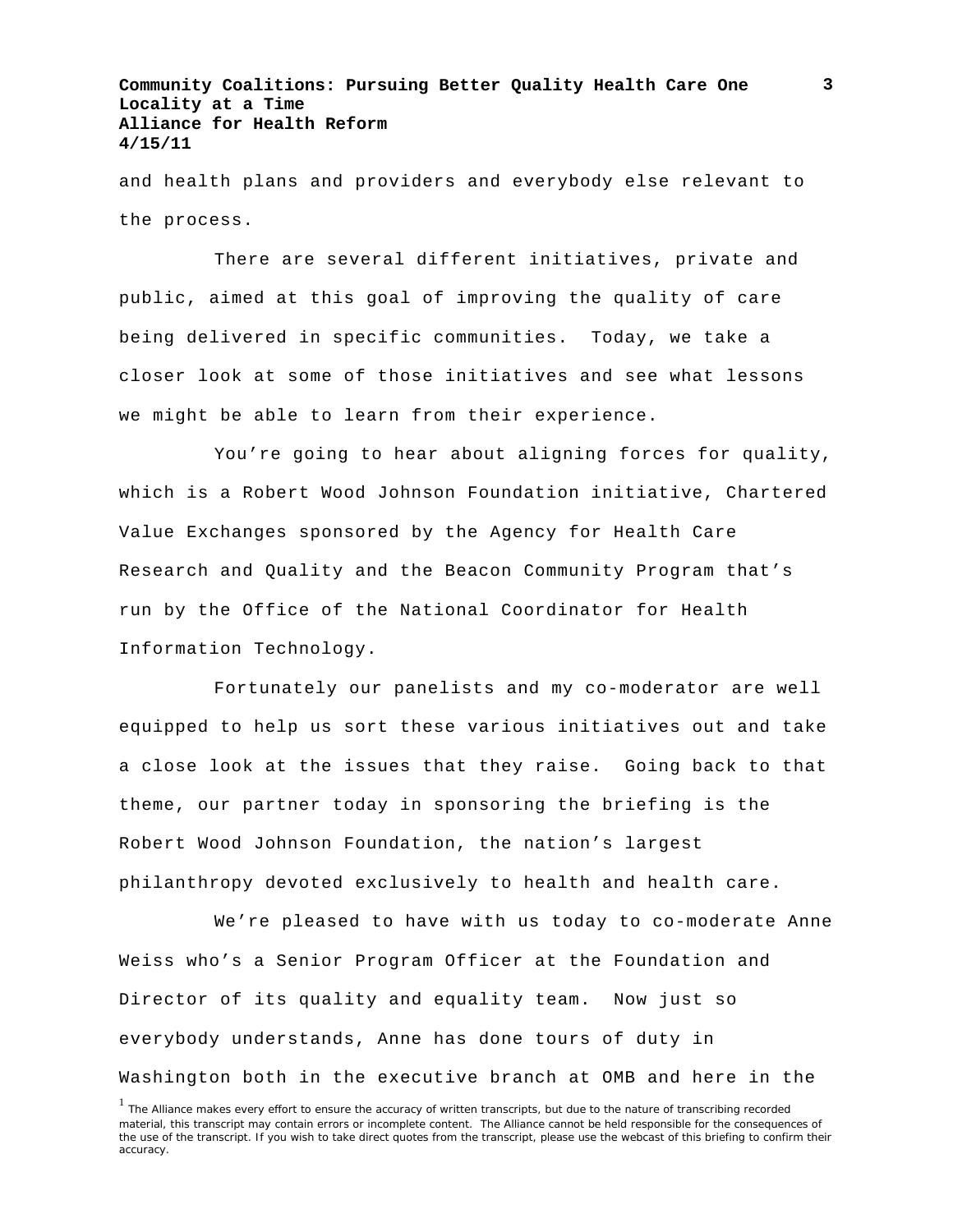Senate on the Finance Committee staff. She was a senior health official in New Jersey and thanks very much to Anne and Brian Quinn and their colleagues at the Foundation for supporting, helping put this program together. At this point, let me recognize Anne Weiss from the Robert Wood Johnson Foundation.

**ANNE WEISS:** Thank you so much and thanks to your team for putting together such a great program that's obviously attracted a lot of interest. I'm really thrilled to have a chance to be here to showcase and to learn more about efforts by the Robert Wood Johnson Foundation and others to improve the quality and equality of the care that Americans receive.

We heard a lot, in the last couple of years, about the problems facing Americans who don't have health insurance. We heard a lot about the soaring cost of health care. I don't think we always heard as much about the ways in which the system fails, those of us who do have health insurance but that is starting to change.

Earlier this week, the Foundation released the results of a national survey conducted by Bob Blendon at Harvard that showed that over half of Americans give the health care system a C or a D. Now I brought my 15-year-old son with me to Washington today. He's not in the room at the moment but if he were, he would tell you that in our house, a C or a D is not good enough [Laughter]. We attend to those problems and also

<sup>&</sup>lt;sup>1</sup> The Alliance makes every effort to ensure the accuracy of written transcripts, but due to the nature of transcribing recorded material, this transcript may contain errors or incomplete content. The Alliance cannot be held responsible for the consequences of the use of the transcript. If you wish to take direct quotes from the transcript, please use the webcast of this briefing to confirm their accuracy.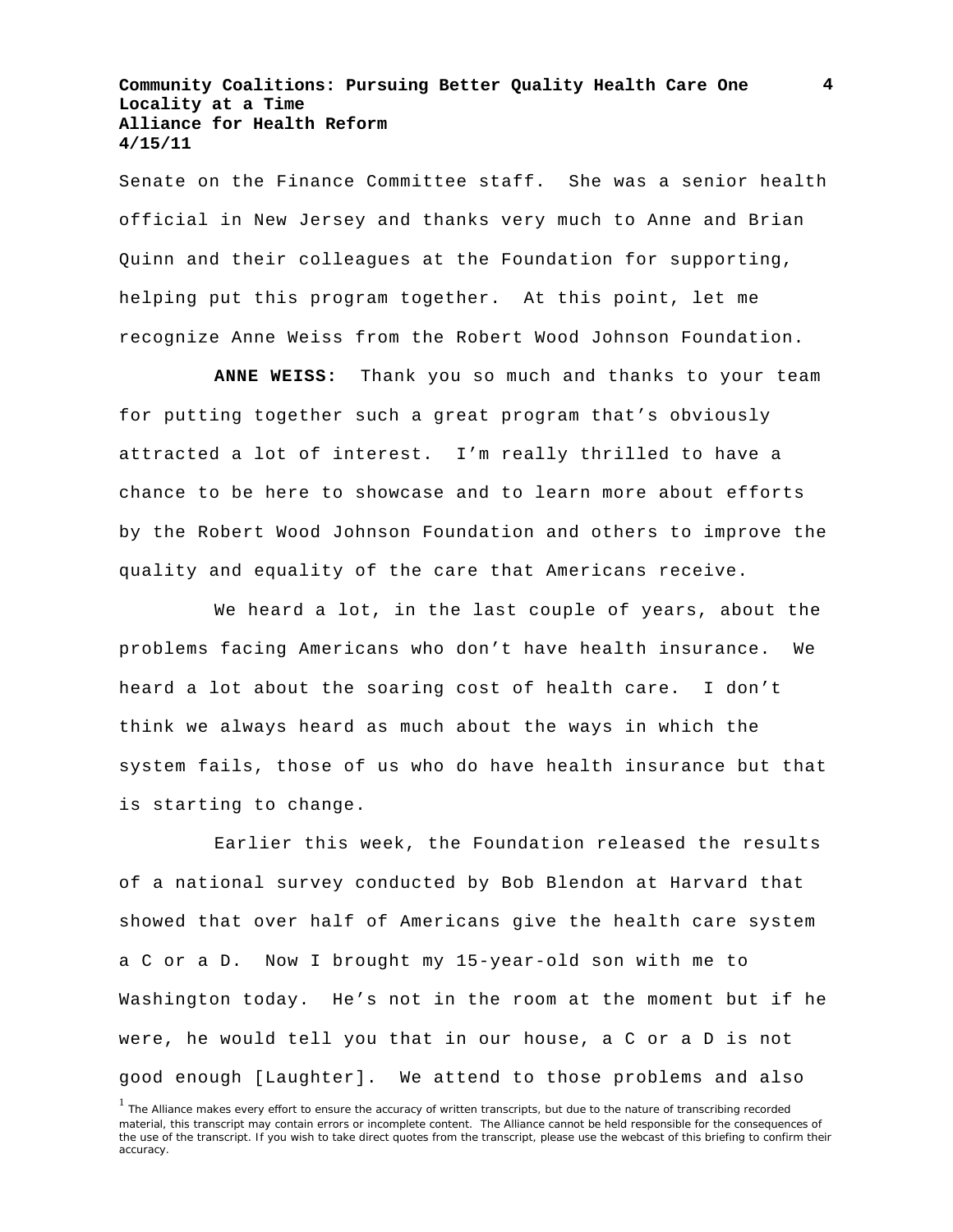of course this week, we saw the launch of a major patient safety initiative by the Department of Health and Human Services very welcomed, very important. The issues of quality and equality and value are not for the Foundation just issues when they're in the headlines.

We're committed to improving health and health care for all Americans, helping people stay healthy and get the care that they need. So we've been investing in this area for years and it's pretty clear that as a nation, we're not really getting what we should be getting from an investment of \$2.5 trillion a year. We have, compared to other developing countries, higher infant mortality rates, lower life expectancy and so on.

I think one of the problems is that health care quality is a very complicated problem. It's not one kind of problem so that makes it hard to talk about. We obviously have situations of underuse; situations where people are not getting care that the evidence tells us will keep them healthy or keep them from getting sicker.

We have overuse where people get services they don't need that simply expose them to potential harm like unnecessary imaging and those are problems as well. Then we have simply misuse situations where the health care system caused people harm or even kills them.

<sup>&</sup>lt;sup>1</sup> The Alliance makes every effort to ensure the accuracy of written transcripts, but due to the nature of transcribing recorded material, this transcript may contain errors or incomplete content. The Alliance cannot be held responsible for the consequences of the use of the transcript. If you wish to take direct quotes from the transcript, please use the webcast of this briefing to confirm their accuracy.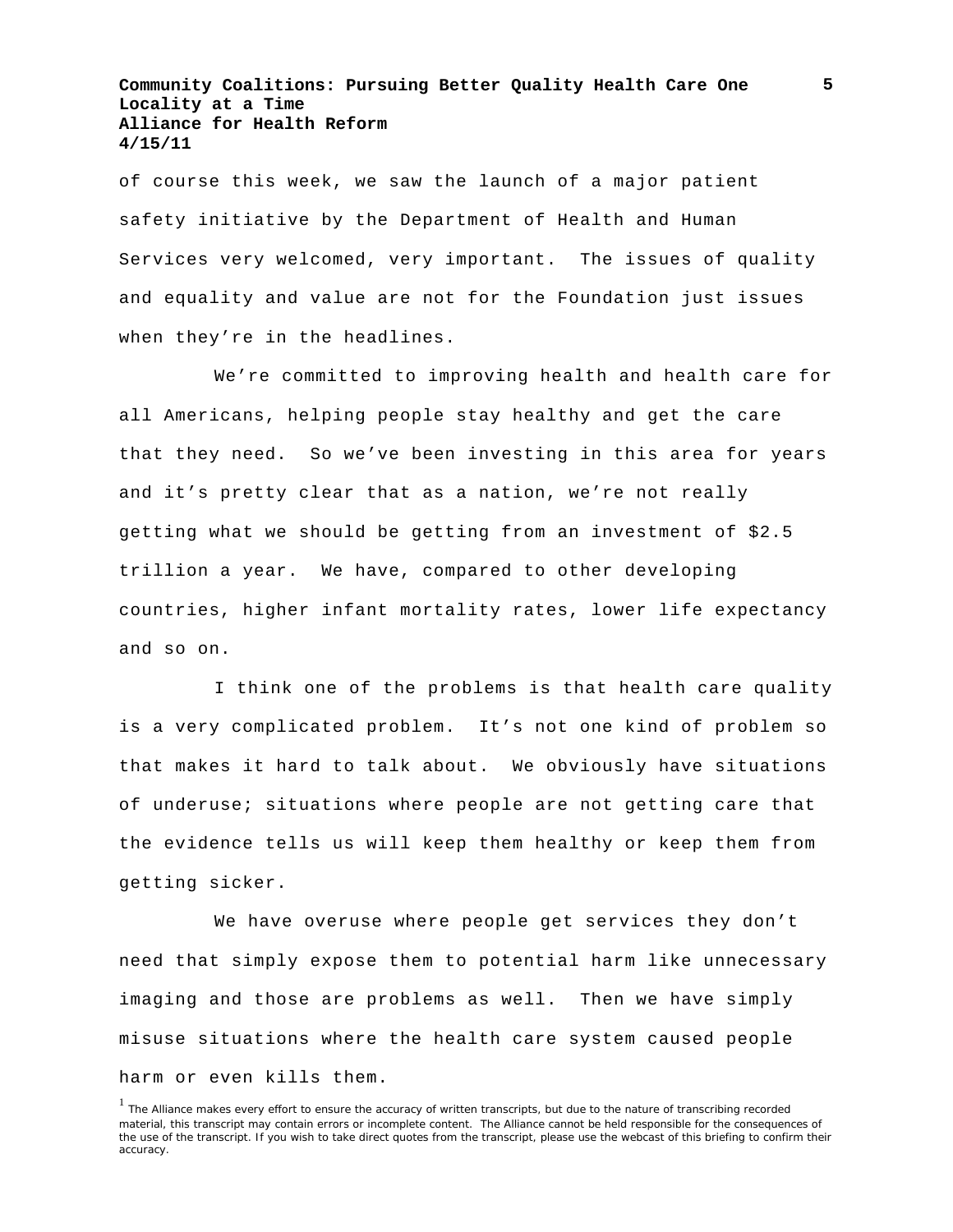As Ed says, also of course the scope of the quality problem is also there in terms of who you are and where you live. We know that health care is delivered differently in different communities around the country and that people from different racial and ethnic backgrounds very often don't get the same level of care.

I think it's important to know that in every community you're going to hear about today and every community in the country, there are providers delivering high quality, state-ofthe-art excellent care and there are those whose care simply falls short.

The way we pay for health care deserves some of the blame as well. We have both Medicare, public programs, and private insurance generally rewarding providers for delivering more care not for delivering better outcomes for their patients. We need to start flipping that around to reward value rather than volume.

The Foundation has been working for decades on different strategies to approach these problems of health care quality, disparities, and costs. We've done everything from support efforts to define and measure good quality to exploring new models for paying for performance, paying in a way that rewards good care to models that improve care for specific

<sup>&</sup>lt;sup>1</sup> The Alliance makes every effort to ensure the accuracy of written transcripts, but due to the nature of transcribing recorded material, this transcript may contain errors or incomplete content. The Alliance cannot be held responsible for the consequences of the use of the transcript. If you wish to take direct quotes from the transcript, please use the webcast of this briefing to confirm their accuracy.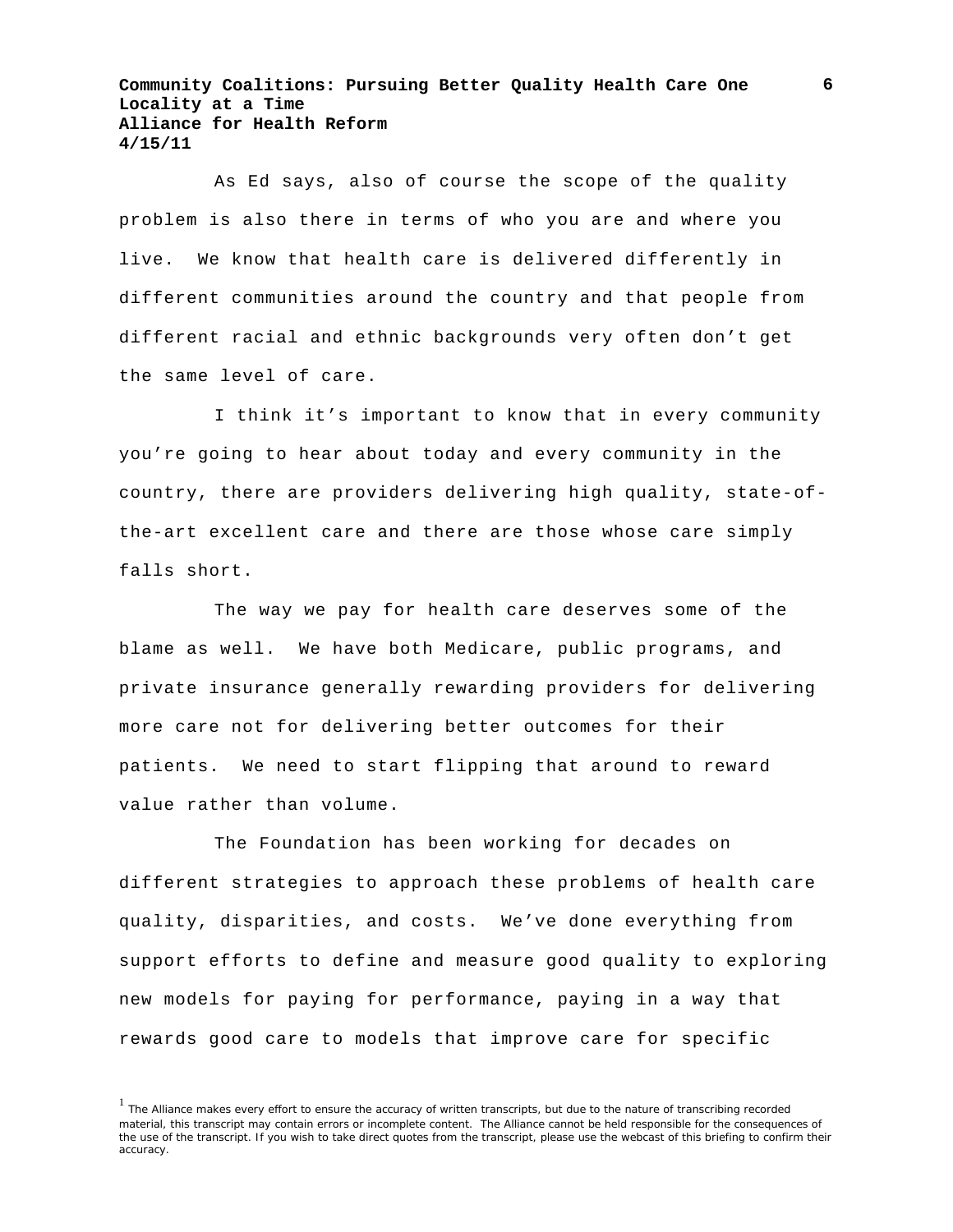conditions like diabetes or asthma but a couple things came out of that early work.

One was something that I think most people in this room live with every day, the reality that, when I worked in the Senate, we always used to say boy it's a big country out there. Health care looks really different in different communities around the country. The opportunities and the challenges, the delivery system, and the market all look very different.

So one approach was not going to work for every community. Also we just felt that given the scope and urgency of the problem, change was just not happening fast enough in a centrally managed way. So we decided to take a new approach, a fundamentally local community-based regional approach to improving health care. That became an initiative that's known today as aligning forces for quality. You're going to hear more about that initiative from several of our panelists today and also from our national program director, Dr. Robert Graham, who I'm thrilled is here next to me.

Our theory with aligning forces is that we're going to influence health care nationally by acting locally and that these 17 local laboratories will really serve as models and help propel the rest of the nation toward reform. So I'm looking forward to learning more, hearing more. Thank you very much for being here today.

<sup>&</sup>lt;sup>1</sup> The Alliance makes every effort to ensure the accuracy of written transcripts, but due to the nature of transcribing recorded material, this transcript may contain errors or incomplete content. The Alliance cannot be held responsible for the consequences of the use of the transcript. If you wish to take direct quotes from the transcript, please use the webcast of this briefing to confirm their accuracy.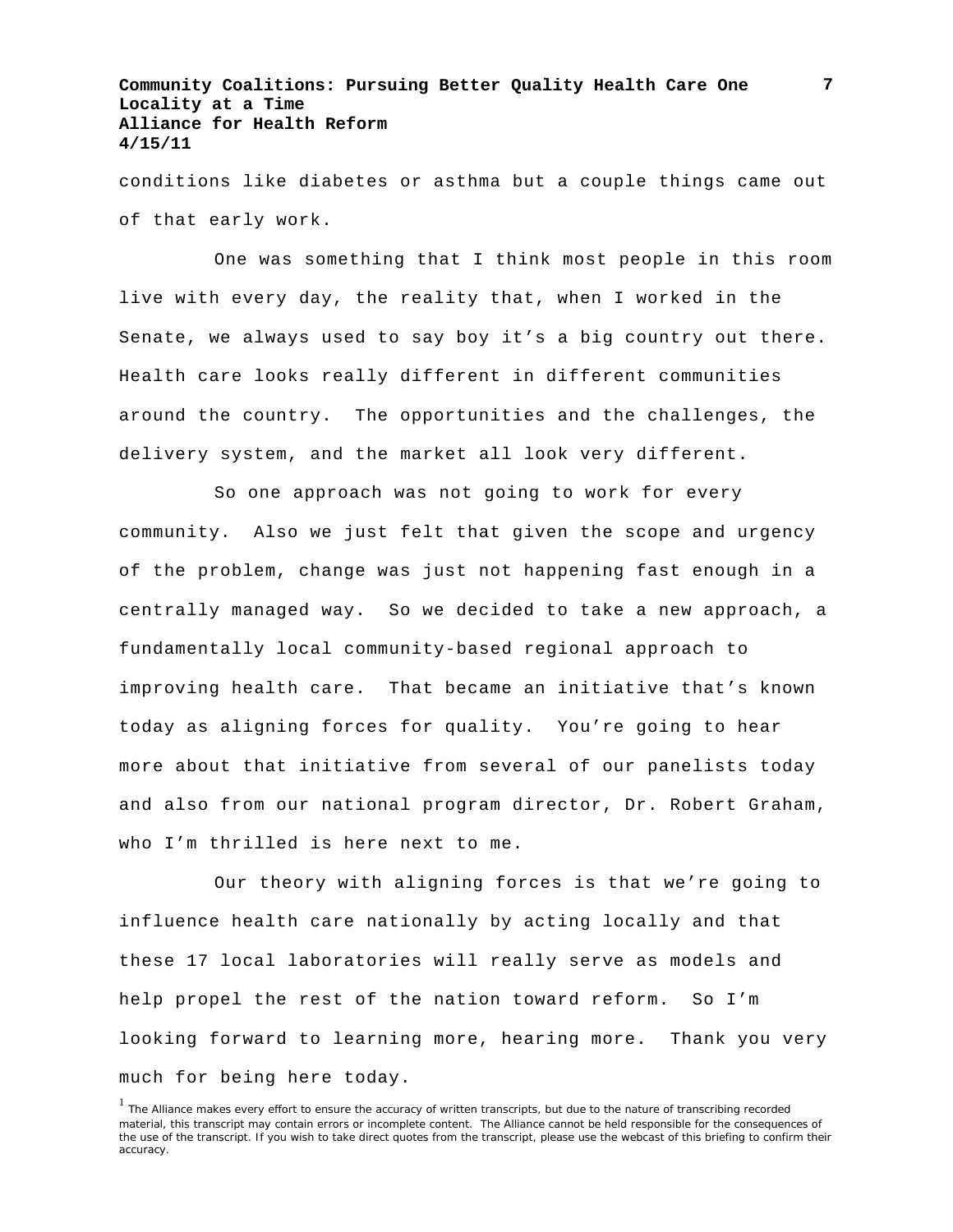**ED HOWARD:** Alright, thank you very much Anne. Let me just do a little logistical business before we launch into the discussion. You obviously have a bunch of information in your packets that are important to this topic including the slides from our speakers and including biographical information about each of them that is greater than you're going to hear from me.

A couple of things, by the way, there is additional information, it's both listed on a sheet of paper in your kits and posted on our website at allhealth.org. When you go there, you're going to see something unusual. There's a link to an interactive map.

I have what they call a screenshot or something like that of it right here. It's a map of the United States with all of the major initiatives that you're going to hear discussed today on the map and when you roll your mouse over any of the places the little dots on that map, you'll see a short explanation of what goes on in that particular community and that project. You can follow up and get more information that way.

The other thing I wanted to make mention of, it's not in your packets, it wouldn't fit anyway but if you don't have access to *Health Affairs*, figure out a way to get it. The new issue is on a theme of the remaining quality problems. There are a number of relevant pieces in this issue that I think will

<sup>&</sup>lt;sup>1</sup> The Alliance makes every effort to ensure the accuracy of written transcripts, but due to the nature of transcribing recorded material, this transcript may contain errors or incomplete content. The Alliance cannot be held responsible for the consequences of the use of the transcript. If you wish to take direct quotes from the transcript, please use the webcast of this briefing to confirm their accuracy.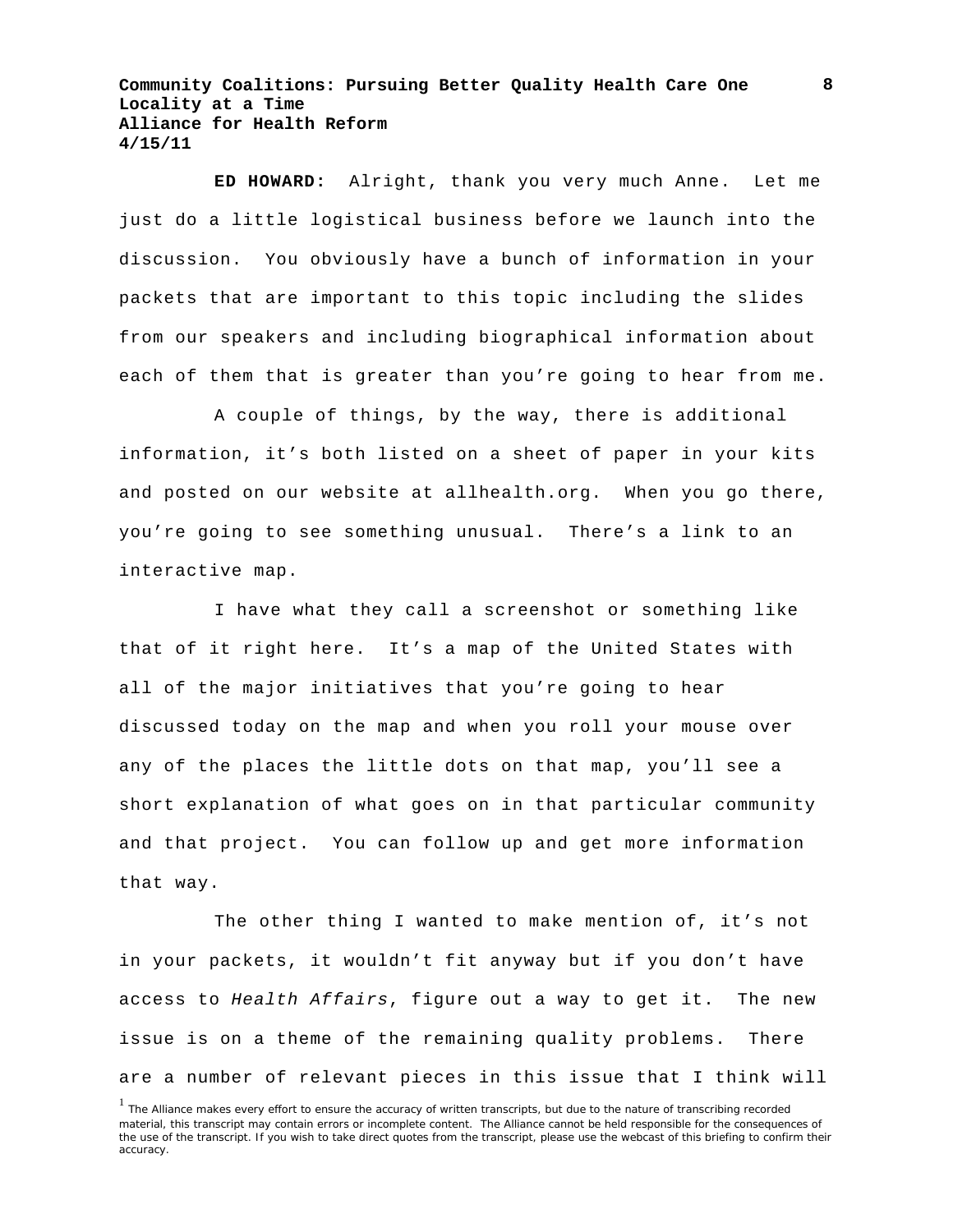put some of the discussion you're going to hear today in an even broader perspective and our friends at the Robert Wood Johnson Foundation had something to do with putting that issue out as I understand it. So thanks to you for that as well.

There's a pod cast and a web cast of this briefing that'll be available on Monday. The Kaiser Family Foundation is the actor who allows that to happen. You can find the web cast on their website, kff.org, and in a few days after that, you'll be able to get a transcript on our website along with all the materials that we've discussed. There's a green question card you can use when we get to the Q&A portion of the program to get a question asked of our panelists and there are some microphones that you can use to ask the question in your own voice.

Now enough overheard, let's get to the program. We've assembled an incredibly knowledgeable group of panelists today with both national and community level experience. We'll get some presentations and then we'll save a lot of time to respond to your questions.

As Anne said, we're going to lead off today with Dr. Robert Graham who's newly installed as the Director of the Aligning Forces for Quality National Program Office, which is situated at George Washington University where he is also now a Research Professor of Health Policy. Bob, many of you may

<sup>&</sup>lt;sup>1</sup> The Alliance makes every effort to ensure the accuracy of written transcripts, but due to the nature of transcribing recorded material, this transcript may contain errors or incomplete content. The Alliance cannot be held responsible for the consequences of the use of the transcript. If you wish to take direct quotes from the transcript, please use the webcast of this briefing to confirm their accuracy.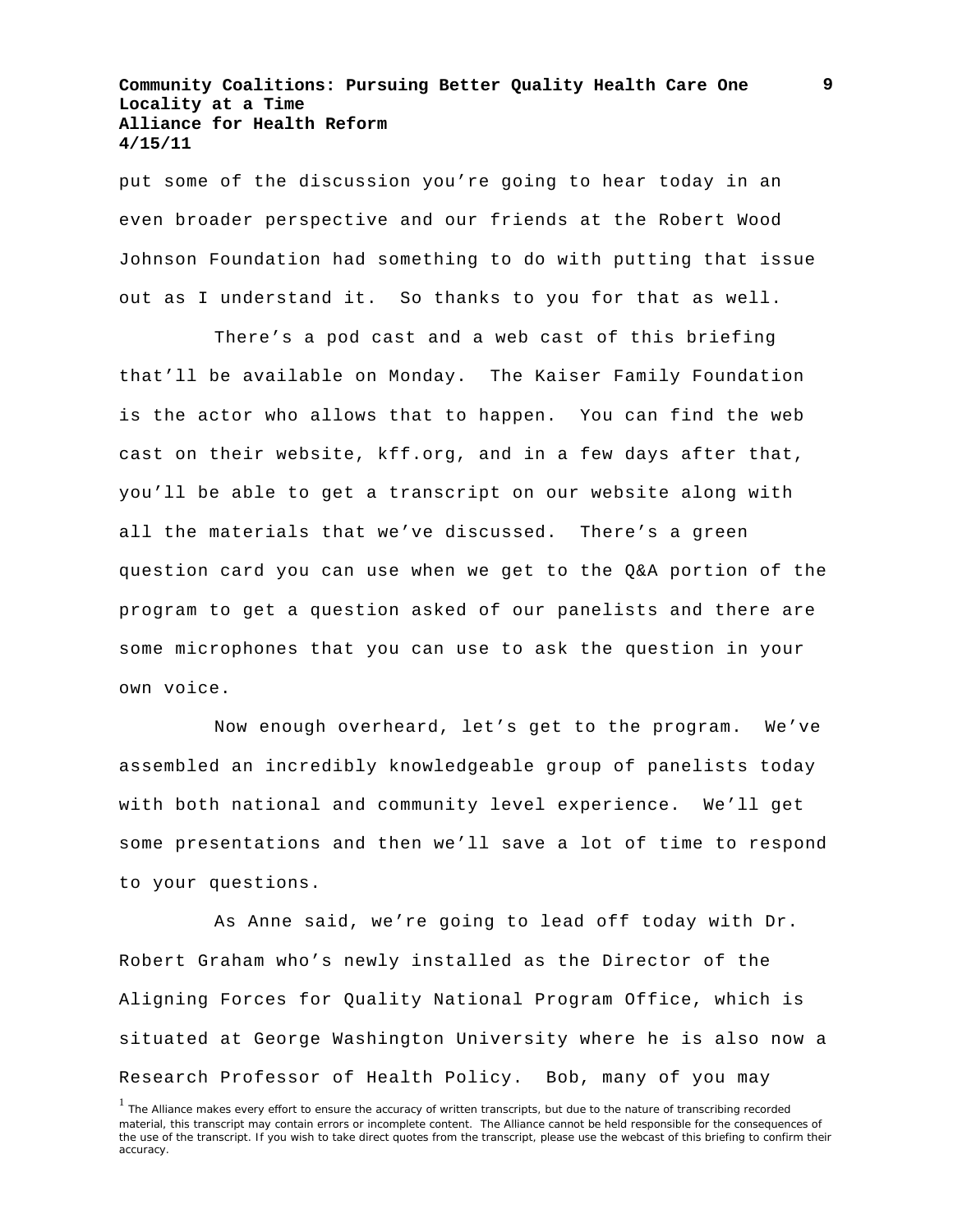know, has a wealth of experience in the executive branch, on the Hill, in academia, as head of the American Academy of Family Physicians.

In fact, AAFP if you go to their health policy briefings, they're conducted by the Robert Graham Center for Health Policy Studies in family medicine and primary care. So take note of that and all of that pales in insignificance to the fact that he is also the Chairman of the Board of the Alliance for Health Reform, the crowning jewel in his lifetime of great achievement. Bob, thanks for enduring the hyperbole and thanks for being with us today.

**ROBERT GRAHAM:** So now you understand why I got twice as much time as the rest of the speakers [Laughter]. Let me walk through just a quick overview of the Aligning Forces for Quality program that Anne has already given you a bit of an introduction to. I think I'm the guinea pig with the clicker. So let's see, it did work too well.

So basic definition, aligning forces for quality, one of the signature programs of the Robert Wood Johnson Foundation, really in terms of total investment of any of their programs, it is the single largest investment that they have made anticipated over an eight-year period and we are about halfway through that time, 17 communities that Anne mentioned and you can see here are the rough distribution across the

<sup>&</sup>lt;sup>1</sup> The Alliance makes every effort to ensure the accuracy of written transcripts, but due to the nature of transcribing recorded material, this transcript may contain errors or incomplete content. The Alliance cannot be held responsible for the consequences of the use of the transcript. If you wish to take direct quotes from the transcript, please use the webcast of this briefing to confirm their accuracy.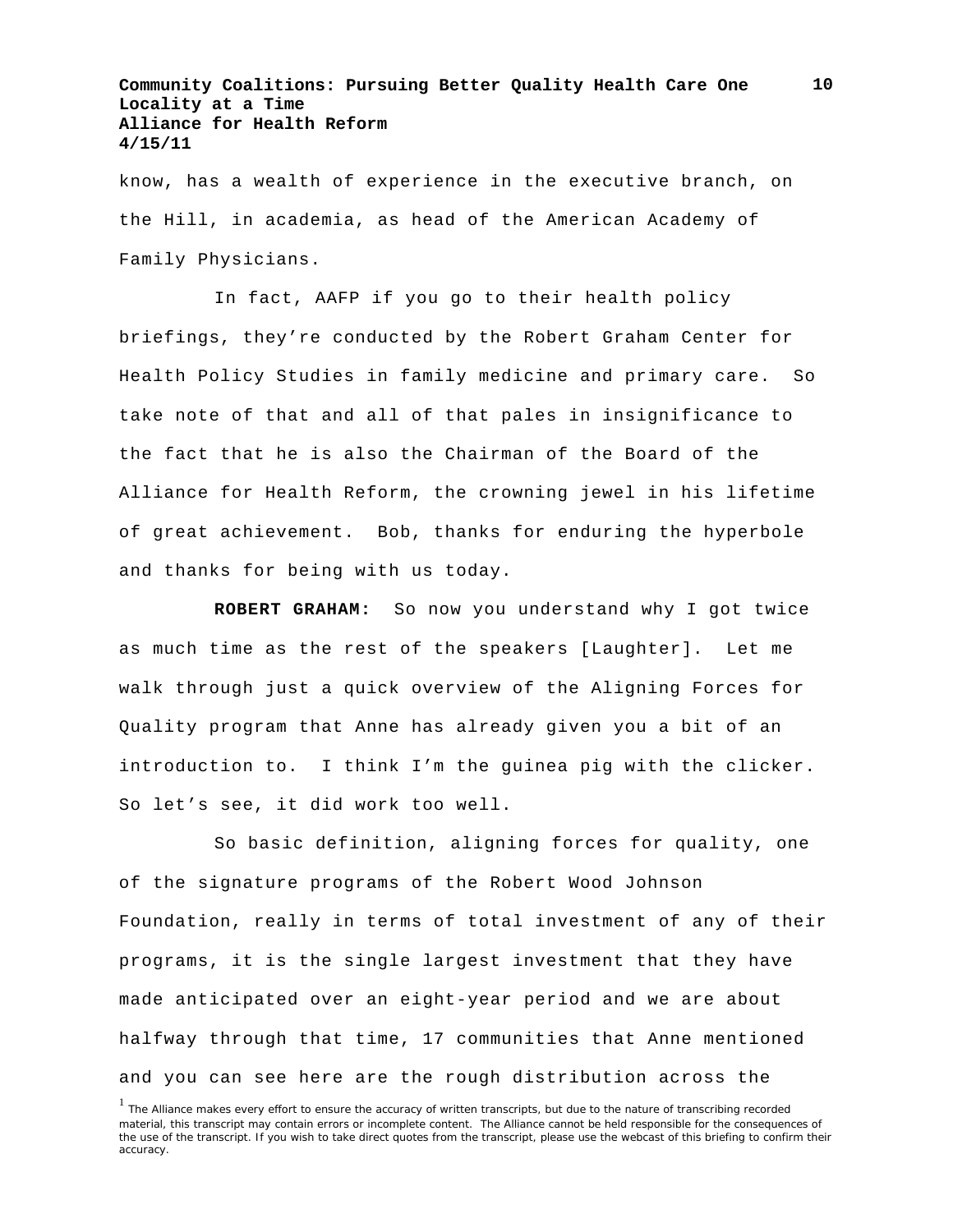United States. There are some that are whole state communities, Maine, Wisconsin, Minnesota and then the rest are pretty much geographic areas or what you would term medical markets, a lot of diversity there, a lot of pluralism.

Ed and Anne have both spoken about the recognition that I think all of us have that health care in the United States is very complex. We don't have a single system. we have systems and to try to improve or make changes in a particular part of the health care system certainly helps to have national legislation, which provides an infrastructure but the way that plays out in a particular community varies according to the interest and to the players in that community.

This is what the Aligning Forces is trying to recognize and take advantage of. With those communities, we've got close to 13-percent of the total U.S. population, about 15-percent of all the primary care physicians and similarly, about 12-percent of all the U.S. hospitals. So the learnings that can come from these communities, we believe, will have transferability to other locations in the United States.

Albuquerque is very different than Humboldt County is very different than Minneapolis. So the way that they approach similar objectives may be very different but what each of them learns is probably transferable to other communities in the country that are very similar to them.

<sup>&</sup>lt;sup>1</sup> The Alliance makes every effort to ensure the accuracy of written transcripts, but due to the nature of transcribing recorded material, this transcript may contain errors or incomplete content. The Alliance cannot be held responsible for the consequences of the use of the transcript. If you wish to take direct quotes from the transcript, please use the webcast of this briefing to confirm their accuracy.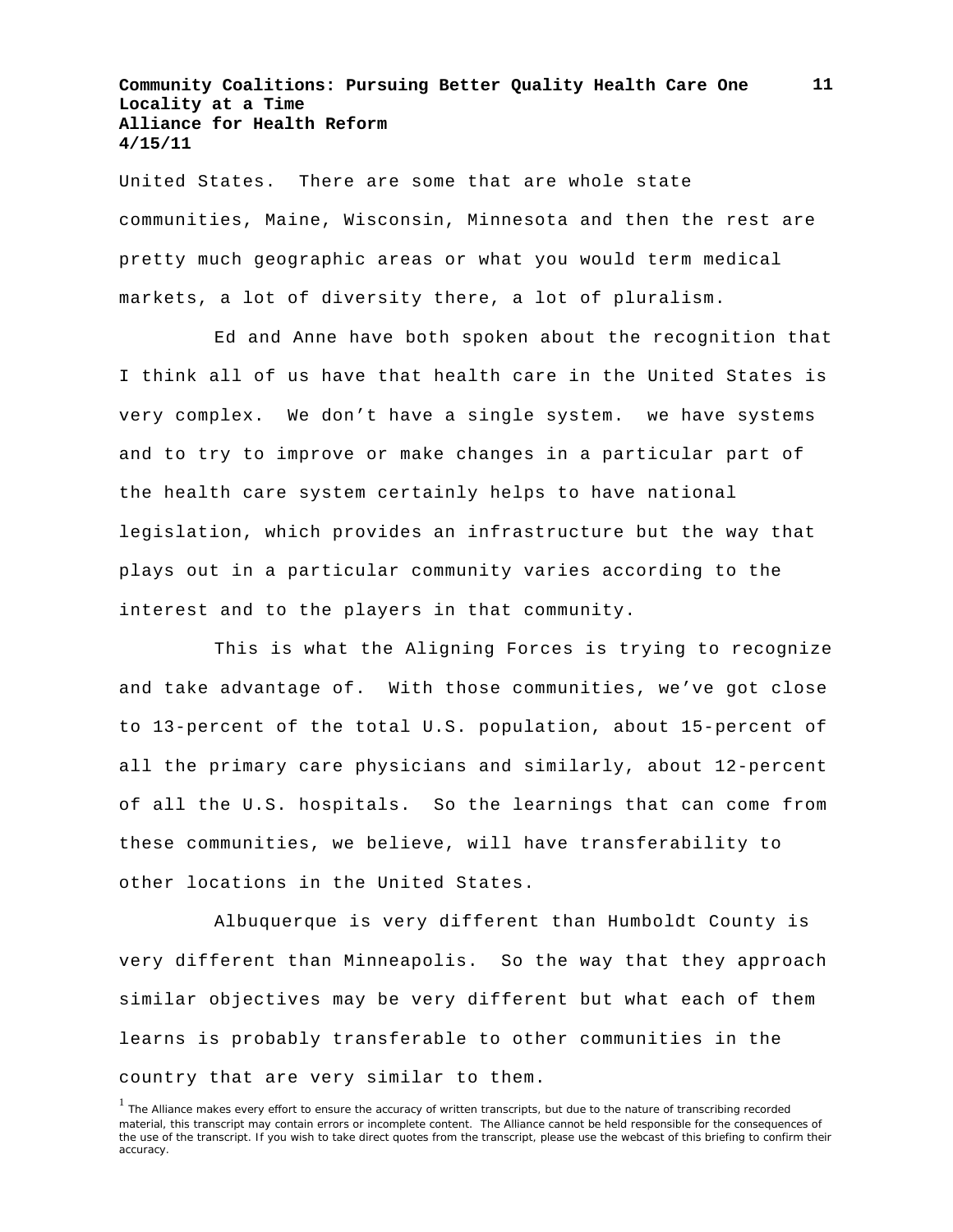One of the ways that I think this developed and I was not obviously with the Foundation at the time that they decided to launch the program but if you just think back over the history of how issues in health policy have come to be focused on in the last 20 years, the first issue that we really paid a lot of attention to was cost. Everybody knows cost has been a problem since the late 70s, 80s, 90s.

One of the foci of the Clinton health reform is getting control of costs. Then in the late 90s and early 2000's with the Institute of Medicine report on patient safety, you saw an attention move towards quality. Ed's referred to Beth McGlynn's article that indicates that quality is highly uneven in the country.

When you put a focus of cost and quality together, what you essentially have is the equation for value. If you want high value care in the United States, you have to decrease costs, increase quality. That really is the experiment that we're looking at with the Aligning Forces for Quality community. In all of the interventions, what can we do to increase value, increase access, increase the patient experience?

Several different initiatives, one focuses on hospitals trying to reduce readmissions, improving patient flow, making it more efficient, empowering the nursing staff, and the

<sup>&</sup>lt;sup>1</sup> The Alliance makes every effort to ensure the accuracy of written transcripts, but due to the nature of transcribing recorded material, this transcript may contain errors or incomplete content. The Alliance cannot be held responsible for the consequences of the use of the transcript. If you wish to take direct quotes from the transcript, please use the webcast of this briefing to confirm their accuracy.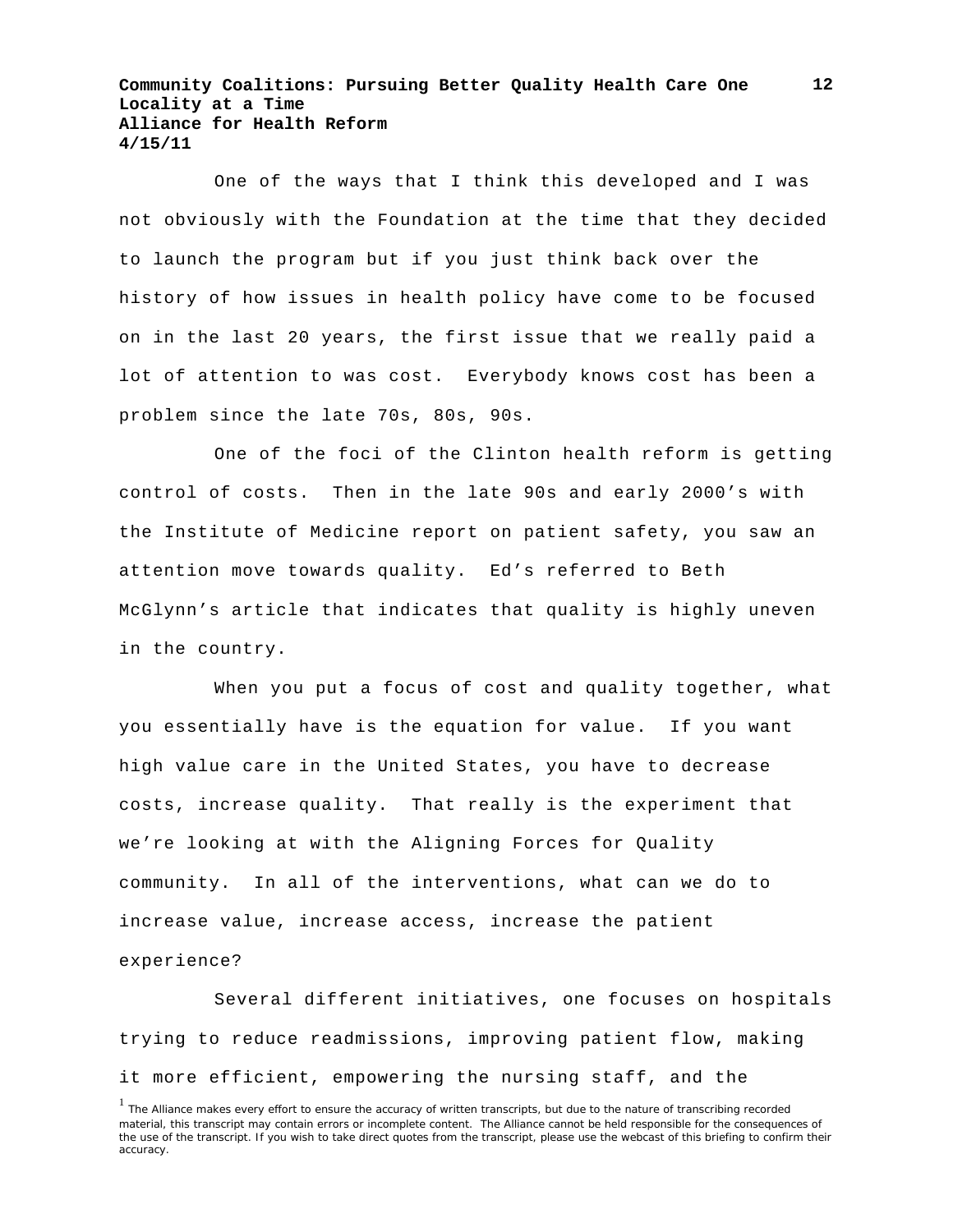frontline staff to redesign their work processes so that patient care is of higher quality and safer, and specifically connecting data about race, ethnicity, and language so that you can look at whether or not the quality experience and outcomes for hospitalized patients is different based upon the demographic backgrounds.

In the ambulatory area, starting to look at what we can do to build an infrastructure so that there is sustainable quality improvement. All of us have had the experience of watching practices or health care system focus on a particular problem for a period of time and then you see that there is improvement. That's great, that's a good outcome. In many cases, you go back two years later when the funding's ended or when the CEO's changed or something else has happened, the quality measures are right back to where you started.

So one of the focus that we have is what can you do that makes a change in a positive way that's sustainable? Care coordination between all of the complex parts of the system and looking at the transitions of care, looking again as we did in the hospital area at equity and reduction of disparities, improving the patient's experience of care.

Those of you who also work or are familiar with the concept of patient-centered medical homes recognize that these are many of the same principles in patient-centered medical

<sup>&</sup>lt;sup>1</sup> The Alliance makes every effort to ensure the accuracy of written transcripts, but due to the nature of transcribing recorded material, this transcript may contain errors or incomplete content. The Alliance cannot be held responsible for the consequences of the use of the transcript. If you wish to take direct quotes from the transcript, please use the webcast of this briefing to confirm their accuracy.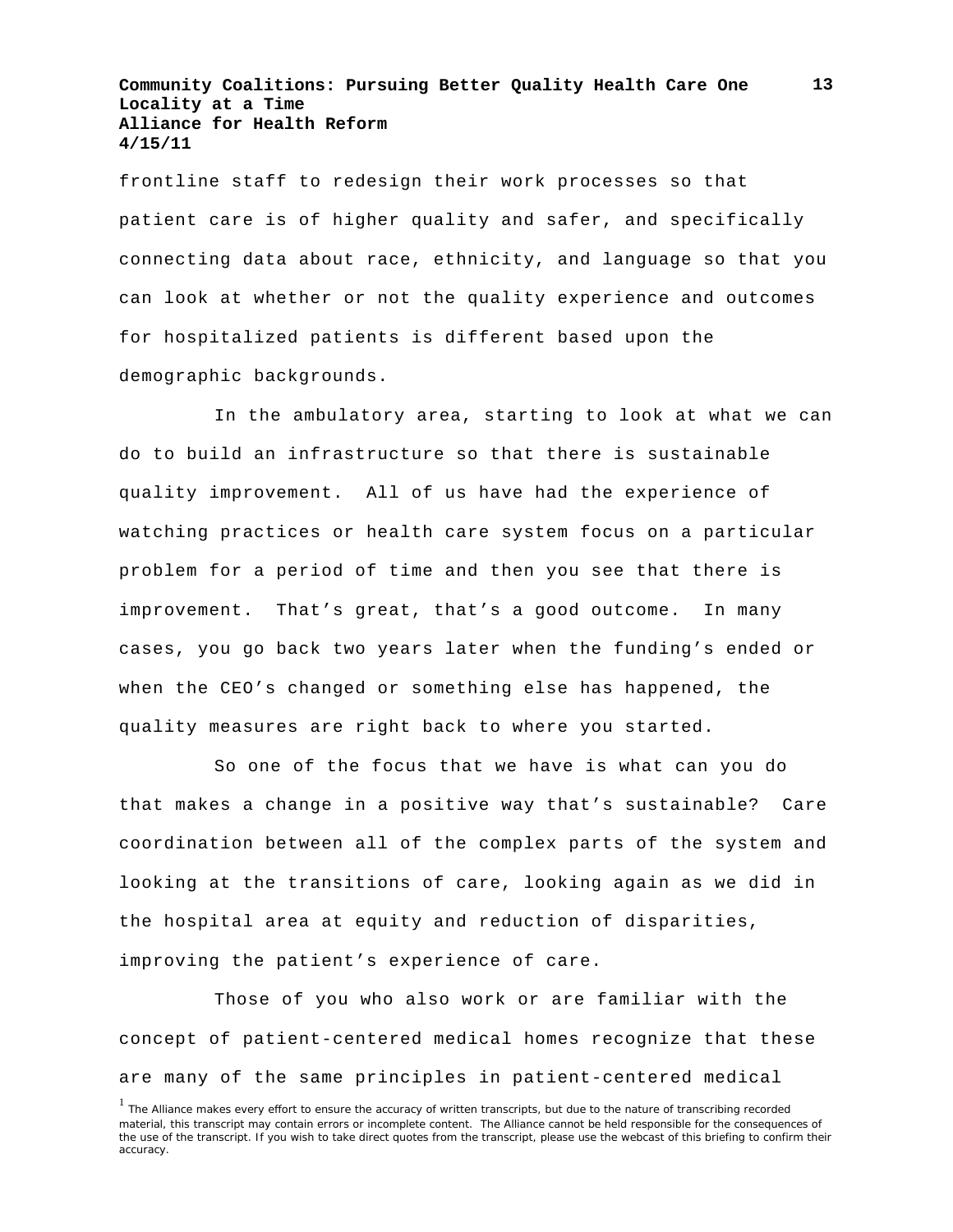home, which is trying to reform the ambulatory care experience for patients.

Consumer engagement, consumers have to be involved, have to be participating recognizing that chronic disease is as much of their responsibility as it is the health care system to be able to manage and maximize their health status. They have to be involved at all levels of our alliance decision making, integrating the consumer perspective and deciding what the relevant performance measures are that we will assess the progress of these communities, providing data to the consumer community and the public community so that they can make better decisions about where they seek care, the types of care, and the quality of care that they're getting.

Those of you who are tracking on the discussion about accountable care organizations and are looking at the NPRN that came out a couple of weeks ago see that there's a very important component in there for any entity that wants to be an accountable care organization, there's going to have to be a substantial amount of consumer involvement. We're just going into the third of what we anticipate will be four, two-year grant cycles in the AF4Q program.

So these 17 alliances between 2011 and 2013 will continue to focus on improving quality. All of them will go to publicly reporting set of performance measures so that the

<sup>&</sup>lt;sup>1</sup> The Alliance makes every effort to ensure the accuracy of written transcripts, but due to the nature of transcribing recorded material, this transcript may contain errors or incomplete content. The Alliance cannot be held responsible for the consequences of the use of the transcript. If you wish to take direct quotes from the transcript, please use the webcast of this briefing to confirm their accuracy.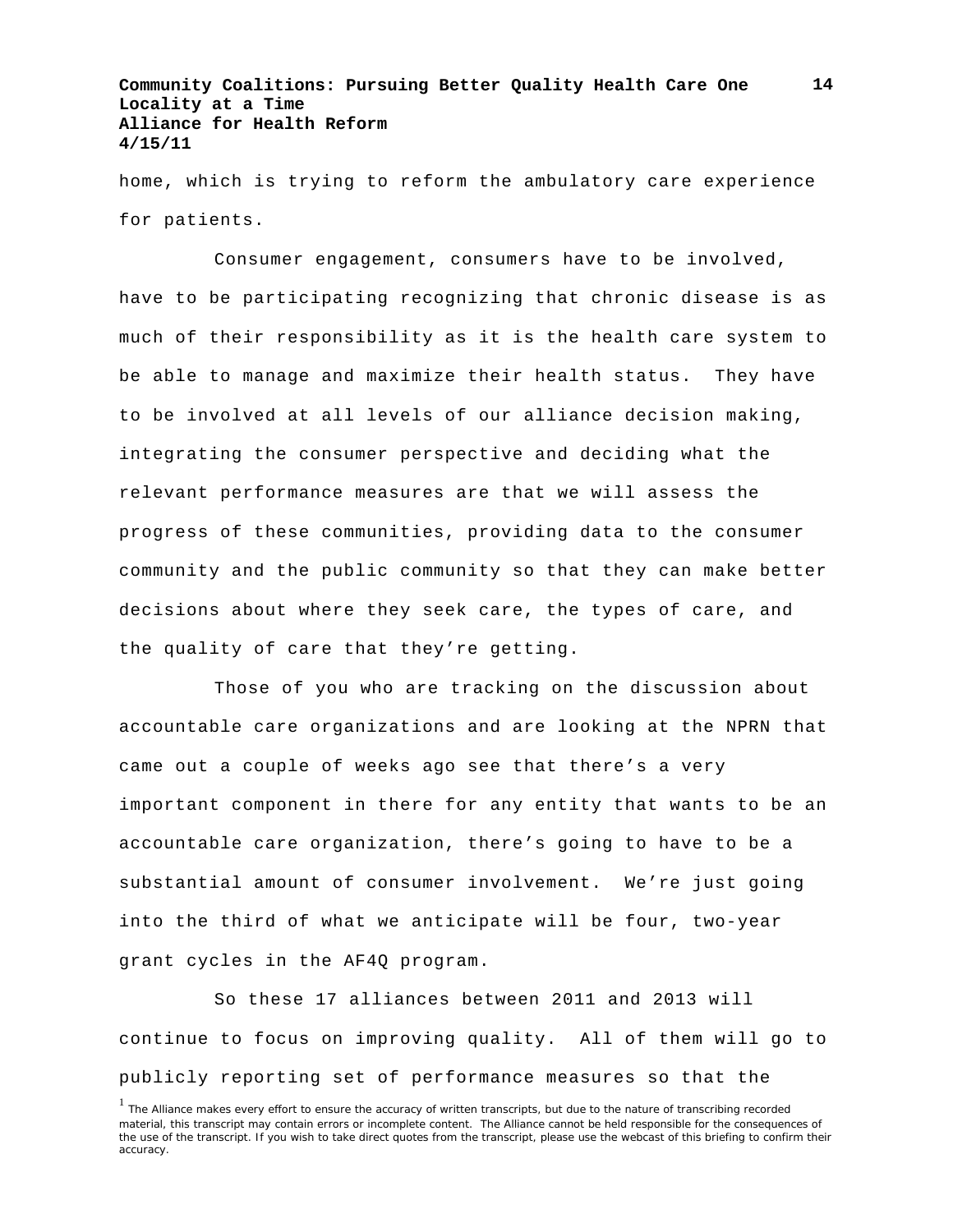individuals in the community know how things are going and can track on what the level of improvement is.

Payment reform is going to play out very differently in a number of communities. The Accountable Care Act is setting some things in motion looking at accountable care organizations. They're going to make some other changes. These alliances are going to have to manage and monitor that.

They may not be the ones that are driving payment reform but the way they are developing the information and providing the information to the multiple stakeholders is going to provide the forum wherein people can come and decide what is a more effective way to pay for health care services to get the outcomes that you want to have.

Consumers will continue to increase their involvement in decision making and the overall emphasis, as Anne has indicated, is efficiency, equality, and equity in health care. So it's just a snapshot. Seventeen communities is not the whole United States but there's a good geographic distribution, 13 to 15-percent of all of the U.S. population are within these communities.

I think the learnings that will come out of them and the types of projects that are ongoing will have implications for communities across the country. One of our challenges will be not only to make sure that these communities are successful

<sup>&</sup>lt;sup>1</sup> The Alliance makes every effort to ensure the accuracy of written transcripts, but due to the nature of transcribing recorded material, this transcript may contain errors or incomplete content. The Alliance cannot be held responsible for the consequences of the use of the transcript. If you wish to take direct quotes from the transcript, please use the webcast of this briefing to confirm their accuracy.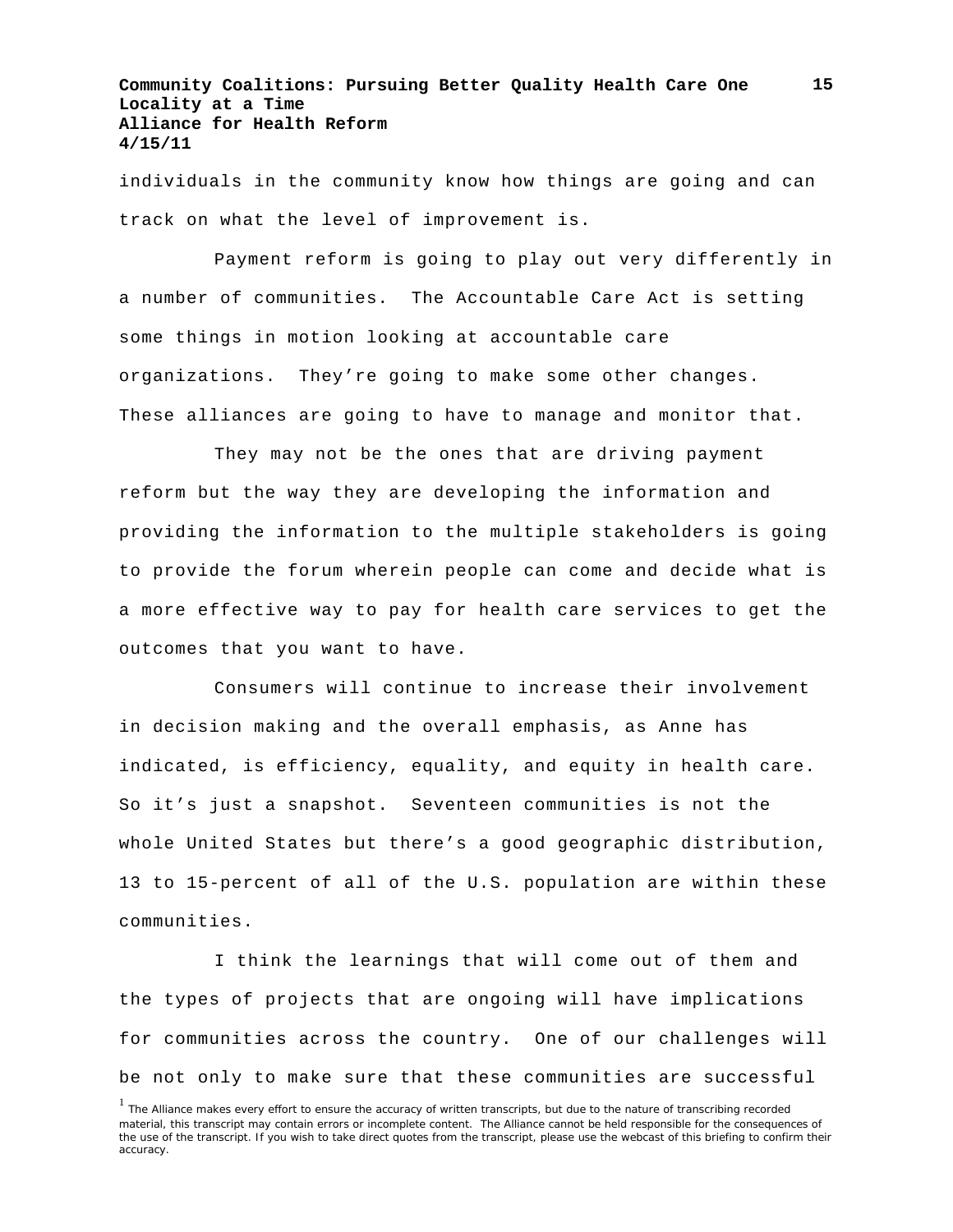but how do we take the information about the ways in which they were successful and make that more broadly available to other communities that are starting down that same path? Thank you very much for the opportunity to be here.

**ED HOWARD:** Okay thank you very much Bob. Let me arm our next speaker with the clicker and introduce her. We're very pleased to welcome back actually Dr. Carolyn Clancy who's now served for eight years as Director of the Agency for Health Care Research and Quality and it's under Dr. Clancy's direction that AHRQ began issuing what is now an annual report on quality and health care disparities. She's held a number of academic posts, serves on important journal editorial boards, and among dozens of other duties at AHRQ, oversees the program of Chartered Value Exchanges. So Carolyn, thank you very much for being with us this afternoon.

**CAROLYN CLANCY:** Well thank you Ed and good afternoon everyone. It is really a pleasure to be here. For those of you who are thinking what is ARC, I'll just tell you we are an operating division of Health and Human Services. We've been around for a little over 20 years and we're a research agency but our mission is to improve the quality, safety, efficiency, and effectiveness of health care for all Americans.

Now the only way research can do that is if the investments that we make in research on behalf of the taxpayers

**16**

<sup>&</sup>lt;sup>1</sup> The Alliance makes every effort to ensure the accuracy of written transcripts, but due to the nature of transcribing recorded material, this transcript may contain errors or incomplete content. The Alliance cannot be held responsible for the consequences of the use of the transcript. If you wish to take direct quotes from the transcript, please use the webcast of this briefing to confirm their accuracy.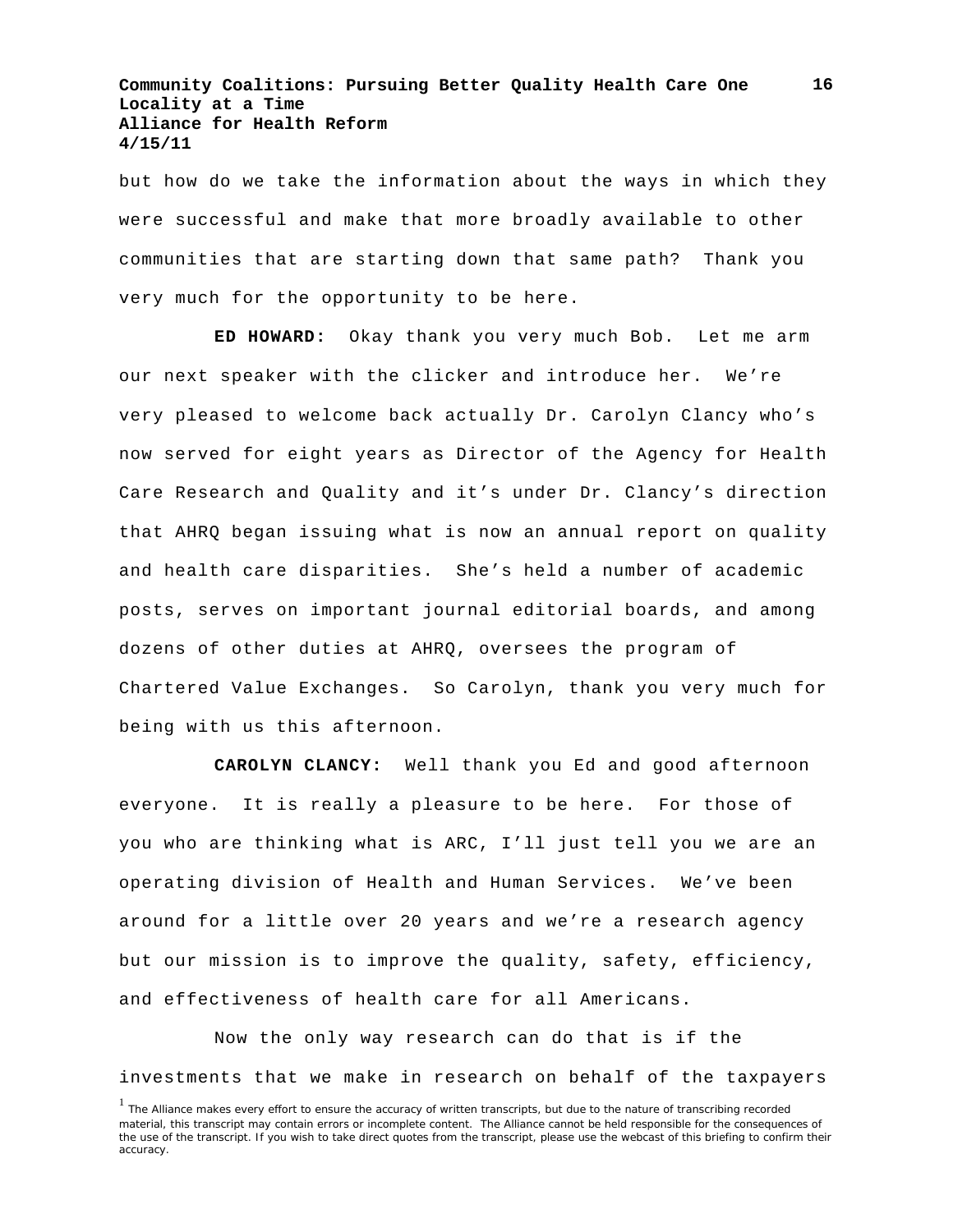actually are translated into tools that make it easier for people on the frontlines in local communities and so forth to provide the best care possible.

So I wanted to just take a moment and provide a slightly complimentary context to all of this. The Affordable Care Act has an incredible number of provisions around assessing and improving the quality and value of health care. It's always surprised me that that got less coverage than some other aspects but a very, very clear signal from policy makers that there's a lot of opportunities to improve care shall we say. One of these specific provisions actually directs HHS and Secretary Sibelius to submit to the Congress an annual strategy for health care quality.

Now for those of you who've been listening to this thinking there's so many different little detailed initiatives like strategy is not what came to mind, you have exactly the right idea. In fact, over the past 20 years or so, there have been many, many different types of initiatives and progress has been very incremental, evolutionary building on what we learn and so forth.

Now again, instructions from the Congress, we need to take that to a whole new level. So the opportunity and requirement for a national strategy was very, very welcome. So

<sup>&</sup>lt;sup>1</sup> The Alliance makes every effort to ensure the accuracy of written transcripts, but due to the nature of transcribing recorded material, this transcript may contain errors or incomplete content. The Alliance cannot be held responsible for the consequences of the use of the transcript. If you wish to take direct quotes from the transcript, please use the webcast of this briefing to confirm their accuracy.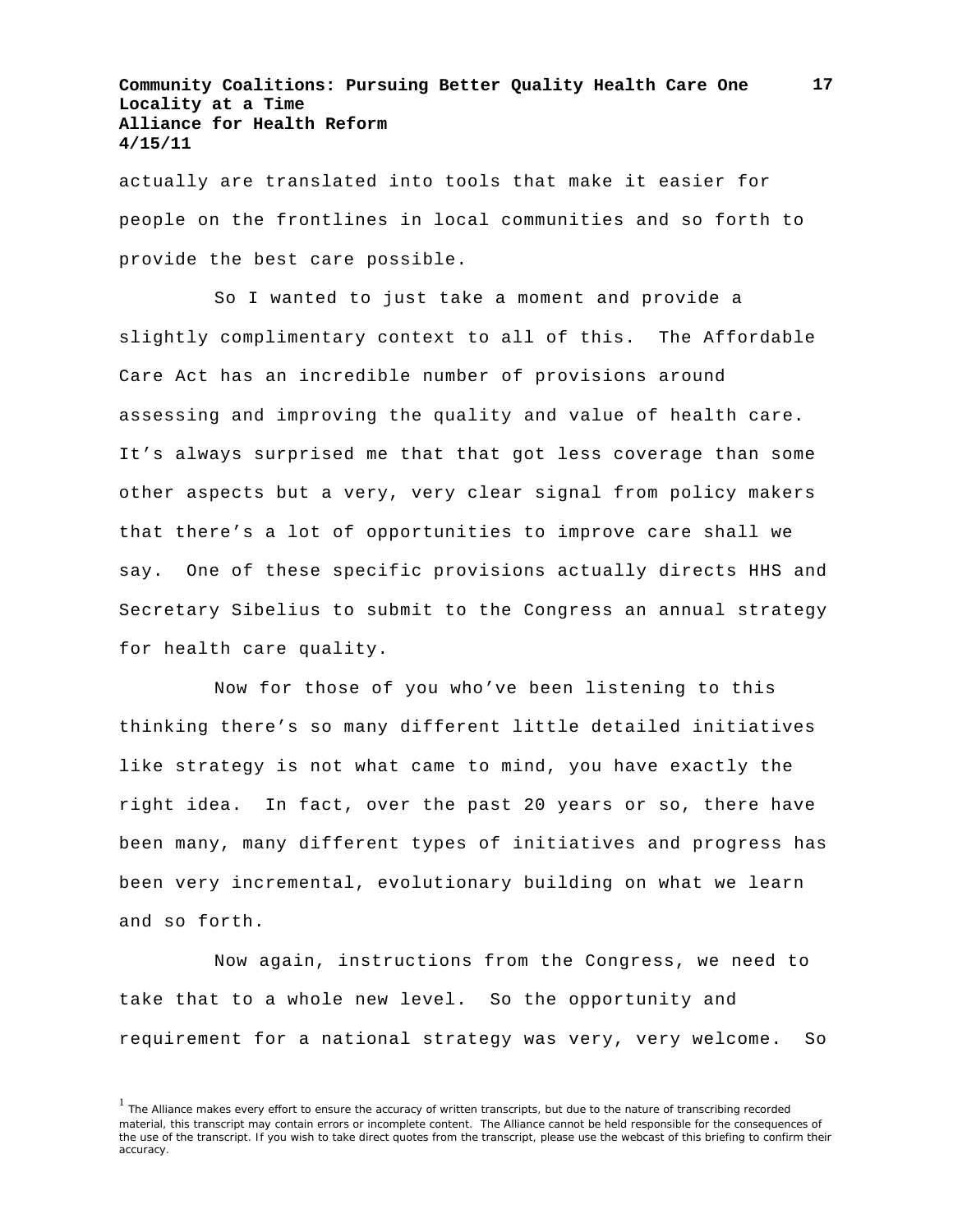you can't have a strategy until you can actually articulate aims.

So they are shown here. Better care, whenever and wherever someone enters health care, they should know that they're going to get seamless, reliable, high quality care. Whether that's in above average Minnesota or in Oklahoma, or fill in the blank, we should know that people not only get the best possible quality but that it's actually relatively easy to navigate. That last clause is where we have a little bit of trouble. I know this because I'm from a very large, extended family. No one else is in health or medicine, I get regular reports from the front about what is not working [Laughter].

The second aim refers to healthy people and healthy communities. You heard Dr. Graham talking about consumer engagement, something that we take very seriously at AHRQ. I will simply say that at the end of the day, of course, people don't get up every day so that they can have a positive experience in health care.

They get up to do their other lives, whether that's work, taking care of their families, whatever it is that they're doing, going to school, working on Capitol Hill. The health care system can't entirely direct what goes on in communities but it certainly can be a very powerful, positive force for addressing some of what we think of as the roots of

<sup>&</sup>lt;sup>1</sup> The Alliance makes every effort to ensure the accuracy of written transcripts, but due to the nature of transcribing recorded material, this transcript may contain errors or incomplete content. The Alliance cannot be held responsible for the consequences of the use of the transcript. If you wish to take direct quotes from the transcript, please use the webcast of this briefing to confirm their accuracy.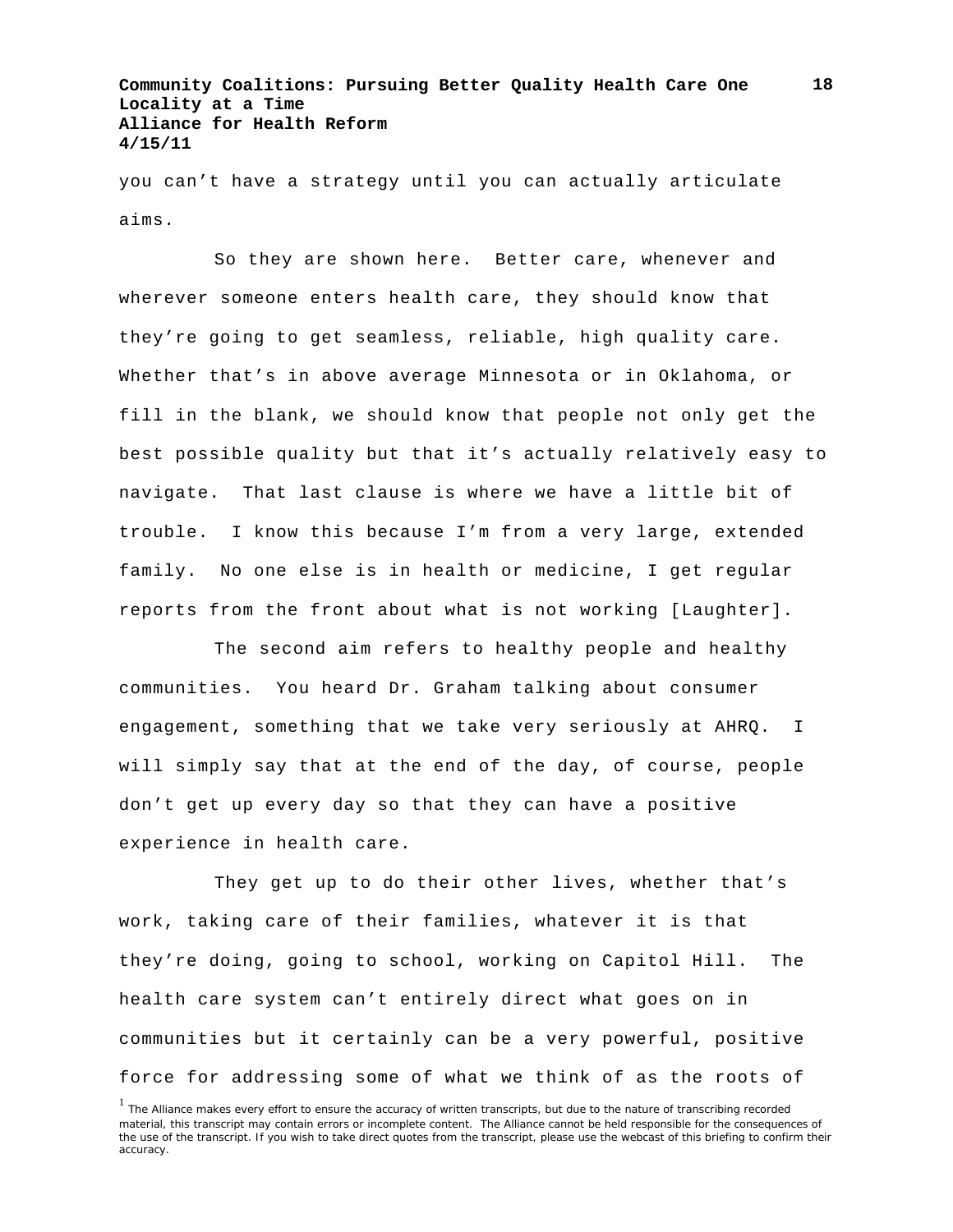some particular illnesses and conditions especially chronic diseases. Then the third aim is affordable care and getting there by providing support and incentives for integrated care that reduces waste and therefore begins to put us on a path to making care more affordable for families, government, payers, and so forth.

So coming down from the lofty elevation of aims, are six priorities. You can't transition and change everything all at once. So the first priority speaks very directly to improving the safety of health care. I know that many members of Congress understand the safety issue probably better than they understand the quality issue. It's a what's wrong with this picture kind of question. Some of you are aware of the big initiative partnership that was just launched this week by HHS, the Partnership for Patients with a very strong focus on safety.

The second is ensuring that each person and family is engaged in partners in their care. Doesn't that sound nice? It's incredibly important, it's also pretty hard. We are now at a point where we can and do reliably report on patients' experience of care. I don't mean did you like the curtains?

I mean how often was your pain treated appropriately, did you have to wait to be seen? Did nurses and doctors

<sup>&</sup>lt;sup>1</sup> The Alliance makes every effort to ensure the accuracy of written transcripts, but due to the nature of transcribing recorded material, this transcript may contain errors or incomplete content. The Alliance cannot be held responsible for the consequences of the use of the transcript. If you wish to take direct quotes from the transcript, please use the webcast of this briefing to confirm their accuracy.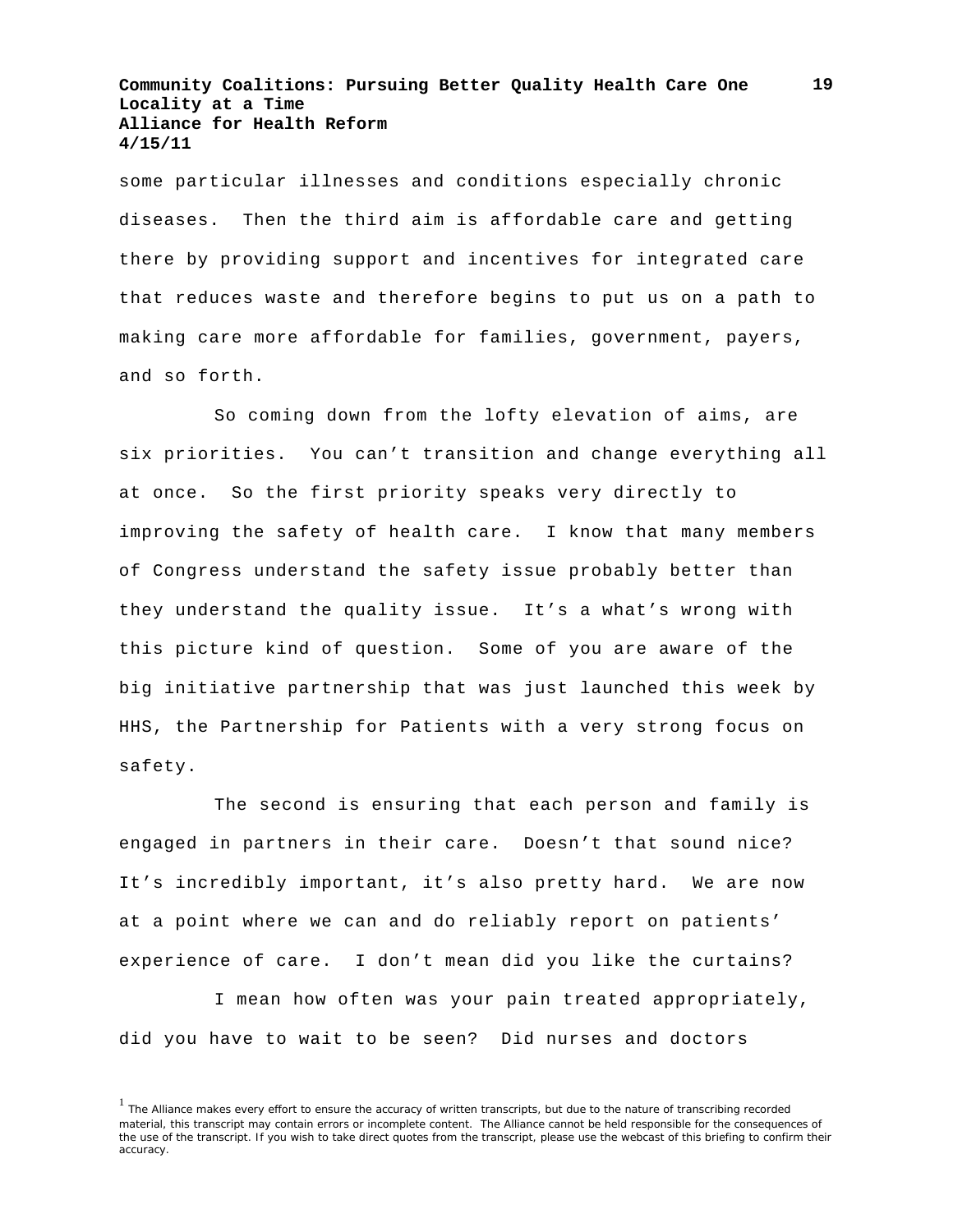communicate with you in a way that you could understand but actually making it engagement is an actually bigger challenge.

A third aim is providing effective communication and coordination of care. When we say that all health care is local and I'll come back to reinforce that in a moment as well, a heart attack is a heart attack no matter where you are. It's not that we have different diseases and so forth. What has to be very local literally is the coordination so that what the primary care doc does when handing off to a cardiologist or to another specialist and then back again makes the whole journey for patients very seamless.

The fourth aim speaks to effective prevention and treatment practices and we're going to start with cardiovascular disease because we've got terrifically good evidence. Our track record collectively of implementing and applying that evidence is not as good as it could be, again working with communities to promote wider use of best practices to enable healthy living and making quality of care more affordable for individuals through new delivery models.

Now again reinforcing this theme of all health care is local, when Ed Howard mentioned that we produced these annual reports on quality and disparities in care and wherever you are in the country, there's a very common reaction, which is oh boy I thought we were doing better than that. That's not very good

**20**

<sup>&</sup>lt;sup>1</sup> The Alliance makes every effort to ensure the accuracy of written transcripts, but due to the nature of transcribing recorded material, this transcript may contain errors or incomplete content. The Alliance cannot be held responsible for the consequences of the use of the transcript. If you wish to take direct quotes from the transcript, please use the webcast of this briefing to confirm their accuracy.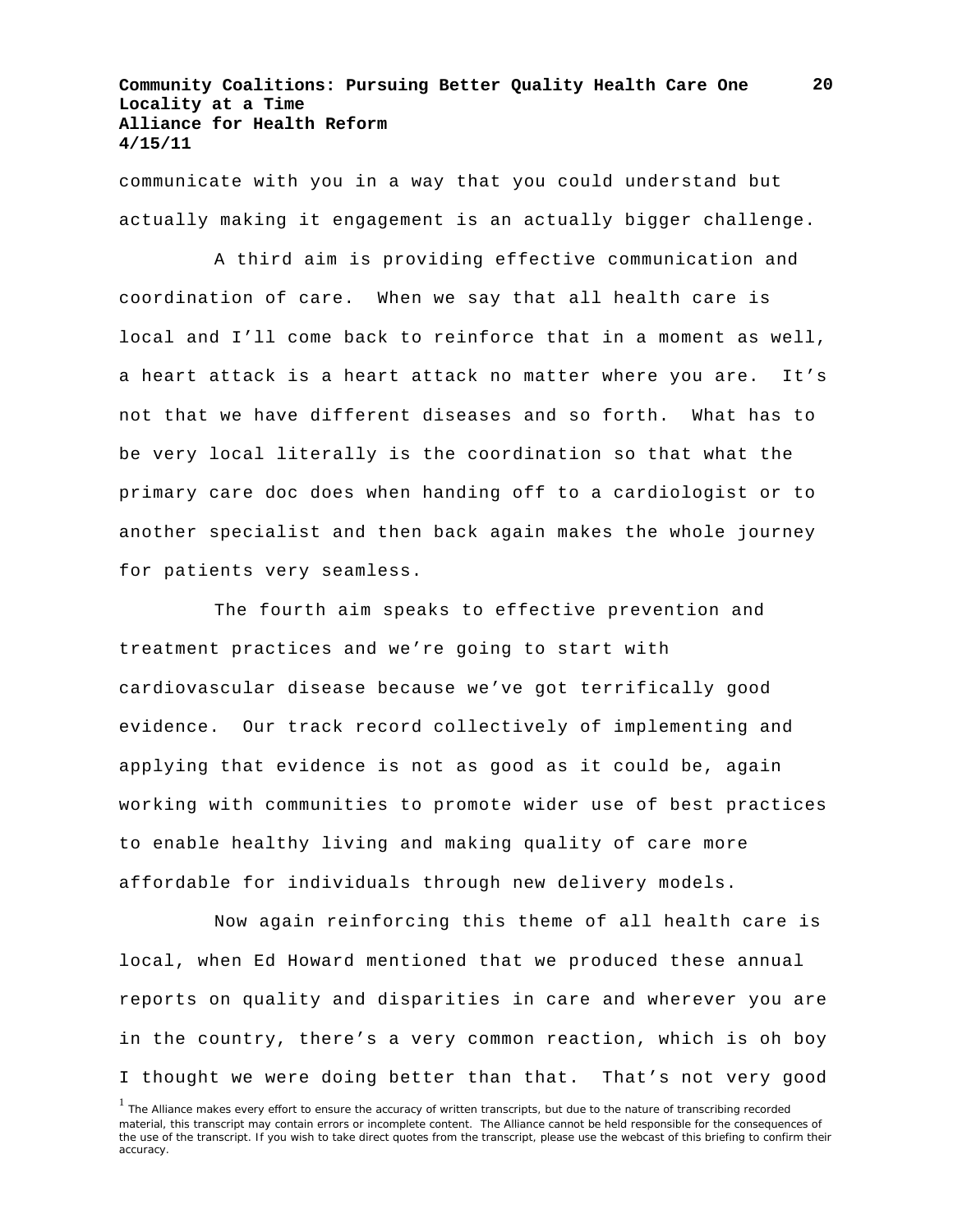at all. Thank God it's not us. If the data and information is not very local specific to this community, it's kind of like watching a movie. It doesn't really have anything to do with our day jobs. So that's why I think it's incredibly important.

The other reason that it's very important is that around this whole challenge of coordinating care and trying to overcome the fragmentation so that people do have pretty seamless journeys, the assets and ecosystem of all these communities is very, very different. So we work very closely with a number of public/private partnerships and have had the privilege of working closely with the Robert Wood Johnson Foundation as well.

Now in 2007, we started a program of two dozen community quality collaboratives called Chartered Value Exchanges. The actual name has a very rich history but I won't bore you with that at all but similar to Aligning Forces for Quality, these communities have to include all stakeholders including consumers. They're committed to the mission of quality transparency and improvement. When you count it all up, it represents about a third, a little over a third of the U.S. population.

Now this is just a map and again what you can take from this map is we know how to make these maps and [Laughter] also

<sup>&</sup>lt;sup>1</sup> The Alliance makes every effort to ensure the accuracy of written transcripts, but due to the nature of transcribing recorded material, this transcript may contain errors or incomplete content. The Alliance cannot be held responsible for the consequences of the use of the transcript. If you wish to take direct quotes from the transcript, please use the webcast of this briefing to confirm their accuracy.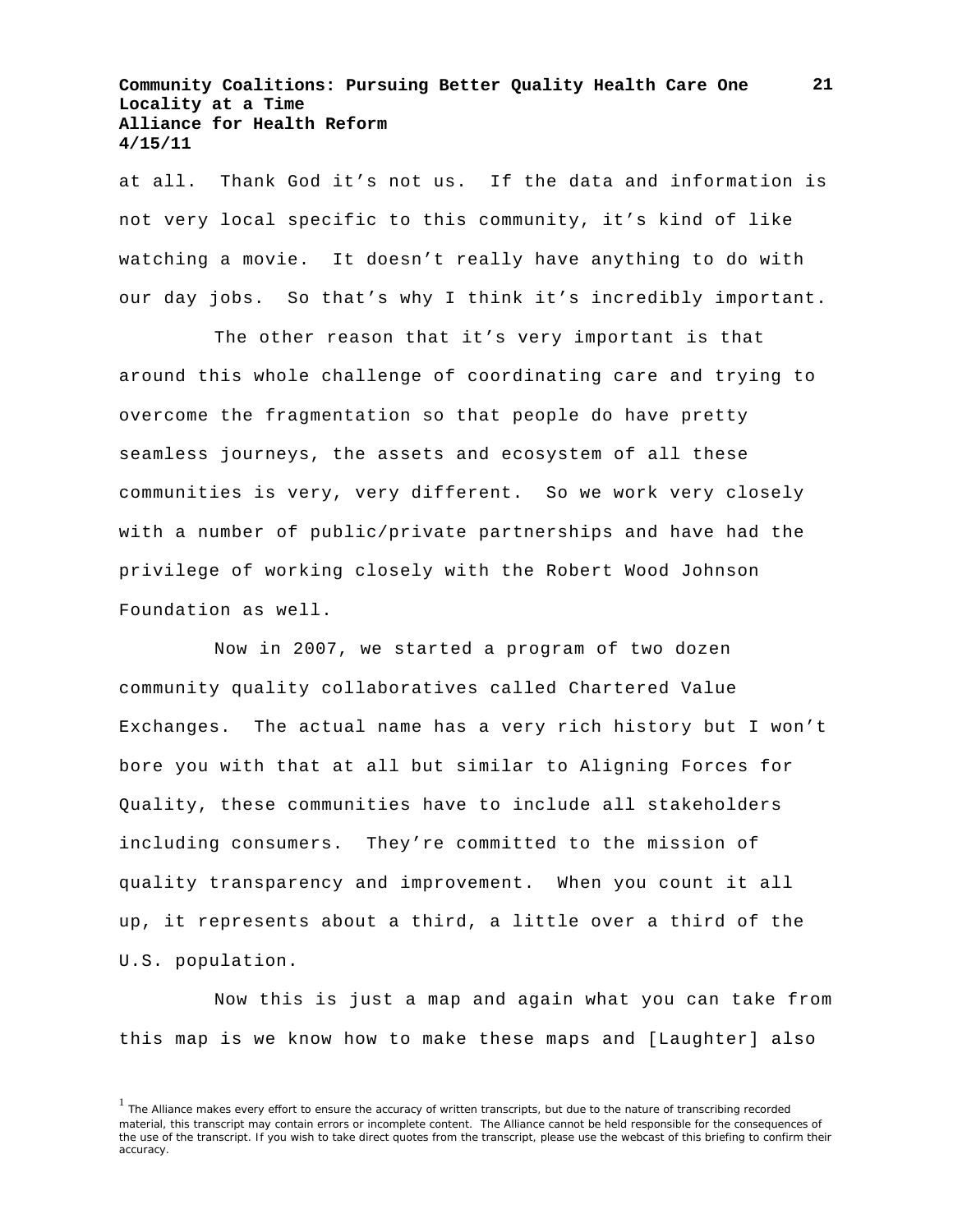that what defines a community we left incredibly flexible for different communities.

So Louisiana, it is the entire state whereas Michigan has three different chartered value exchanges but that was their option. You'll be hearing from my colleague in Minnesota who's really done phenomenal work and so forth. There's a rich array of people.

So in some communities, there's a very strong relationship, for example, between practitioners, health care organizations, and the quality improvement organizations and those organizations are a big part of what's happening to improve quality. In other communities, that relationship is not so well developed. So you see a different sort of cast of specifics.

Now this is just a very, very busy map, which essentially says that there's a lot of activity here, Aligning Forces for Quality, Chartered Value Exchanges, Beacon Communities, you'll be hearing from one in Oklahoma. The point is at ARC, we recognize the incredible opportunity to actually learn from all of this local innovation.

It's been really a terrific pleasure and in our interest of being as frugal as possible with taxpayer dollars, we actually don't provide core support. Many of these communities do get core support from the Robert Wood Johnson

<sup>&</sup>lt;sup>1</sup> The Alliance makes every effort to ensure the accuracy of written transcripts, but due to the nature of transcribing recorded material, this transcript may contain errors or incomplete content. The Alliance cannot be held responsible for the consequences of the use of the transcript. If you wish to take direct quotes from the transcript, please use the webcast of this briefing to confirm their accuracy.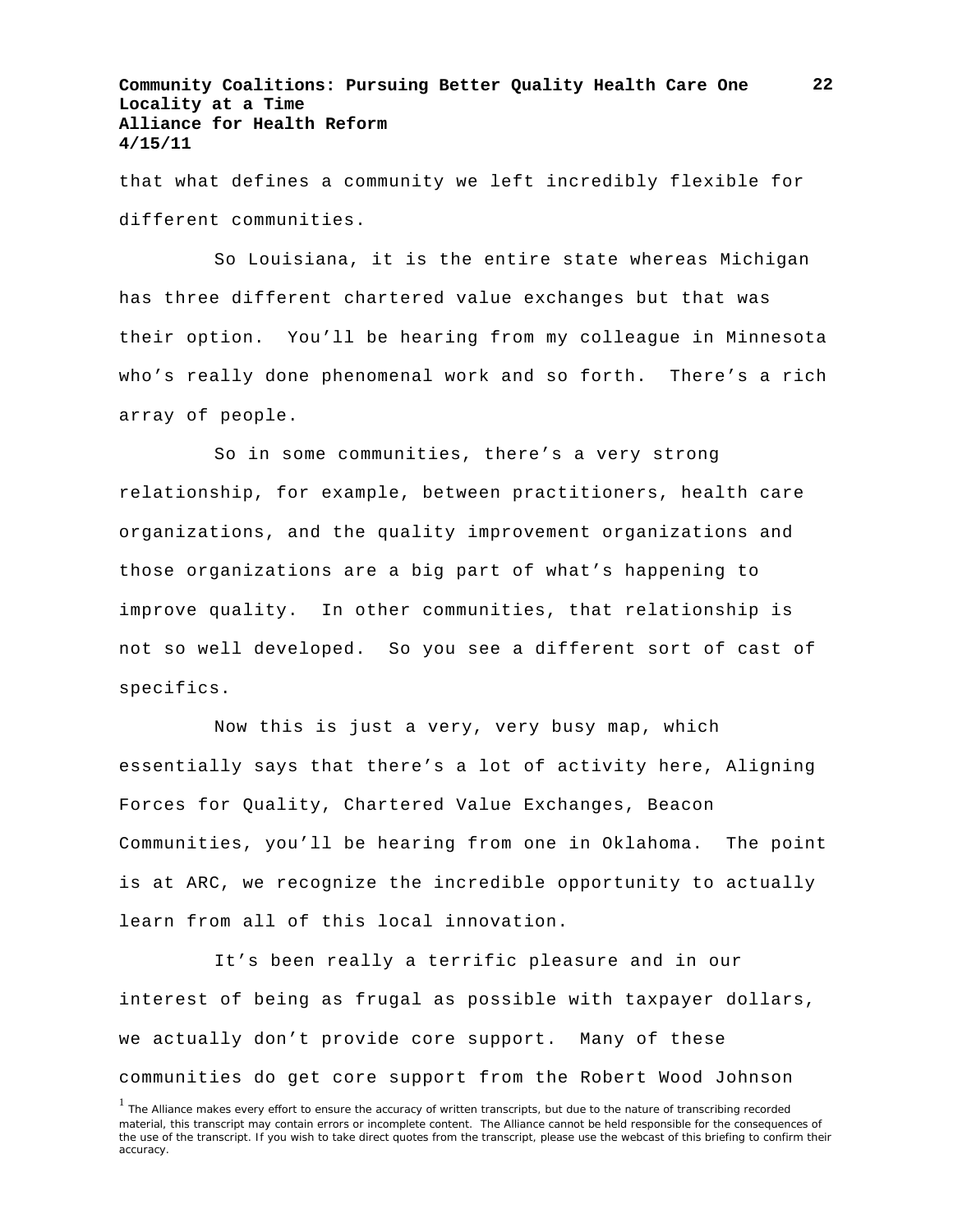Foundation but we support a learning network and we think of the learning as by directional.

Now okay great, you're collecting all this data. Now what? A lot of the people who need to be part of the solution are not data geeks. In fact, they're a little scared of data. So what we are doing at ARC is actually making it very, very easy for them to take the information they collect and customize their own websites. You don't need to find somebody's whiz kid 10-year-old or hire a consultant. We're actually making the software available free of charge.

We're not telling them what quality is or what they ought to display. We're simply saying this is a tool for you to use. We are providing a fair amount of technical assistance including how do you make a report about all of this stuff? Clearly it's got to be a little more informative and compelling than a spreadsheet, which some of you have probably seen at one point or another with quality information.

We're also trying to think about, because many providers aren't necessarily thrilled by the opportunity to have their performance reported on but they want to know that it's fair. So we have a lot of depth and expertise and methods and we're trying to make sure that we can share that with relevant partners and so forth. We recently had a national summit on public reporting.

<sup>&</sup>lt;sup>1</sup> The Alliance makes every effort to ensure the accuracy of written transcripts, but due to the nature of transcribing recorded material, this transcript may contain errors or incomplete content. The Alliance cannot be held responsible for the consequences of the use of the transcript. If you wish to take direct quotes from the transcript, please use the webcast of this briefing to confirm their accuracy.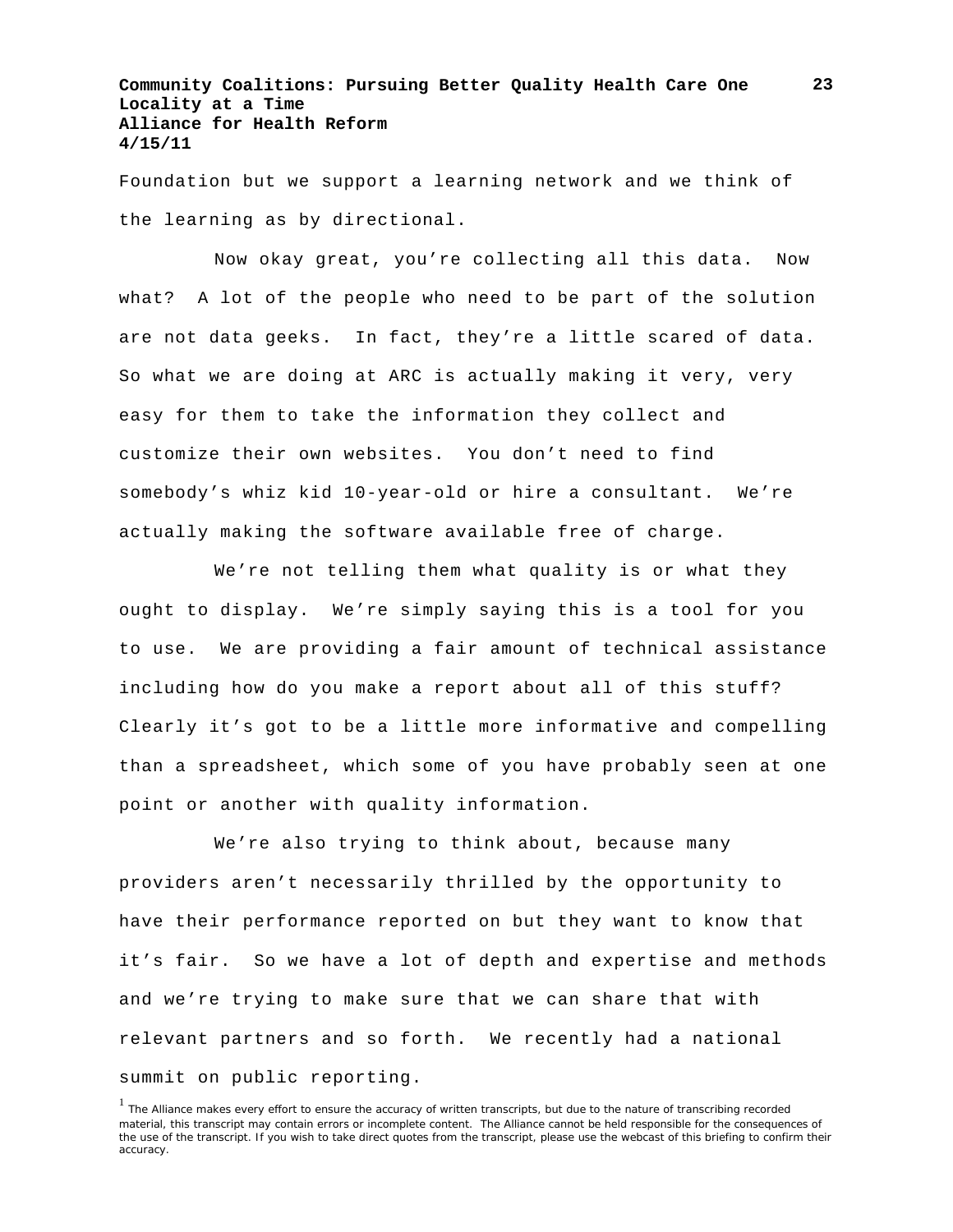What is it that we ought to be public reporting? It is kind of early day. Sometimes I worry that we are actually giving people a little too much information like when a pilot tells you all about the specifics of the widget that's broken, who needs to know this right? You need to know when we're going to leave and so forth. So I think that there's still a great deal to learn.

I'll just close and say that we've been thrilled and look forward to continuing to learn from local innovations at those two specific challenges that we're addressing. One is trying to figure out how to keep up with all of that local innovation.

It's really very, very exciting and we create a lot of opportunities for that and the other that I think a couple of my colleagues may speak to is how do you transition from a fabulous success in one community to a place where you can spread that to other communities notwithstanding the fact that the communities themselves look quite different? So thank you for your attention, look forward to the discussion and Jim is next.

**ED HOWARD:** Alright. Thank you so much Carolyn. Would you pass that down to Jim? We turn next to James Chase. Jim's President of Minnesota Community Measurement, a non-profit

<sup>&</sup>lt;sup>1</sup> The Alliance makes every effort to ensure the accuracy of written transcripts, but due to the nature of transcribing recorded material, this transcript may contain errors or incomplete content. The Alliance cannot be held responsible for the consequences of the use of the transcript. If you wish to take direct quotes from the transcript, please use the webcast of this briefing to confirm their accuracy.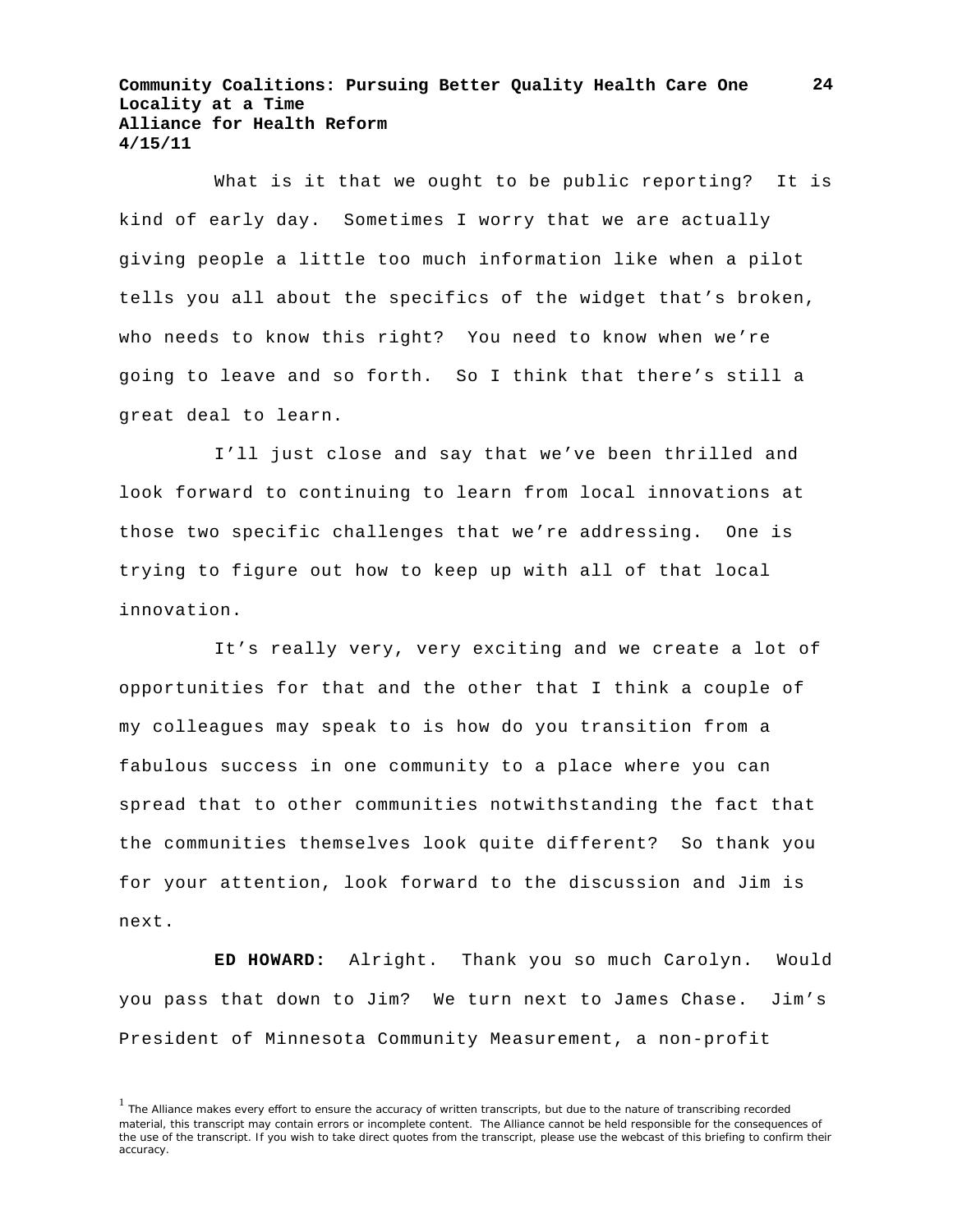whose mission is to improve his community's health by publicly reporting on health care quality.

MCM grew out of discussion among several of the Minnesota health plans several years ago who agreed to develop a joint quality measurement project and today, Minnesota's one of the 17 AF4Q sites and MCM leads that initiative. We've asked Jim to give us a sense of what actually goes on at the community level in Minnesota to improve quality. We're very pleased to have you with us.

**JAMES CHASE:** Thank you everyone for having us here today to talk about this. Again I'm going to try to give a little perspective about what's been going on in Minnesota. Minnesota Community Measurement got started about seven years ago as was mentioned when some health plans came together and realized that they had data that they were using to measure their performance and sharing it with employers but they didn't have enough data in each plan to share it at a medical group level or a physician level where it could be used where the improvement really needed to go on.

So they agreed to come together and put their data together and provide measures for those provider groups so they could use it for the improvement process.

Minnesota already had in place some other collaboratives such as the Institute for Clinical Systems **25**

<sup>&</sup>lt;sup>1</sup> The Alliance makes every effort to ensure the accuracy of written transcripts, but due to the nature of transcribing recorded material, this transcript may contain errors or incomplete content. The Alliance cannot be held responsible for the consequences of the use of the transcript. If you wish to take direct quotes from the transcript, please use the webcast of this briefing to confirm their accuracy.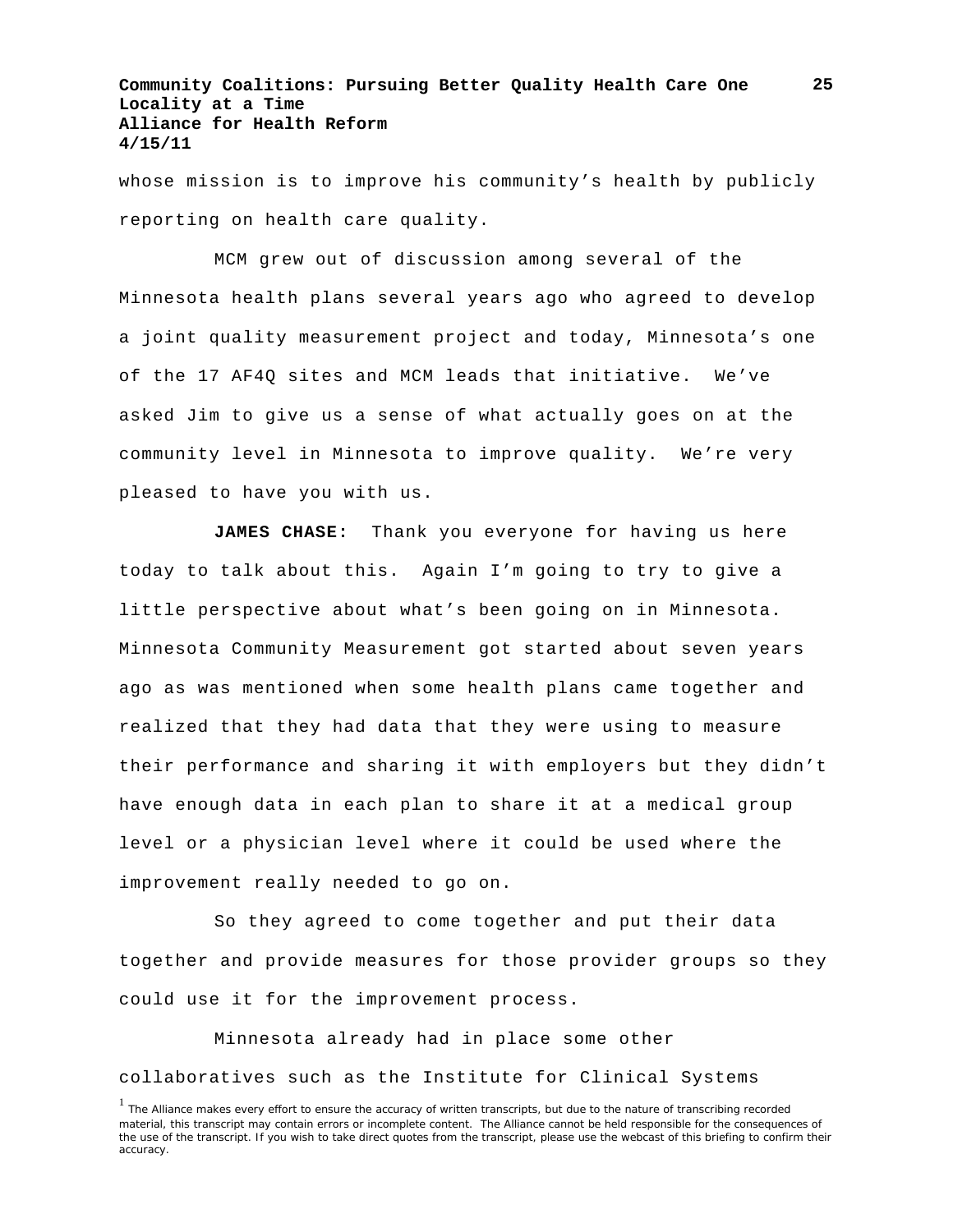Improvement where physicians and health plans and hospitals were working together around redesigning care to get better results. So this fit very well with that.

We put this into a multi-stakeholder collaborative that's been important since sometimes the physicians don't necessarily trust the health plans' data and health plans don't necessarily trust the physicians. So we all need to sit around the table and talk together about what's the best way to move this effort forward. We've grown quite a bit in this time to now having 18 measures. We started with just 34 groups that we were reporting on. Now we're statewide. We report on over 315 medical groups and 550 sites of care, about every provider in the state that participates with this.

We're using both data now from health plans but we also get data interestingly directly from the physicians themselves out of their, both electronic medical records or those that don't have that will sometimes audit their own data out of their paper records and give it to us for the results that we report because I guess one of our most important messages that I'll tell you a story about is that clinicians are really engaged in this information.

When we first started, we were worried that there would be pushback, people didn't want to be measured, but when people

<sup>&</sup>lt;sup>1</sup> The Alliance makes every effort to ensure the accuracy of written transcripts, but due to the nature of transcribing recorded material, this transcript may contain errors or incomplete content. The Alliance cannot be held responsible for the consequences of the use of the transcript. If you wish to take direct quotes from the transcript, please use the webcast of this briefing to confirm their accuracy.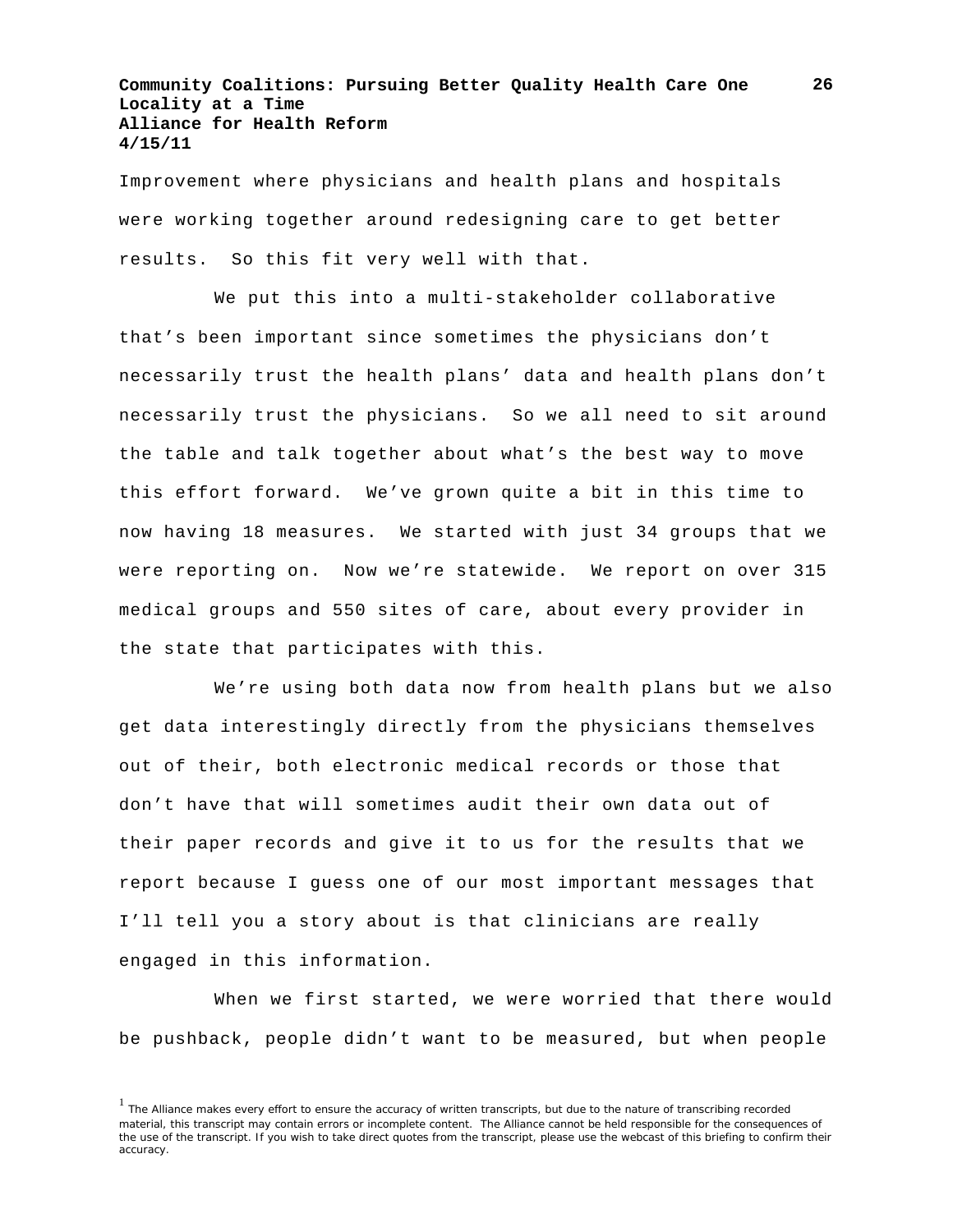find it useful and can really change the results for their patients, they get engaged in moving it forward.

We make our data public as well. We think that makes a big difference and we share it on a website called Minnesota Health Scores where we also provide information about how you can use this or what affects you with your diseases but our biggest impact so far has really been again in getting the provider groups engaged in the work that's going on. This is a chart I don't want to go into a lot of detail about, this is about our diabetes measure, but as you can tell from that, what's happening is things are improving.

We like to tell this story, it's not so much about the numbers with the measures but what gets people engaged is we know now for doing this for six years, we have seen for this measure, which is really important for the outcome for diabetic patients, we've seen it more than triple the number of patients who are achieving the five goals that we have for them. We know that means, in our state, more than 10,000 people who are now are achieving those levels that they weren't previously.

From research, we know that means hundreds of patients are avoiding those serious complications of strokes and amputations and heart attacks that come with that. That's what really gets our providers juiced about what's happening. So does anyone know what that's a picture of?

**27**

<sup>&</sup>lt;sup>1</sup> The Alliance makes every effort to ensure the accuracy of written transcripts, but due to the nature of transcribing recorded material, this transcript may contain errors or incomplete content. The Alliance cannot be held responsible for the consequences of the use of the transcript. If you wish to take direct quotes from the transcript, please use the webcast of this briefing to confirm their accuracy.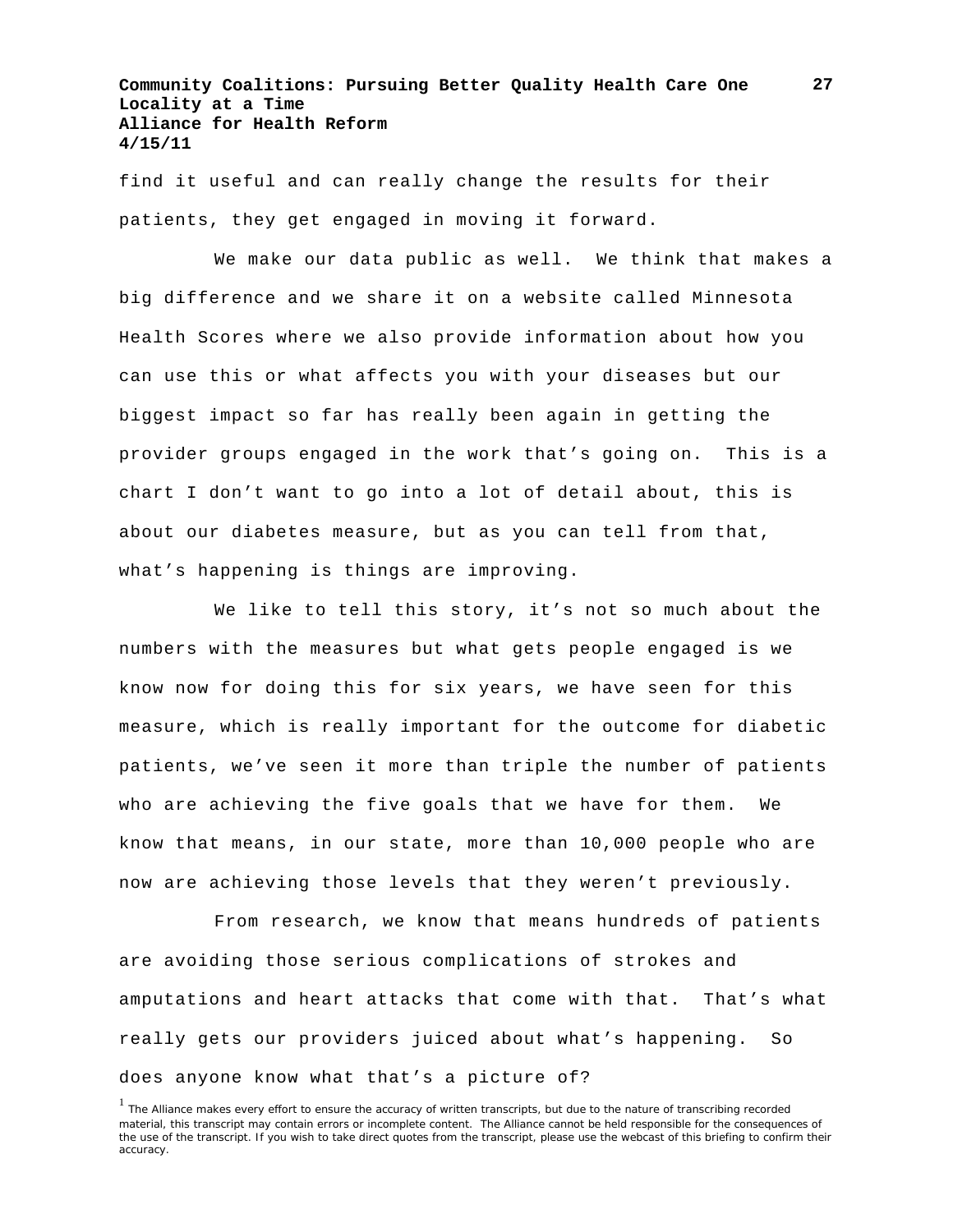There's got to be somebody—yes somebody here must be from Wisconsin or Minnesota, so this is cheese curds. I thought I would show this just as my favorite story of this year. Not only is cheese curds makes it harder to sometimes to do the vascular care measures when you're trying to reduce cholesterol but actually it's happened in a particular site and I wanted to tell this story about I got a call about a year ago from a physician in Ellsworth, Wisconsin.

So he's a two-physician practice in a town that's about an hour from Minnesota and we report on providers in the border communities as well who treat Minnesota patients. He gave me a call because he said they've been middle of the pack on the measures and that they were going to be number one next year. I kind of laughed because well again we have 300-and-some sites that we're reporting this measure on.

The likelihood, even if you're really good that you're going to end up being number one is pretty low but he was a modest fellow and he wanted to share that with me. Sure enough about a few months ago, he called back and said we did it. I think we did it.

We're going to be number one and I kind of paused, it's interesting because again now that the providers are giving us data from our systems, they actually know what their scores are before we do but I did call my audit staff and say when you're

<sup>&</sup>lt;sup>1</sup> The Alliance makes every effort to ensure the accuracy of written transcripts, but due to the nature of transcribing recorded material, this transcript may contain errors or incomplete content. The Alliance cannot be held responsible for the consequences of the use of the transcript. If you wish to take direct quotes from the transcript, please use the webcast of this briefing to confirm their accuracy.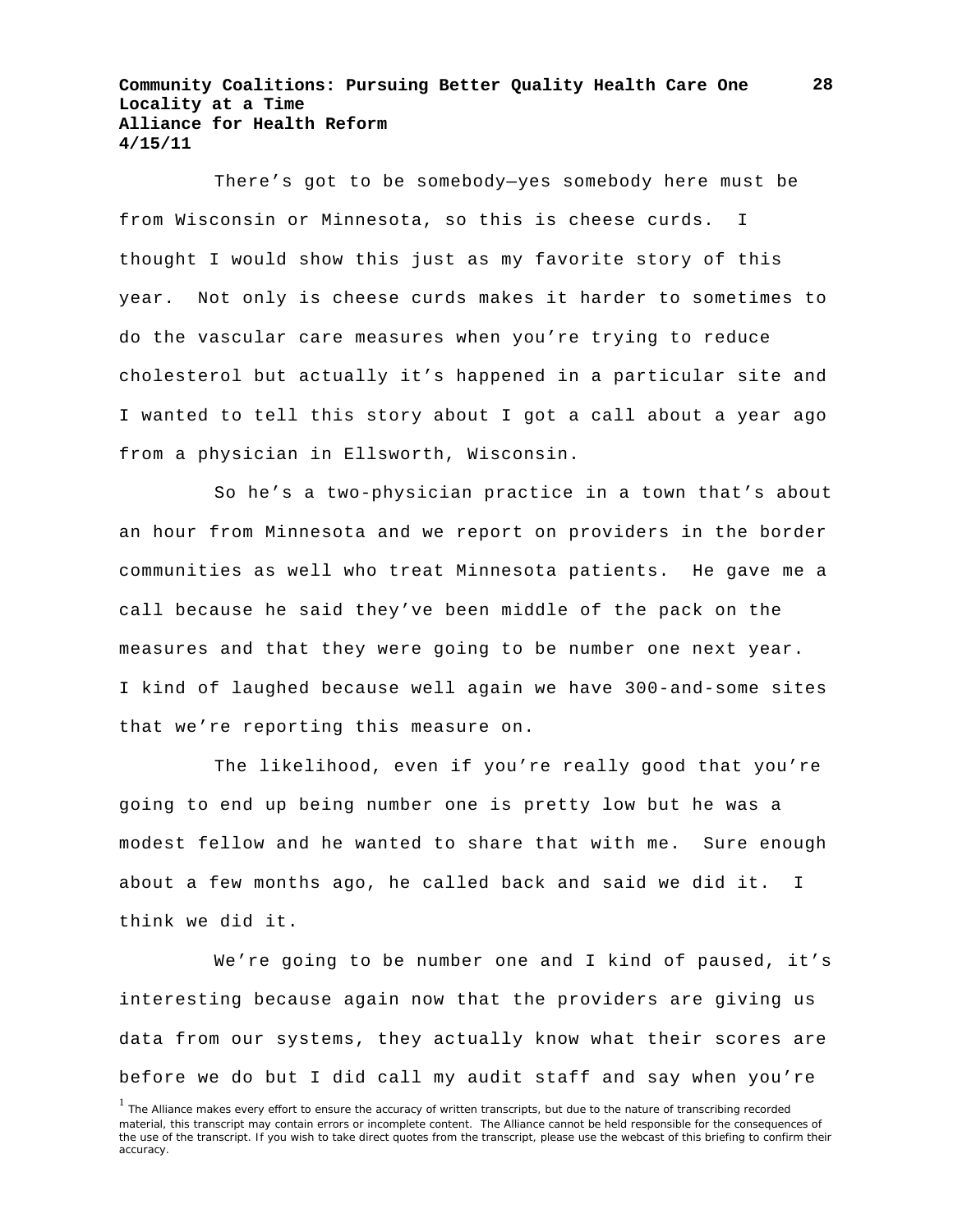doing the audit, check on this just because I always get a little nervous when somebody like Babe Ruth calls the shot [Laughter], sort of pointed and said they'd be number one but sure enough, these two little physician practice ended up being number one not in diabetes care but in our vascular care measure.

I thought this was a really important story for us because we often hear oh Minnesota, you have all these really big groups and all these famous organizations that have all the resources to make a difference in this and here's this little group that was able to be number one, so went out and visited with them and sat down, actually you could sit down at a little lunch table with the whole staff there and have some pizza and cheese curds and they shared sort of what made a difference for them.

They had implemented an electronic medical record. They'd been working with ICSI and had done some improvement processes but really made the difference for them was engaging the entire staff. It wasn't just what they could do with the two clinicians in the exam room.

It was everybody on the team participating, the lab tech, the receptionist, and everyone working together to try to improve the care for those patients. So that's why I think it's so important we talk about this being local. It's that

<sup>&</sup>lt;sup>1</sup> The Alliance makes every effort to ensure the accuracy of written transcripts, but due to the nature of transcribing recorded material, this transcript may contain errors or incomplete content. The Alliance cannot be held responsible for the consequences of the use of the transcript. If you wish to take direct quotes from the transcript, please use the webcast of this briefing to confirm their accuracy.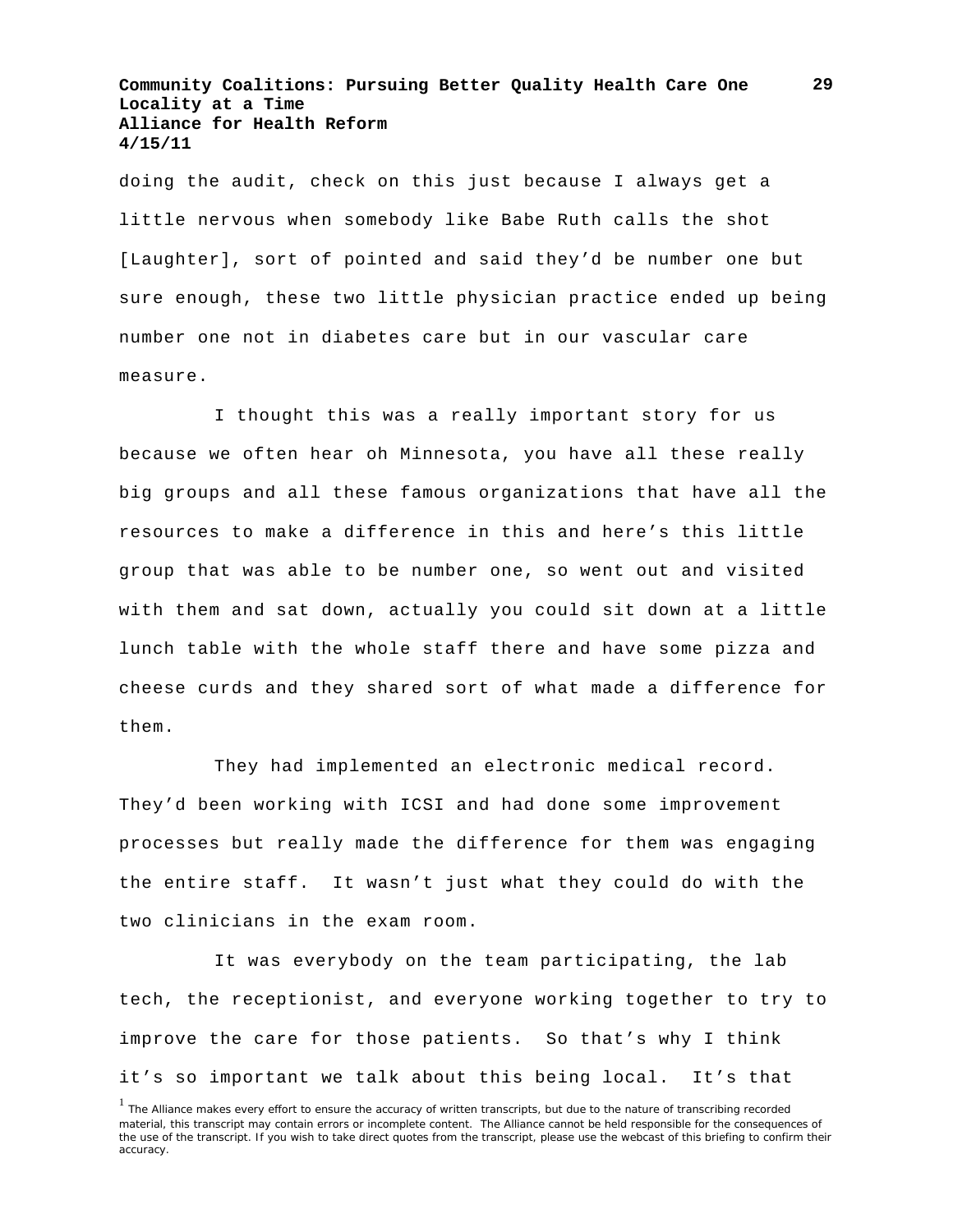one step at a time that makes a difference in a lot of the results. There are some really important big system things that need to be done but it's also about engaging people locally and in the offices and improving the results.

Another quick story I want to tell you about is the experience we've had with depression care because I think this is a really important issue as well that it isn't just about having measurement that makes this happen. We need to be able to combine several different aspects to drive improvements. I'll actually move to that. This just shows here in this slide again don't need to worry about all the details of it but what we engaged in was we'd been working in depression care.

As you may know, in primary care, depression is a really difficult disease to work with. As you'll see in these numbers, very few patients are better after six or 12 months and the primary care physicians were very frustrated with that. It's very hard to treat by just seeing a patient once or twice a year in the office.

So groups came together to work with ICSI, the Institute for Clinical Systems Improvement, used an existing, proven care redesign that would improve the results for patients but we combined that with a new measure that we had. Previously, we were only working with medication compliance for depression care, did the doctor order a medication? Well that

<sup>&</sup>lt;sup>1</sup> The Alliance makes every effort to ensure the accuracy of written transcripts, but due to the nature of transcribing recorded material, this transcript may contain errors or incomplete content. The Alliance cannot be held responsible for the consequences of the use of the transcript. If you wish to take direct quotes from the transcript, please use the webcast of this briefing to confirm their accuracy.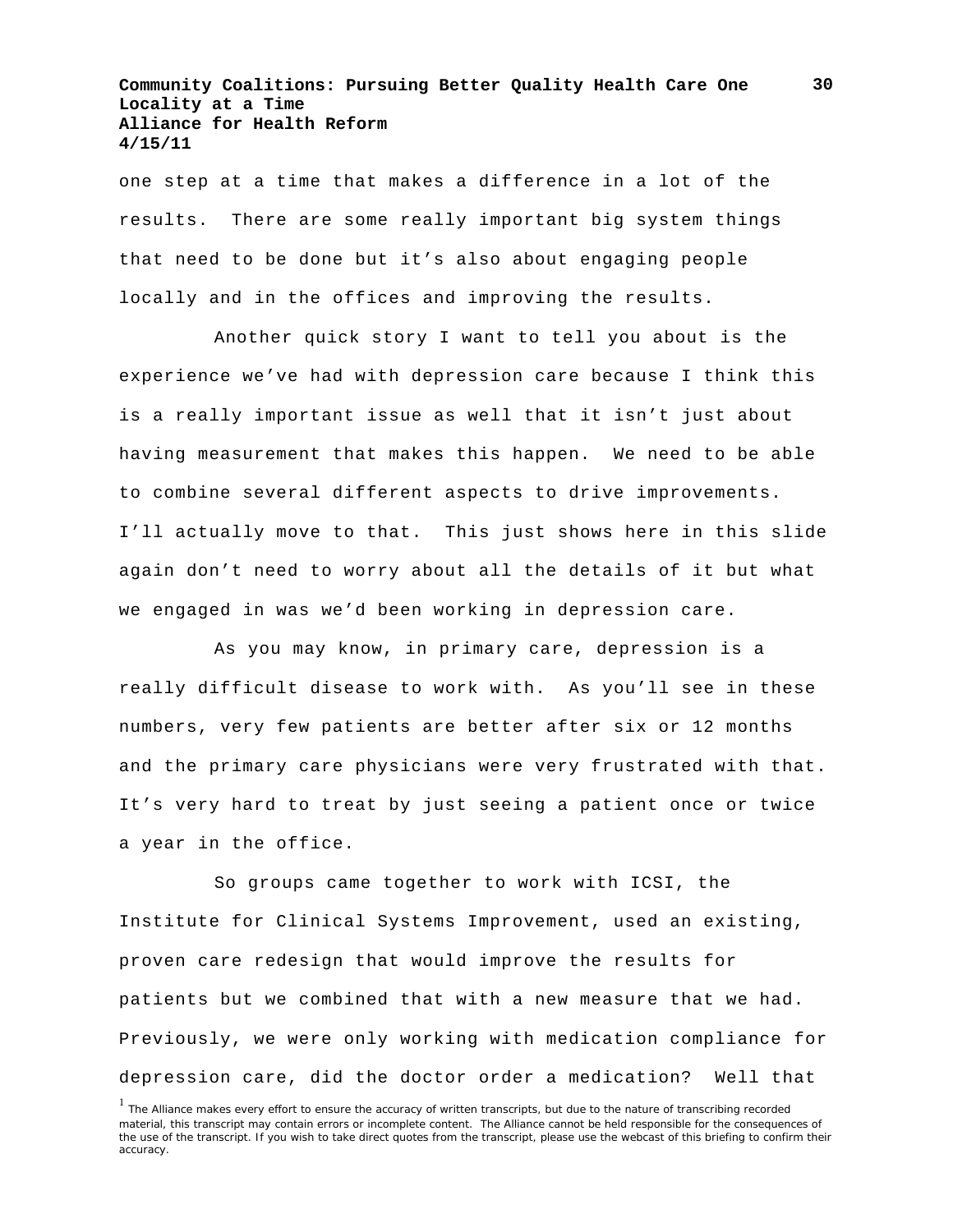isn't what patients are really interested in. They're not interested in whether they're taking their drugs or not. They want to know if they're going to be better. So we did a patient functional status measure. We asked patients how they're feeling after six months and after 12 months of treatment and compared that to an initial assessment.

We had to get everybody in the community to agree to use a similar tool, it's called the PHQ9, that was easy for patients to use and had been validated but we're now able to tell what percentage of patients are doing better, which is what they care about after six and 12 months. This shows that those groups that implemented that new care system were able to get much better results for their patients. This is continuing in the community.

We measure everybody in the community on this so we can actually show, and this is also what motivates providers, when they see their neighbor's doing better than them and there's actually a care improvement process that they can adopt, you can start to get change to occur and get better outcomes for people but the other key component of this was it wasn't just care redesign and measurement but also payment.

We worked with the health plans to bring together an enhanced payment for this because the problem for the primary care groups was they didn't have, the reason why they did it

<sup>&</sup>lt;sup>1</sup> The Alliance makes every effort to ensure the accuracy of written transcripts, but due to the nature of transcribing recorded material, this transcript may contain errors or incomplete content. The Alliance cannot be held responsible for the consequences of the use of the transcript. If you wish to take direct quotes from the transcript, please use the webcast of this briefing to confirm their accuracy.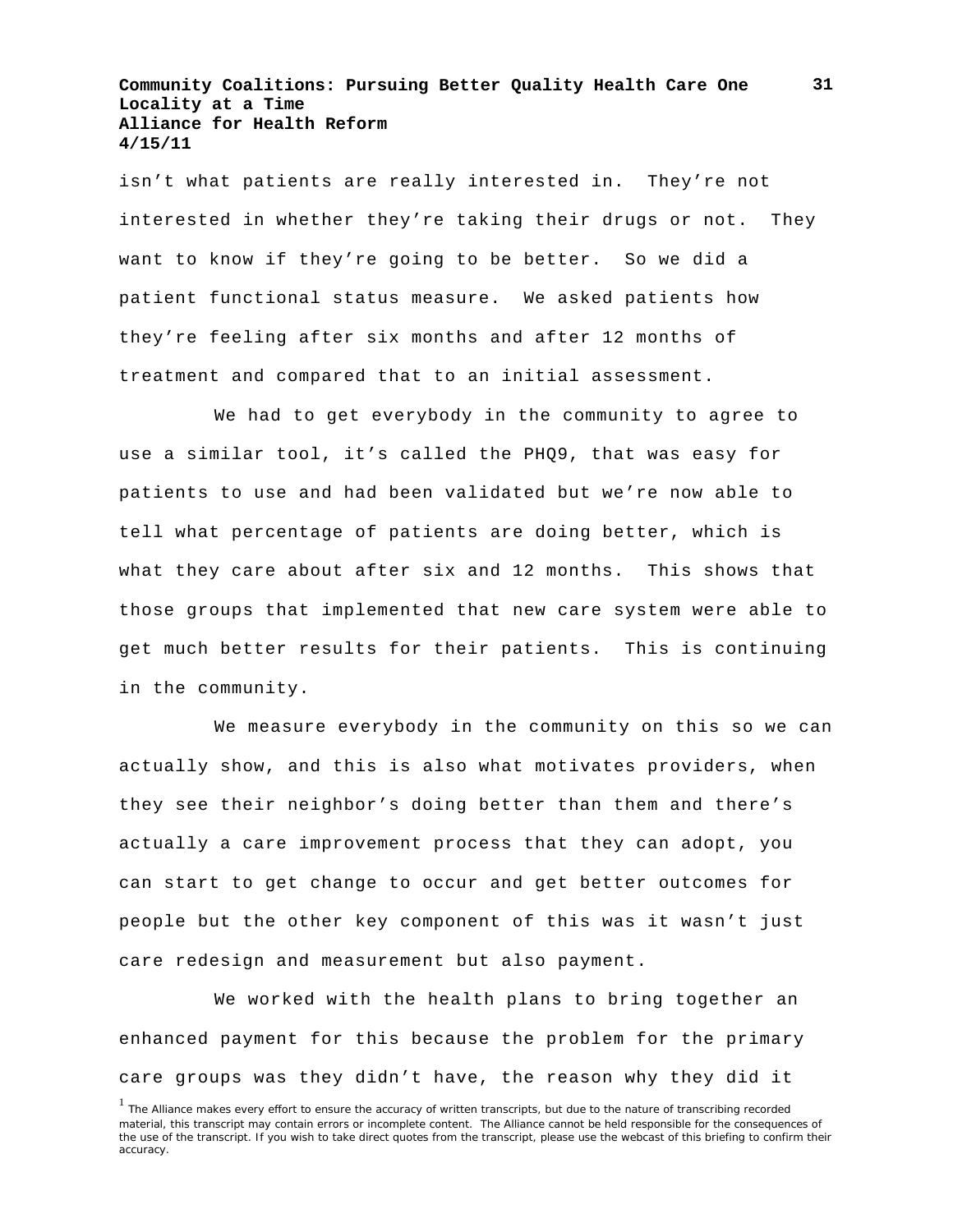the way they did it before was the only way you got paid was to see a patient in the exam room. So we needed to do something different to help them do the other things in this care system such as call backs and working with the psychologists and so forth and psychiatrists that would make this work for those sites.

So it's been a really important opportunity for us to really get to this effort of not just having performance measurement but also working on care improvement, engaging patients in new ways and working forward on payment changes that Bob mentioned earlier that makes a difference to really help us hit that triple aim of cost, quality, and experience for patients and again would like to underline that it's so important to do this in a local community. I mean we need to have standardized measures across the country and we're working on that.

Our depression measure that I talked about has just been endorsed by the National Quality Forum as well as our diabetes measure that we use. Both of those can now be used in other market places. That's helpful but the work itself really has to happen in each community. You can't mandate that from Washington because it doesn't engage those individual clinicians and those individual patients that are the ones that

<sup>&</sup>lt;sup>1</sup> The Alliance makes every effort to ensure the accuracy of written transcripts, but due to the nature of transcribing recorded material, this transcript may contain errors or incomplete content. The Alliance cannot be held responsible for the consequences of the use of the transcript. If you wish to take direct quotes from the transcript, please use the webcast of this briefing to confirm their accuracy.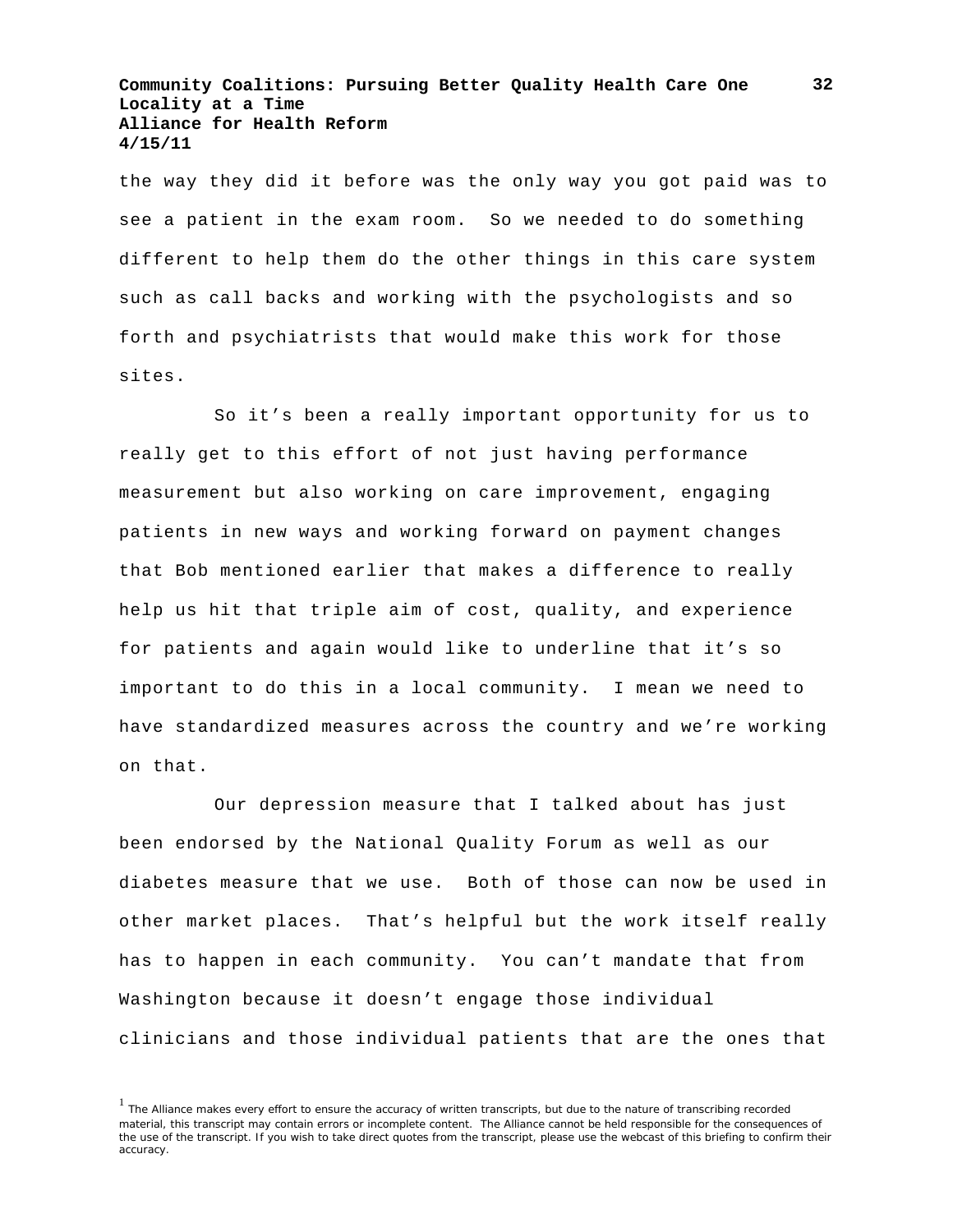really make this all come together. So with that, I will close and turn it over to Ed.

**ED HOWARD:** Great, thanks very much Jim. Our final speaker is Dr. David Kendrick who's the CEO of My Health Access Network or Greater Tulsa, which is a Beacon community. My Health focuses on putting in place community-wide health IT infrastructure and the idea is to help improve quality and cost efficiency and population health in the greater Tulsa area. Dr. Kendrick practices internal medicine and pediatrics, holds a variety of posts in academic medicine, has a clear facility for managing and mastering software and other health IT mysteries. Once again, we've asked how to tell us a little bit about how the Tulsa project is pursuing its goals.

**DAVID KENDRICK:** Thank you very much Ed and thank you to everyone who's put this program on. I'm honored to be here and to get to share with you our experience. The nagging thought that I think everybody has in the back of their mind when they hear about what's going on in the very best communities in America is how do we translate to the rest. I'm going to tell you today, hopefully in pretty concrete fashion, how we've attempted to translate the lessons learned in other communities into our own community.

<sup>1</sup> The Alliance makes every effort to ensure the accuracy of written transcripts, but due to the nature of transcribing recorded material, this transcript may contain errors or incomplete content. The Alliance cannot be held responsible for the consequences of the use of the transcript. If you wish to take direct quotes from the transcript, please use the webcast of this briefing to confirm their accuracy.

**33**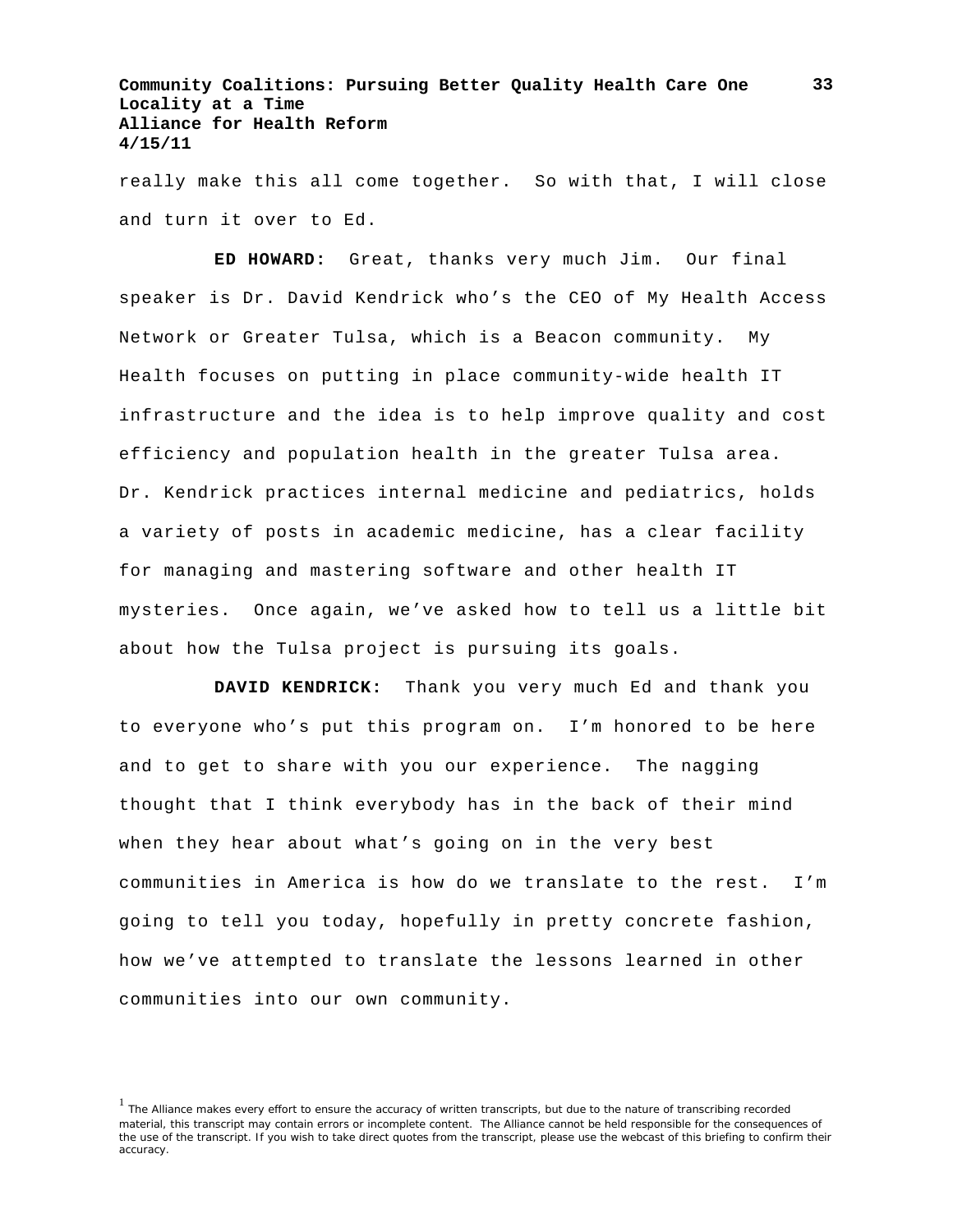Now in case you haven't heard, our leadership from Oklahoma are not necessarily big fans of the Affordable Care Act.

So we have a bit of a different political milieu that we're working within but what I'm about to tell you about today has broad support from both sides of the aisle in Oklahoma and has been a real common ground where both parties in the state have come together to work on a common project to the extent that we have elected, informally elected officials serving in our leadership and governance. So that'll begin.

Some background on the Beacon opportunity first, to me this is one of those examples of good government because for a fraction of the high tech investment that was in the stimulus legislation, about \$265 million, the ONC was able to get 142 communities to put together a proposal as complex and comprehensive as the one I'm about to tell you about.

That got a bunch of organization done that could've cost billions had it been rolled out as a comprehensive funded plan, so 17 communities were selected from that. It's a cooperative agreement program. So we have significant involvement with ONC and certainly we consider them to be a part of our team.

The objective is to demonstrate how health care IT can most effectively improve quality, produce cost efficiencies,

<sup>&</sup>lt;sup>1</sup> The Alliance makes every effort to ensure the accuracy of written transcripts, but due to the nature of transcribing recorded material, this transcript may contain errors or incomplete content. The Alliance cannot be held responsible for the consequences of the use of the transcript. If you wish to take direct quotes from the transcript, please use the webcast of this briefing to confirm their accuracy.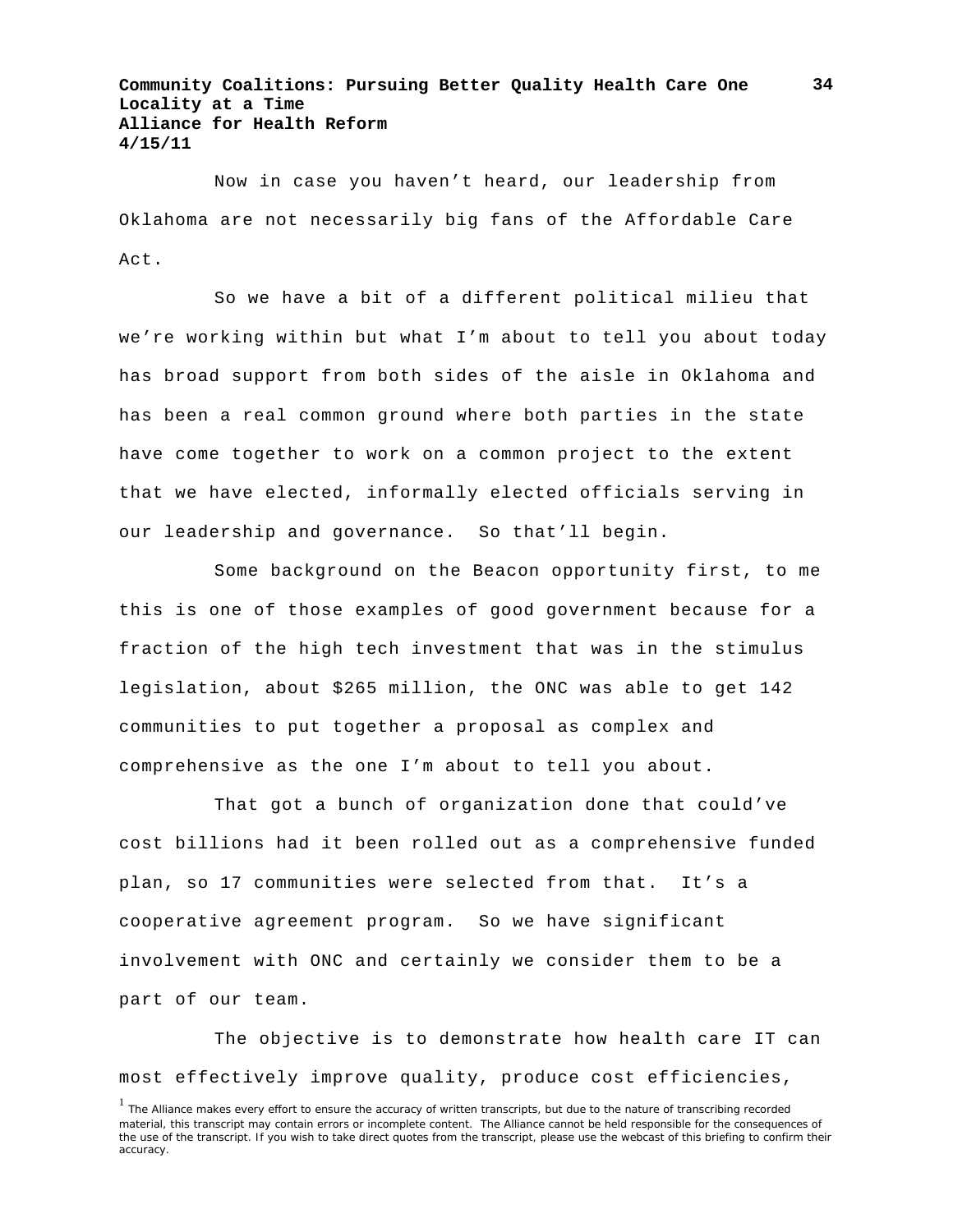and improve population health. In May of 2010, our world changed in Tulsa but the work I'm about to tell you about began before that.

So here are the Beacon communities across the United States. You can see from the very furthest east to the very furthest west portions of the United States, there is representation and it's an incredible group. I've really enjoyed getting to know these folks and work with them on a regular basis.

So what is My Health Access Network? At its core, we're a nonprofit organization created by a grassroots community-driven effort of more than 50 organizations. I will tell you that the participants in this are as broad a coalition as I've ever been a part of. It's the University of Oklahoma and Oklahoma State University, which that's a very difficult mast to make in the first place.

It's the two largest payers in the state, private payers as well as Medicaid. We have all of the hospital systems, the largest physician groups, the Cherokee Nation, the Creek Nation, Indian Health Service, the VA, and many others involved actively in this project. So it's shared, as I say, widespread support.

We're focused on a common objective of improving the health in our community, and for the benefit of specifically

<sup>&</sup>lt;sup>1</sup> The Alliance makes every effort to ensure the accuracy of written transcripts, but due to the nature of transcribing recorded material, this transcript may contain errors or incomplete content. The Alliance cannot be held responsible for the consequences of the use of the transcript. If you wish to take direct quotes from the transcript, please use the webcast of this briefing to confirm their accuracy.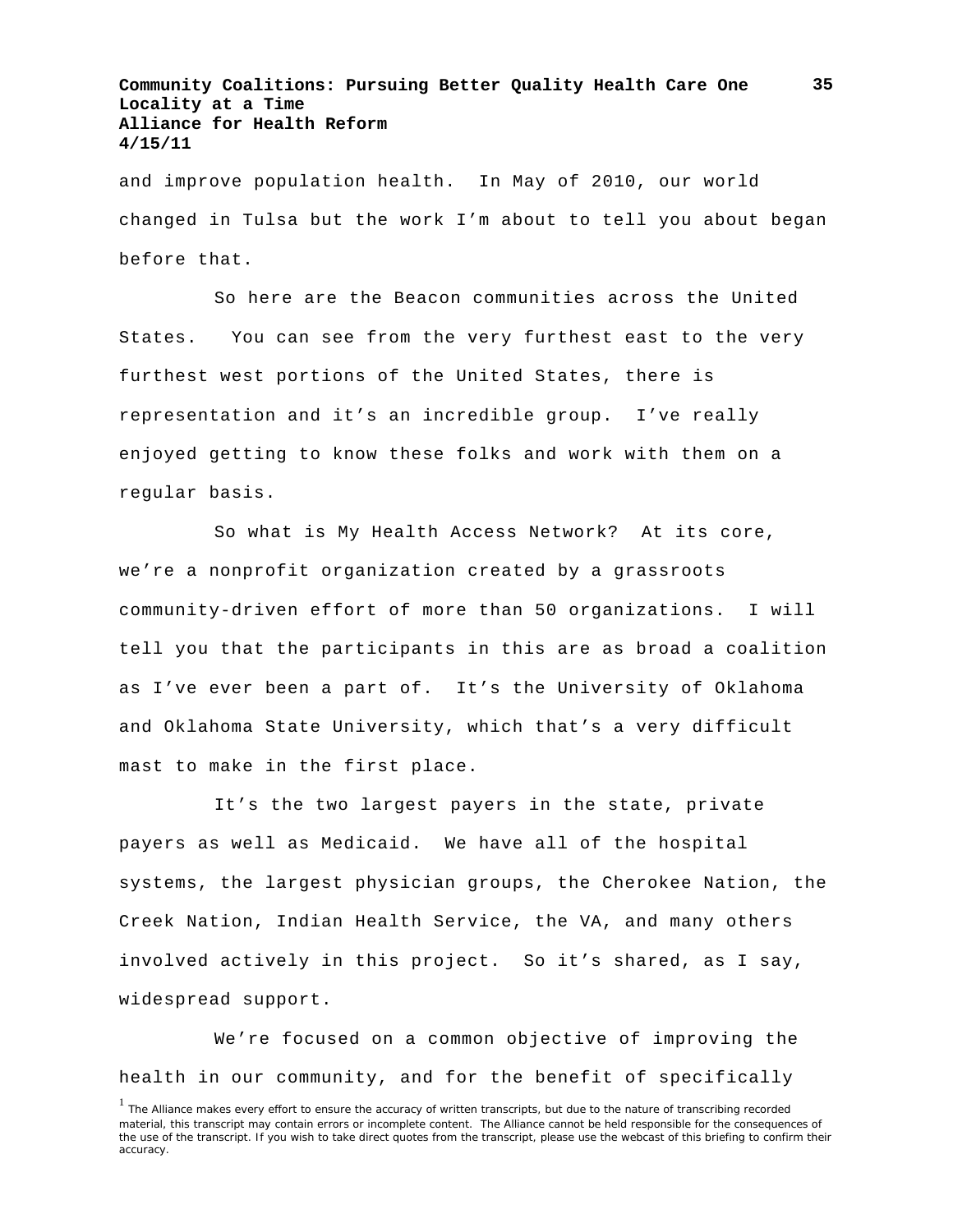patients, employers, and providers. We have to keep our eye on that ball.

So we always start with a burning platform when we want to motivate action. So the Commonwealth Fund has been so kind as to give us such. You can see here our rankings as a state on the quality and effectiveness of our health care system, I always stress that, is near the bottom, near the bottom in 2007 and again in 2009. So this becomes our rallying cry. Again looking at a similar ranking our child health care system, we're no longer  $50^{th}$ .

We're  $51^{st}$  in that ranking. So we've used this, we call it our moment of Zen at the beginning of every meeting, to look at these outcomes, and to focus really on what's important rather than the bottom line of our individual communities. Our internal data and research work has shown that we have a 14 year difference in life expectancy between north and south Tulsa, just an incredible difference in a community, somewhat cosmopolitan community in this country.

So what are we going to do about that? This began not so long ago, just two years ago that this effort was launched. At that point, the Mayor, Kathy Taylor, hosted a summit on health care strategy for our community, 70 health care leaders from around the region were involved. My Health was created and we agreed to a charter.

<sup>&</sup>lt;sup>1</sup> The Alliance makes every effort to ensure the accuracy of written transcripts, but due to the nature of transcribing recorded material, this transcript may contain errors or incomplete content. The Alliance cannot be held responsible for the consequences of the use of the transcript. If you wish to take direct quotes from the transcript, please use the webcast of this briefing to confirm their accuracy.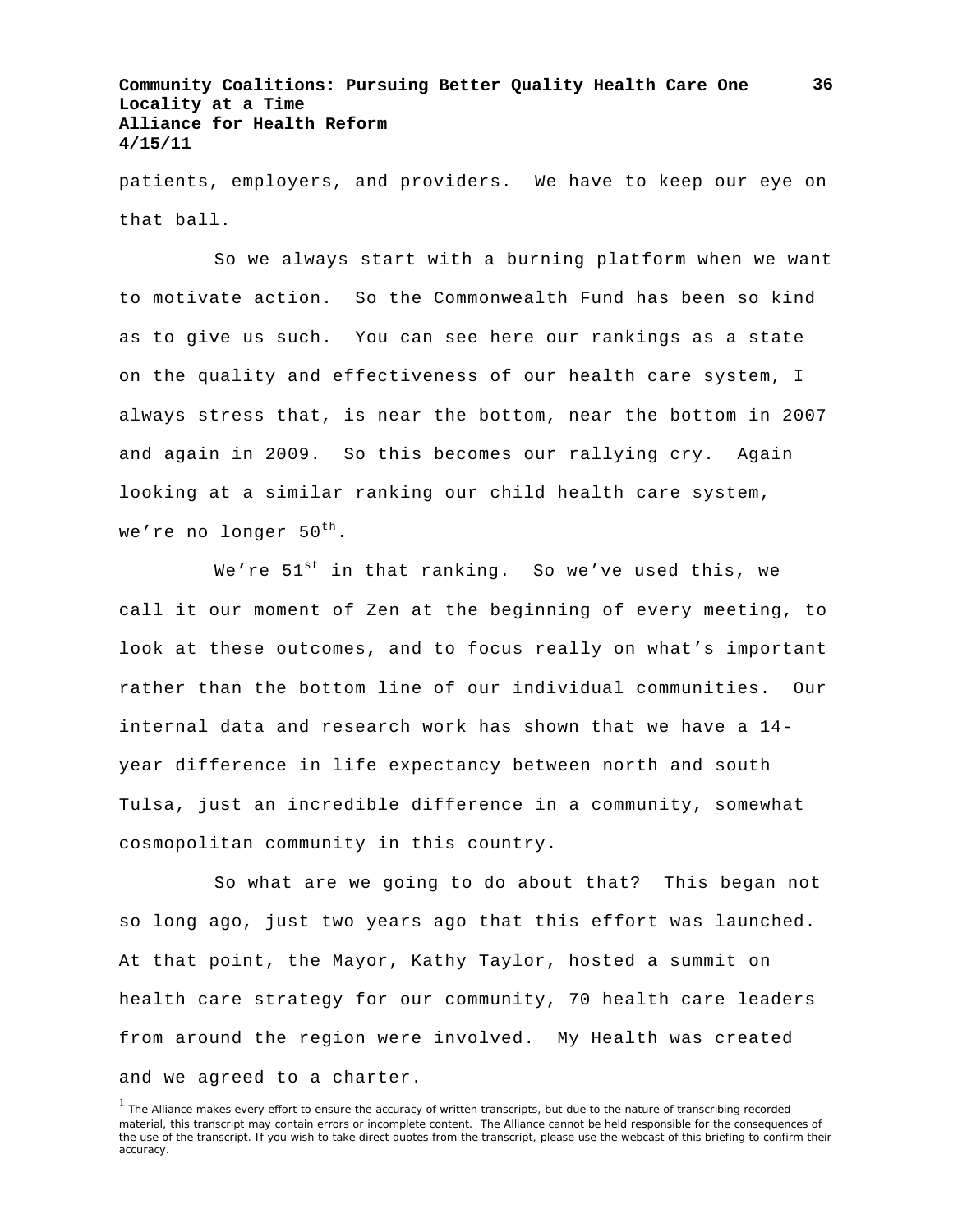Everybody signed the charter and basically that charter said we're going to stick together for the planning process. We didn't ask anybody to put money in yet. We asked them to stay at the table through the planning. The planning process we went through is somewhat instructive for communities. At least we found it very helpful and I know the two have been tried and tested in many other communities to this point.

We began with the clinicians, with the health care providers and asked them to sit together and decide what information they needed and in what settings to deliver high quality care. Then they handed off to a team of quality experts who decided what was needed to monitor and track the community's health.

Then it was handed to the business leaders, the CFOs to determine return on investment not just for the organization itself but for each of their individual organizations and to participate and then the privacy and security officers got involved and then last and least the technologists got involved to tell us what features and functions would be required in a system to support this kind of effort across the community.

So our focus objectives that emerged from that became a clear focus on improving cancer screening, increasing immunizations in our community, and then our sort of primary focus is improving care coordination because we have a highly

<sup>&</sup>lt;sup>1</sup> The Alliance makes every effort to ensure the accuracy of written transcripts, but due to the nature of transcribing recorded material, this transcript may contain errors or incomplete content. The Alliance cannot be held responsible for the consequences of the use of the transcript. If you wish to take direct quotes from the transcript, please use the webcast of this briefing to confirm their accuracy.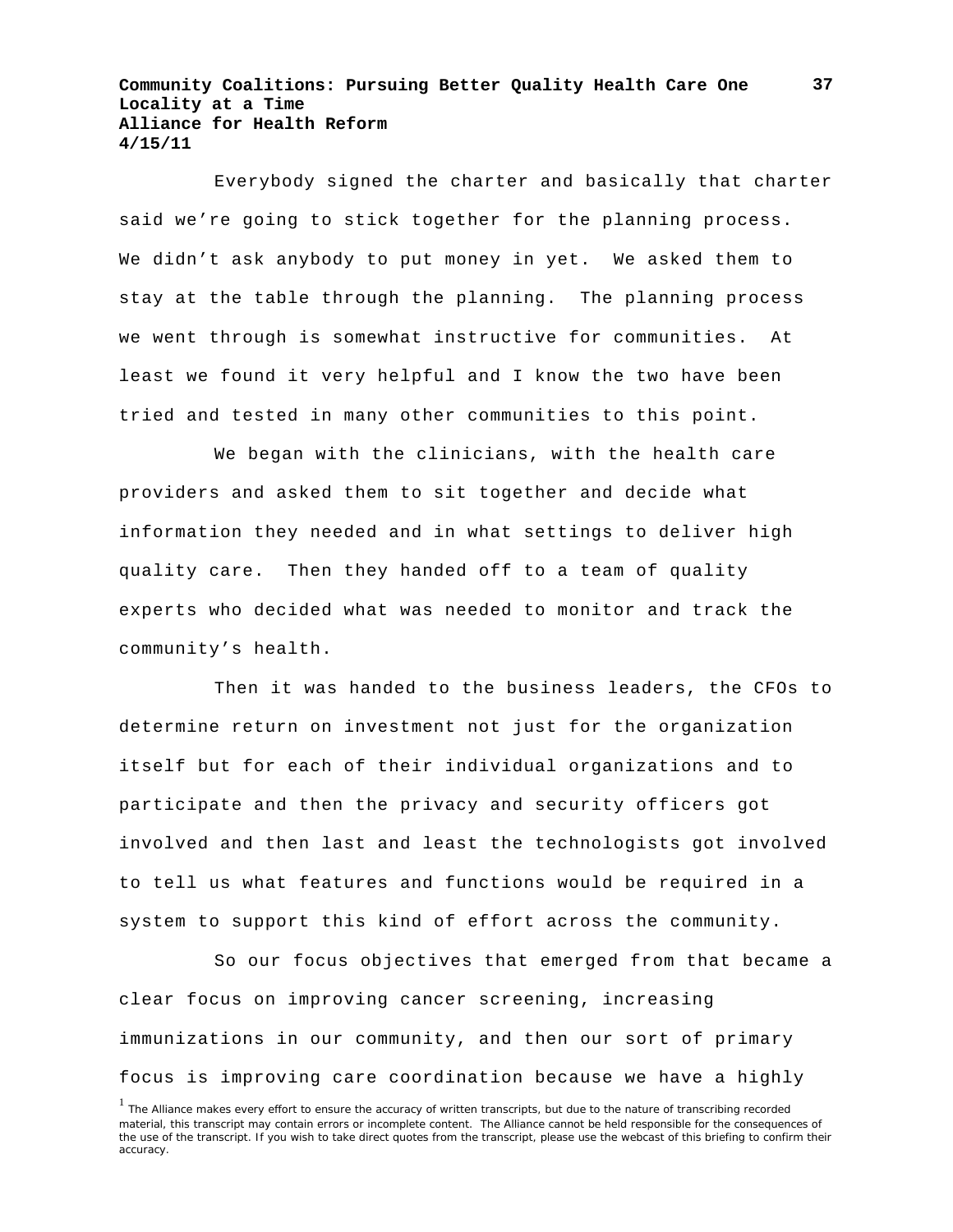disparate health care system with great individual doctors and hospitals but almost no ability to work together across those business boundaries.

So I tend to think of this as our triple aim for our community and it essentially is our practical approach, which is first to aggregate our community's health data across business units so that we can begin to leverage it then in the green box to identify care opportunities, do data analysis and synthesis to identify those care opportunities and then to use and then to provide concrete tools that can be used to address those care gaps.

So obviously our intervention under the data gathering portion of this is health information exchange, standing up technology to support that. In our community, we have about 52 different electronic medical record systems and no two of them are connected to one another. The health information exchange then connects them by directionally and My Health is the governance for that entity. No single hospital, no single payer can control this governance because it will create obvious problems.

So My Health is a shared consortium of all of those groups. Then we put in specific tools for doing analysis and analytics. This is just an example of one of those that we're putting into place. This is a health care simulation that

<sup>&</sup>lt;sup>1</sup> The Alliance makes every effort to ensure the accuracy of written transcripts, but due to the nature of transcribing recorded material, this transcript may contain errors or incomplete content. The Alliance cannot be held responsible for the consequences of the use of the transcript. If you wish to take direct quotes from the transcript, please use the webcast of this briefing to confirm their accuracy.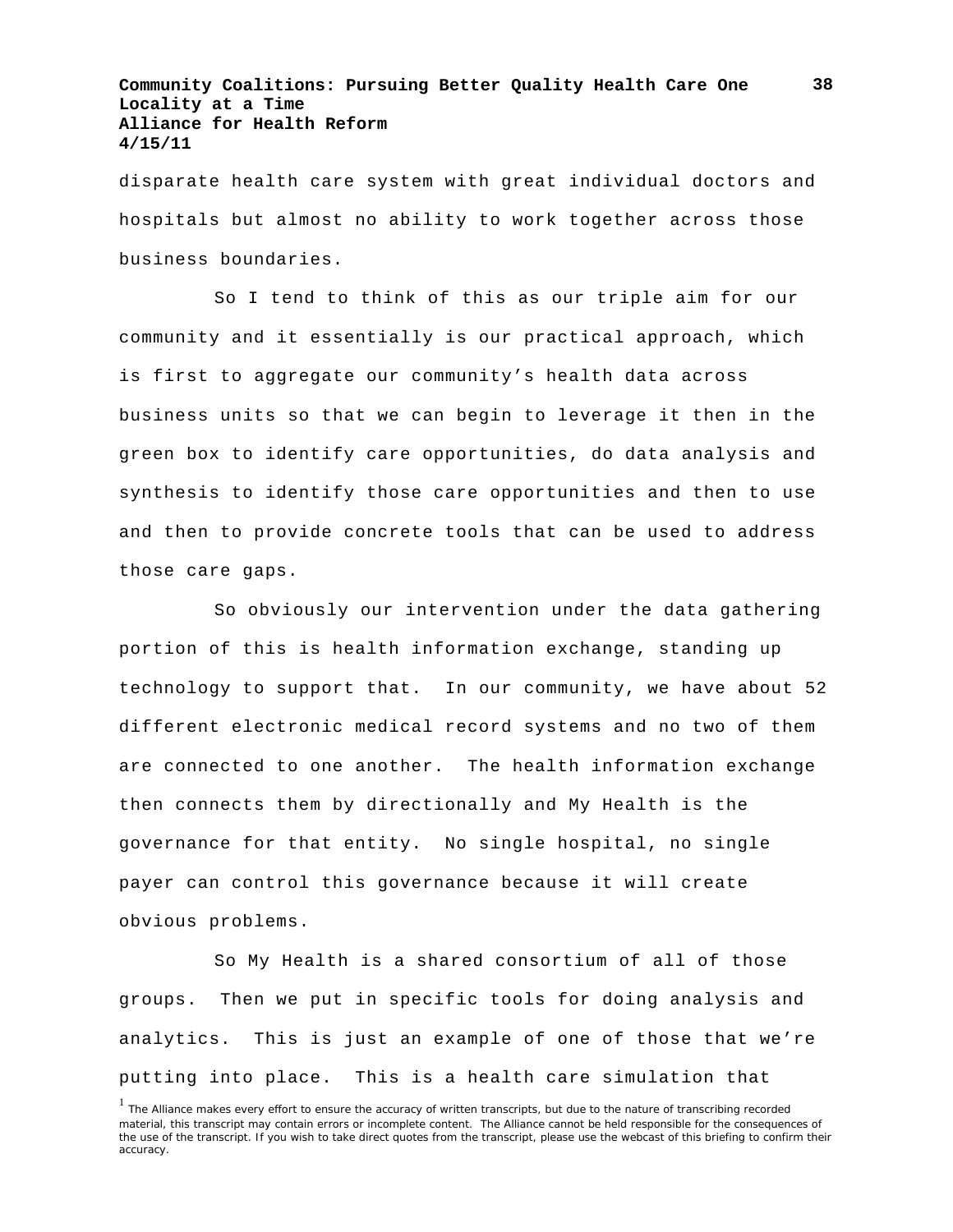continually runs in the background of our health information exchange and assesses risk of stroke, of heart attack, of cancer so that every time a patient presents for care, whether it's in their physician's office, the dentist's office, or the school nurse, right front and center on the screen is what this patient's risk of these primary outcomes is because we do not want to miss any opportunities to close a care gap. So that's a part of our interventions.

Then finally, some specific tools that we put into play to begin addressing those issues, this is something we layer on top. It's not enough just to have health information exchange, to have data flow from one place to another. You've got to support work flows. You've got to support clinicians in taking the right steps to close those gaps.

So we call this our community wide care coordination strategy. That is just as you get off the airplane and make your connection, you can look at the board and see the next place you're going to go, that's our vision for patients and for primary care providers in our community is that the entire plan is laid out and all the actors in that plan are understanding and accepting of what's going on including, of course, the patient.

So when we did research on this, which began more than 10 years ago, we evaluated many clinics in the community to

<sup>&</sup>lt;sup>1</sup> The Alliance makes every effort to ensure the accuracy of written transcripts, but due to the nature of transcribing recorded material, this transcript may contain errors or incomplete content. The Alliance cannot be held responsible for the consequences of the use of the transcript. If you wish to take direct quotes from the transcript, please use the webcast of this briefing to confirm their accuracy.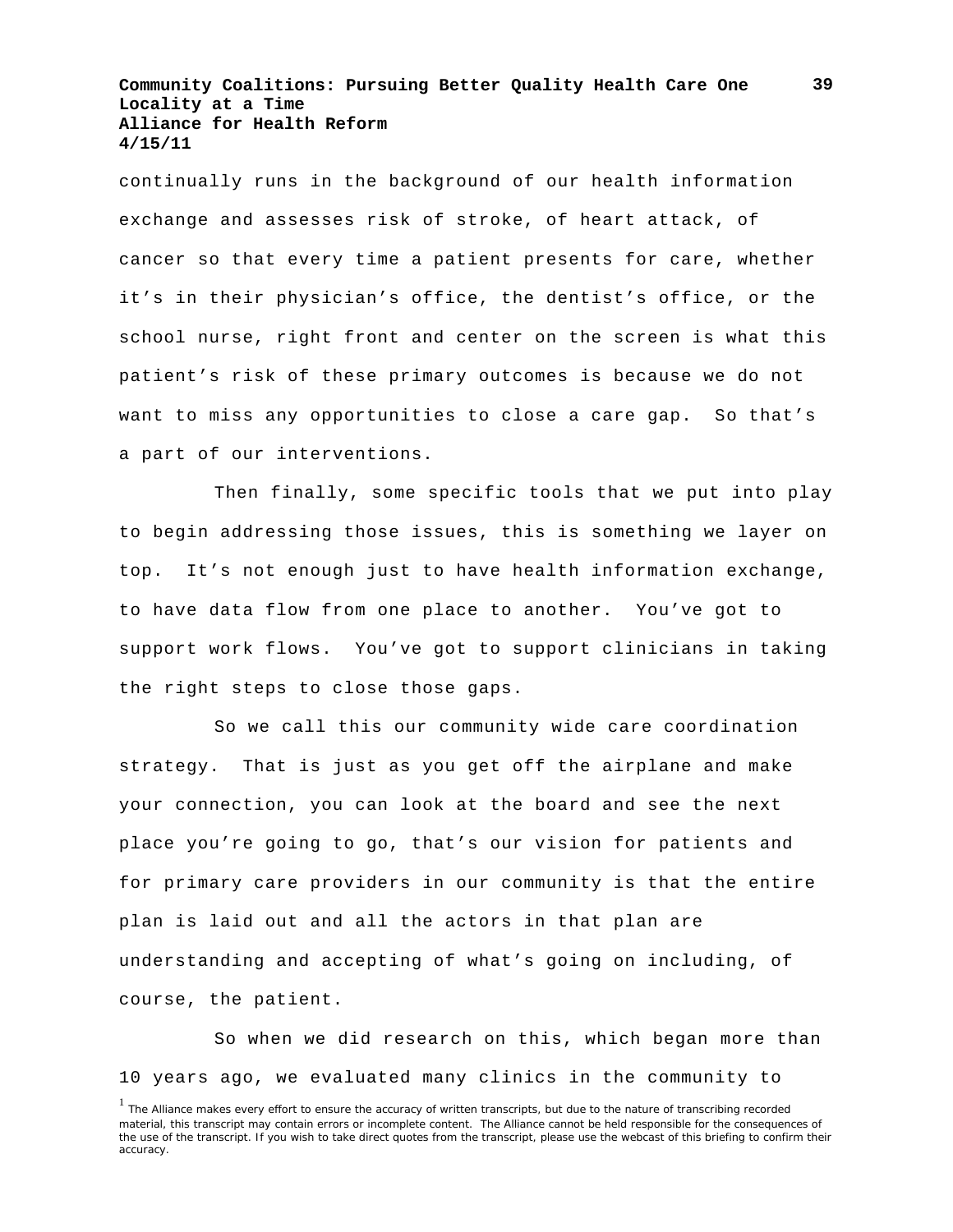understand how care transitions were happening. What we discovered was rather frightening.

When referrals were initiated, either patients were being told you need to call your cardiologist and get a visit or there was some mish mash of faxes and phone calls going back and forth between these clinics. The problems were obvious. It was understaffed. There was no procedure in place to make sure this was standardized and there were really no quality metrics around that step so that it could be improved.

So we stepped back and say well how can we improve this process and we basically enacted this, which is when a referral begins, that referral is put on hold and doesn't leave the practice until the sending provider interacts with it and says this is really what my question is and what I'd like to get from you next level of care. Then there's a direct linkage made between the receiving end and sending end so that they can work together in an electronic environment to establish a shared care plan for this patient.

Then most of the time but not all the time, maybe as much as 65 or 70-poercent of the time, the specialist will say I do need to see this patient and when they say that, it goes automatically back into an electronic scheduling loop. So in this way, we created a program that not only allows us to have excellent data on patient transitions including down to the

<sup>&</sup>lt;sup>1</sup> The Alliance makes every effort to ensure the accuracy of written transcripts, but due to the nature of transcribing recorded material, this transcript may contain errors or incomplete content. The Alliance cannot be held responsible for the consequences of the use of the transcript. If you wish to take direct quotes from the transcript, please use the webcast of this briefing to confirm their accuracy.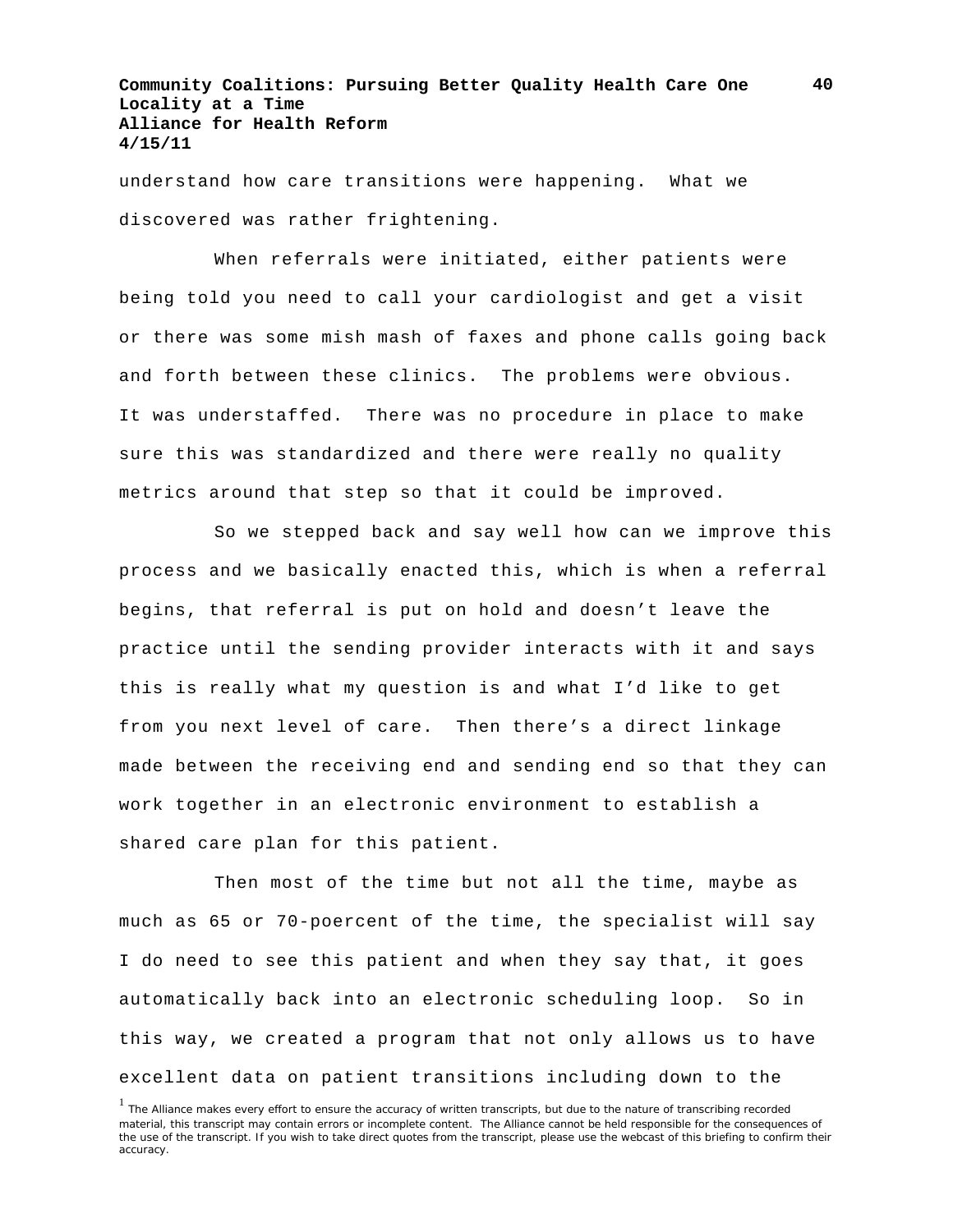minute and second that it took for that transition to be scheduled, for the patient to be notified and so on but also give us a learning feedback loop.

So primary care providers who have these electronic interactions with specialists learn every time about how to improve their own practice in their own clinics. So we see fewer unnecessary care transitions over time. We also see a strengthened relationship between the levels of care as they work together more.

**ED HOWARD:** Terrific. Thank you very much Dave. Let me just, if I can, we are now prepared to ask questions and prepared to make things clear that might not have been clear to you the first time around. There are green cards in your packets as I said and where are the microphones he said through 68-year-old eyes, in the back.

So you have to repair to the rear if you want to ask a question in person and if you do that, we would ask you to identify yourself and your institutional affiliation if you have one and to keep it as close, as concise as you possibly can. Let me just start us off by following up with something that Dave was talking about in establishing these electronic connections.

Nationwide, our percentage of wired physician practices, not nearly as good as hospital numbers, is not all

<sup>&</sup>lt;sup>1</sup> The Alliance makes every effort to ensure the accuracy of written transcripts, but due to the nature of transcribing recorded material, this transcript may contain errors or incomplete content. The Alliance cannot be held responsible for the consequences of the use of the transcript. If you wish to take direct quotes from the transcript, please use the webcast of this briefing to confirm their accuracy.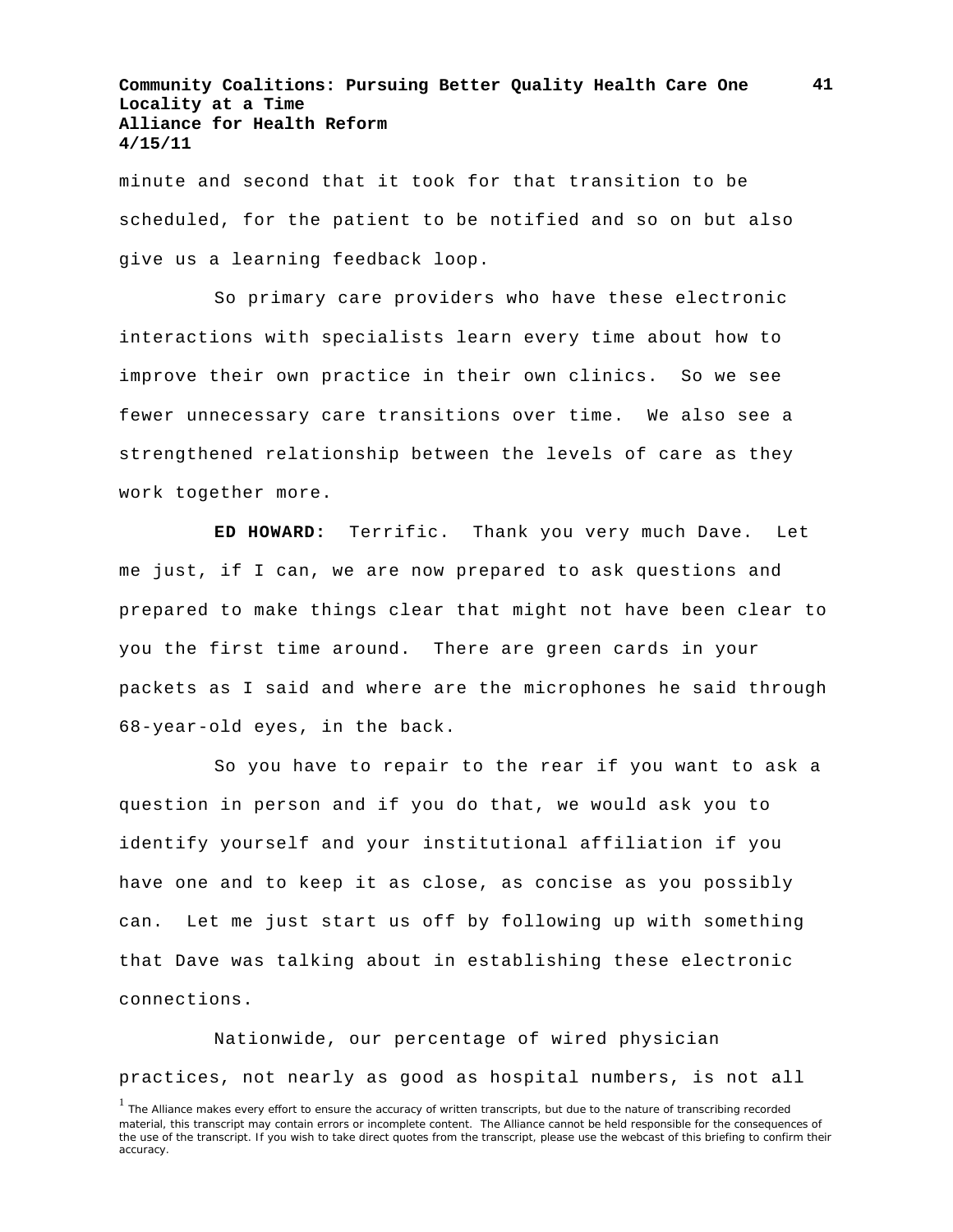that impressive and I wonder what's it like in Tulsa and to what extent does the activity of the initiative depend on there being a full electronic exchange?

**DAVID KENDRICK:** Well we certainly struggle with that issue as do many communities but just to apply to be a Beacon community, you had to demonstrate that you had at least 25 percent adoption of electronic health records in your community. We had it on pretty good authority that we were going to have to have 40-percent even to apply.

So we did an in-depth research project and actually discovered that we were at about 42-percent because we have such a large presence of large health systems, VA, and Indian Health Service organizations, which all do have electronic health records but as I mention none of them are connected to one another. We still are paying a lot of attention to the remaining 16-percent and we work closely with our regional extension center.

I go out to rural clinics all the time with them to help them choose an electronic medical record system and I will tell you that I get lots of feedback from these rural practices and hospitals especially that they just don't have as many options as a bigger practice.

I mean there are EMR vendors that won't even come into Oklahoma because of the size of our practices. So the

<sup>&</sup>lt;sup>1</sup> The Alliance makes every effort to ensure the accuracy of written transcripts, but due to the nature of transcribing recorded material, this transcript may contain errors or incomplete content. The Alliance cannot be held responsible for the consequences of the use of the transcript. If you wish to take direct quotes from the transcript, please use the webcast of this briefing to confirm their accuracy.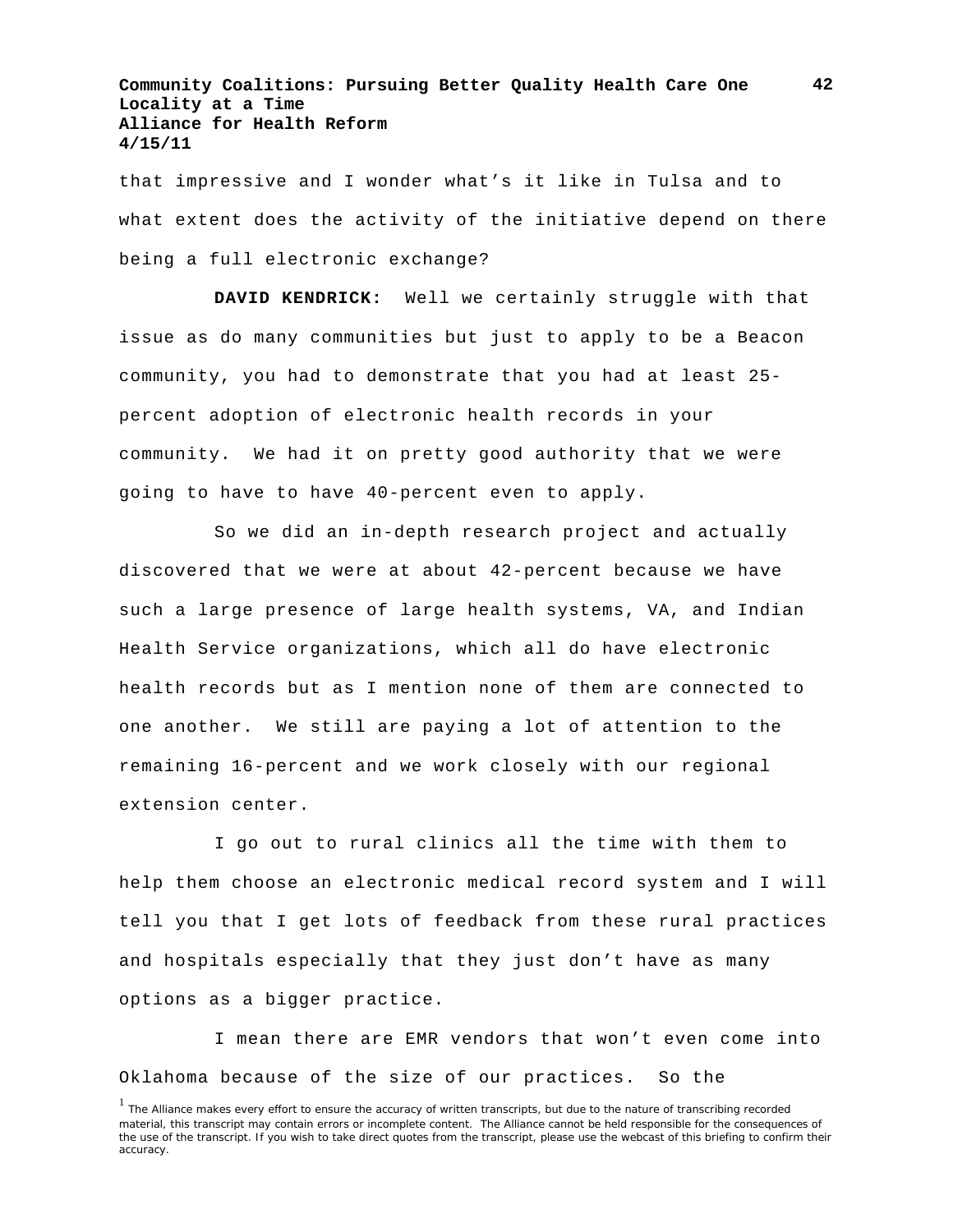relatively few choices we have, that we'll target smaller hospitals and practices, they're overburdened and they're not getting deployments done. So that's really our rate limiting step, at this point, I think as a vendor.

#### **ED HOWARD:** Anne?

**ANNE WEISS:** I want to jump in here. Is there anybody here from Cleveland? So definitely I think we all know that the access to electronic health records and technology vastly accelerates the potential to improve care and in our Cleveland community, you see that very much in the day-to-day made public where the gaps in care between people who were seen in practices without electronic records in places that are so stark that even if you think you know this issue already, it's chilling.

At the same time, one of the reasons that we wanted it to be on that map in so many different places is to make the case that no one tool or approach alone will solve the problem and that it's possible to make progress in many different kinds of markets including markets that don't have the privilege today of very high adoption of electronic health records. So it's not a closed club. We are seeing lots of improvement and lots of great stories to be told even in places that aren't at that level yet.

<sup>&</sup>lt;sup>1</sup> The Alliance makes every effort to ensure the accuracy of written transcripts, but due to the nature of transcribing recorded material, this transcript may contain errors or incomplete content. The Alliance cannot be held responsible for the consequences of the use of the transcript. If you wish to take direct quotes from the transcript, please use the webcast of this briefing to confirm their accuracy.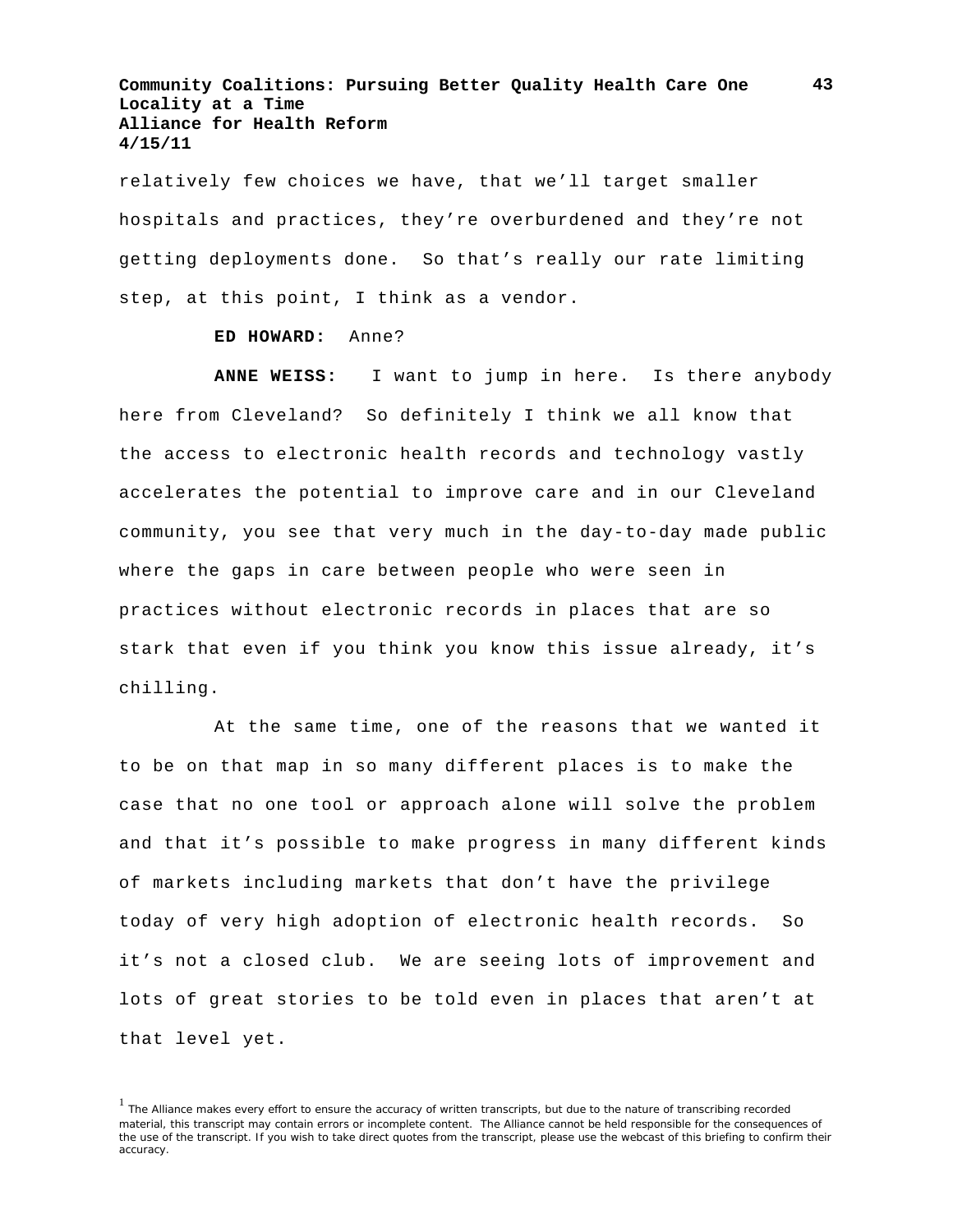**ED HOWARD:** That actually raises the question of something that Jim Chase said about looking at paper records sometimes to get information from one place to another.

**JAMES CHASE:** Yes, interesting. When we started clinical data collection from sites, a third of our sites even in Minnesota, we're pretty far ahead in EMR adoption. A third of our sites were still on paper and actually did the extra work to collect the data that can be done, that has to be done if you don't have it electronic.

So we found that, again, with the Ellsworth story, it's interesting. They realized they had this EMR they had implemented. It helped them do a little bit better but it isn't just having that. It's necessary to improve but it's not sufficient to get everything done. It has to be other things that go with that that you, certainly the Beacon communities are learning that make the EMR and the interconnectivity so important.

**ED HOWARD:** Please go ahead.

**DAVID KENDRICK:** Just briefly Ed, I failed to mention that part of our strategy, as a Beacon community, was certainly we want all those clinics to adopt an electronic medical record that is certified and that can connect to us but we've set our systems up so that they can begin immediately gaining value from these technologies whether they have an electronic medical

<sup>&</sup>lt;sup>1</sup> The Alliance makes every effort to ensure the accuracy of written transcripts, but due to the nature of transcribing recorded material, this transcript may contain errors or incomplete content. The Alliance cannot be held responsible for the consequences of the use of the transcript. If you wish to take direct quotes from the transcript, please use the webcast of this briefing to confirm their accuracy.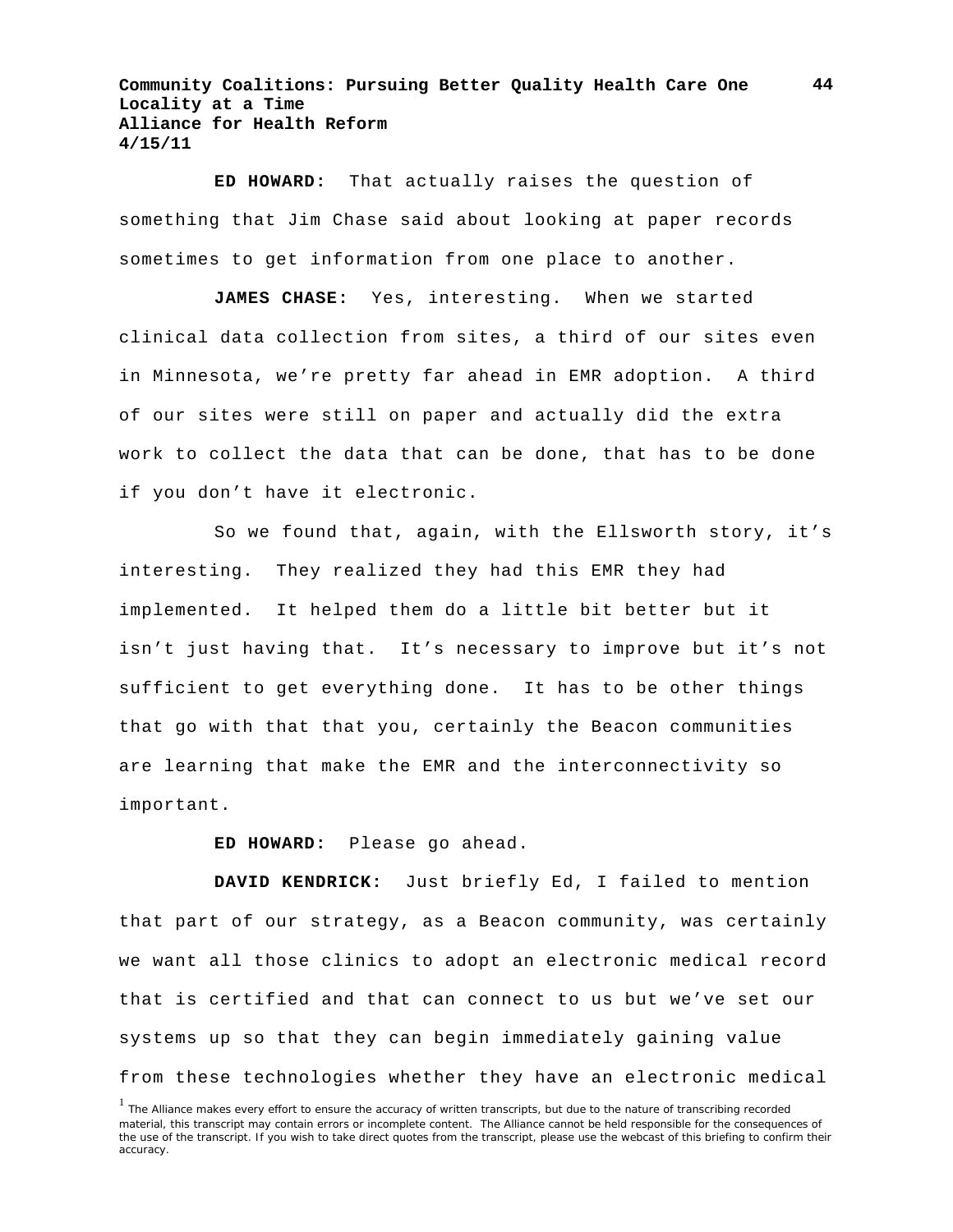record or not. So the two things I mentioned in my specific example are available to the clinicians today. They're using them whether they have an EMR or not.

**ED HOWARD:** Yes, why don't you go ahead.

**MALE SPEAKER:** I believe he was first.

**ED HOWARD:** Well how about that.

**MALE SPEAKER:** That doesn't happen in this room very often.

**BOB GRISS:** Bob Griss with the Institute of Social Medicine and Community Health. Most of the discussion so far has focused on improvements in clinical care as a way of improving quality and reducing costs but the topic is community coalitions and the introductory comments suggested that place really matters and there are lots of social and environmental determinants of poor health in different communities. That has a lot to do with the health outcomes that we see and that the health care system tries to respond to.

We have so much money in health care that it's not surprising that there's incredible fragmentation in the delivery system. We often pretend it's a good thing and we call it competitive but somehow it's extremely inefficient. The question that I have is how these community coalitions can address the social determinants of health at the community level and specifically whether it is possible that

<sup>&</sup>lt;sup>1</sup> The Alliance makes every effort to ensure the accuracy of written transcripts, but due to the nature of transcribing recorded material, this transcript may contain errors or incomplete content. The Alliance cannot be held responsible for the consequences of the use of the transcript. If you wish to take direct quotes from the transcript, please use the webcast of this briefing to confirm their accuracy.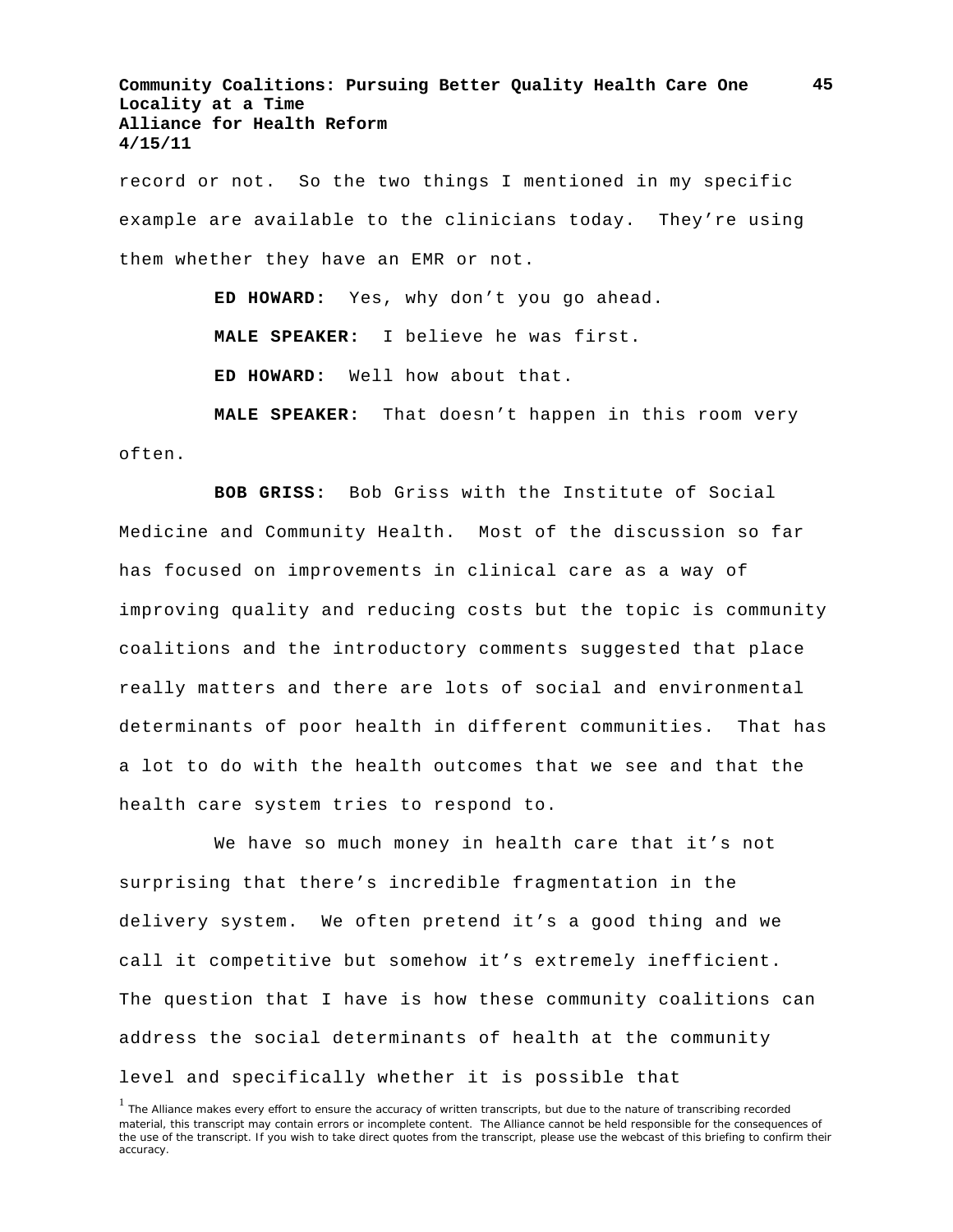infrastructures can be created at the community level so that inefficiencies in health care delivery can be reduced in a way that generates a surplus, which is then available for reallocation through the input of the community coalition to the priorities for health improvement at the community level.

Is that just a pipe dream that makes sense on paper but doesn't work politically or is there some possible with all these experiments that you referred to, are there some communities that are able to make more efficient the delivery system and redirect that surplus to social determinants of health?

**ED HOWARD:** Good question. Carolyn?

**CAROLYN CLANCY:** So Bob, in the spirit of walking before you run here, I guess the short answer to your question is yes and we'll leave it at that but [Laughter] to elaborate just a bit more, if there's one area where I think we need to get started on better connectivity between care delivery and community actors I'll say, that can be public health departments. It could be Verizon. It could be the motor vehicles organization.

I don't particularly care. People have worked with barber shops, churches, you name it but where we really, really need to start that right away is in improving care for people with chronic illnesses. We know how to count. We know how to

<sup>&</sup>lt;sup>1</sup> The Alliance makes every effort to ensure the accuracy of written transcripts, but due to the nature of transcribing recorded material, this transcript may contain errors or incomplete content. The Alliance cannot be held responsible for the consequences of the use of the transcript. If you wish to take direct quotes from the transcript, please use the webcast of this briefing to confirm their accuracy.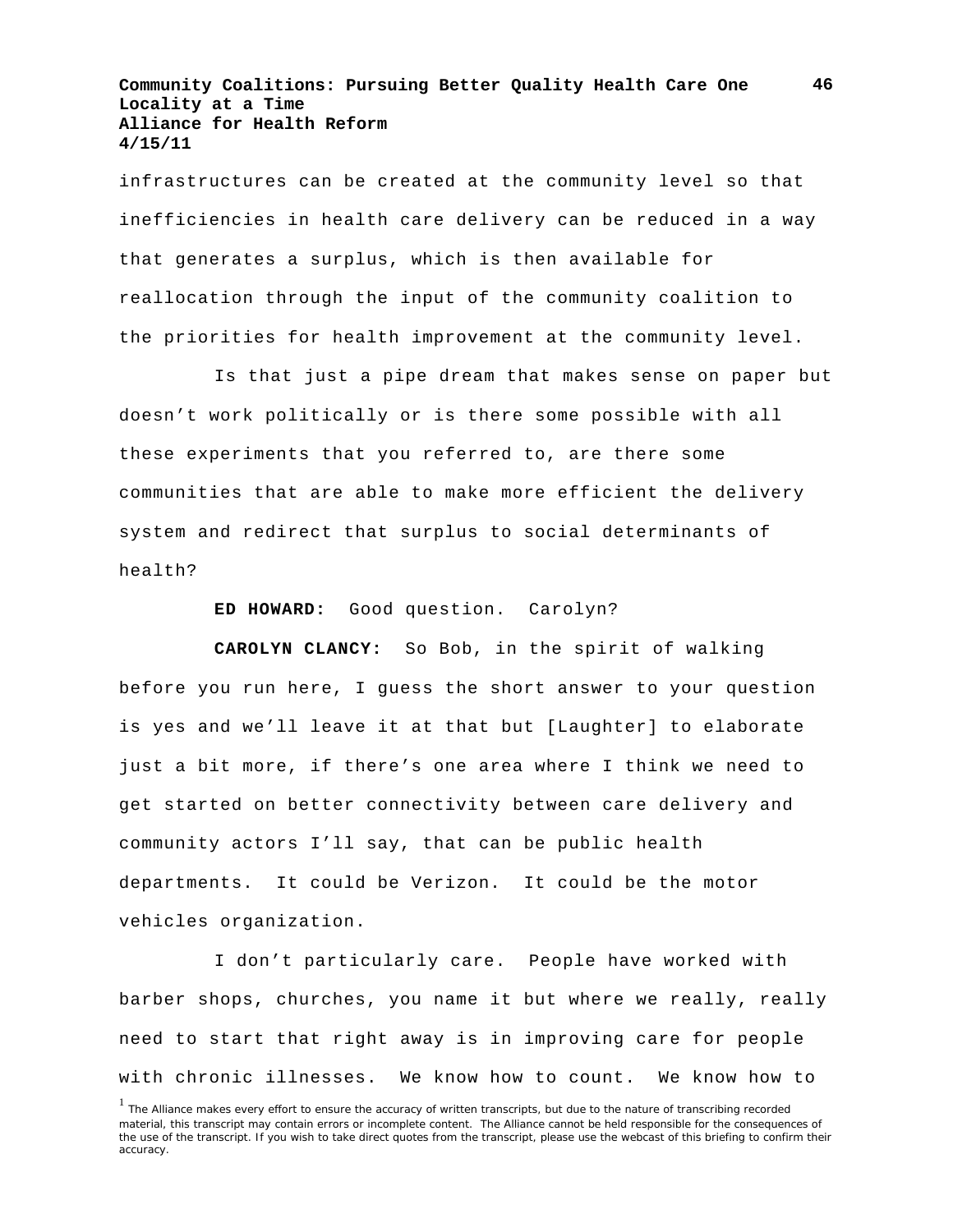report the really good news, report cards, and transparency have made ordering the right tests. People are almost at 100 percent. This is pretty straightforward stuff but nonetheless we weren't there a few years ago.

When you look at short-term outcomes, so management of diabetes, management of cardiac risk factors, the top 10 percent of plans get it right just over 70-percent of the time, which if you think about it, is a pretty high failure rate. Now public health folks would say of course people have to live with the condition, manage their lifestyle, figure out how to get exercise, all that fun really easy stuff but most of the time, clinicians are pretty blind to who actually to reach out to. So I would say before getting to where you are and I'm not surprised that you're four steps ahead of where I can even fantasize right at the moment, that's one place where we can start to build that connectivity.

**JAMES CHASE:** Ed?

**ED HOWARD:** Yes Jim?

**JAMES CHASE:** I was going to add, I think it is an opportunity for us to have our collaborations get more involved in some of the social determinants of health. Part of what's fostering it in our community has been the opportunities, if we can call them that, related to accountable care organizations not from its structure and the way it's rolling out but as

<sup>&</sup>lt;sup>1</sup> The Alliance makes every effort to ensure the accuracy of written transcripts, but due to the nature of transcribing recorded material, this transcript may contain errors or incomplete content. The Alliance cannot be held responsible for the consequences of the use of the transcript. If you wish to take direct quotes from the transcript, please use the webcast of this briefing to confirm their accuracy.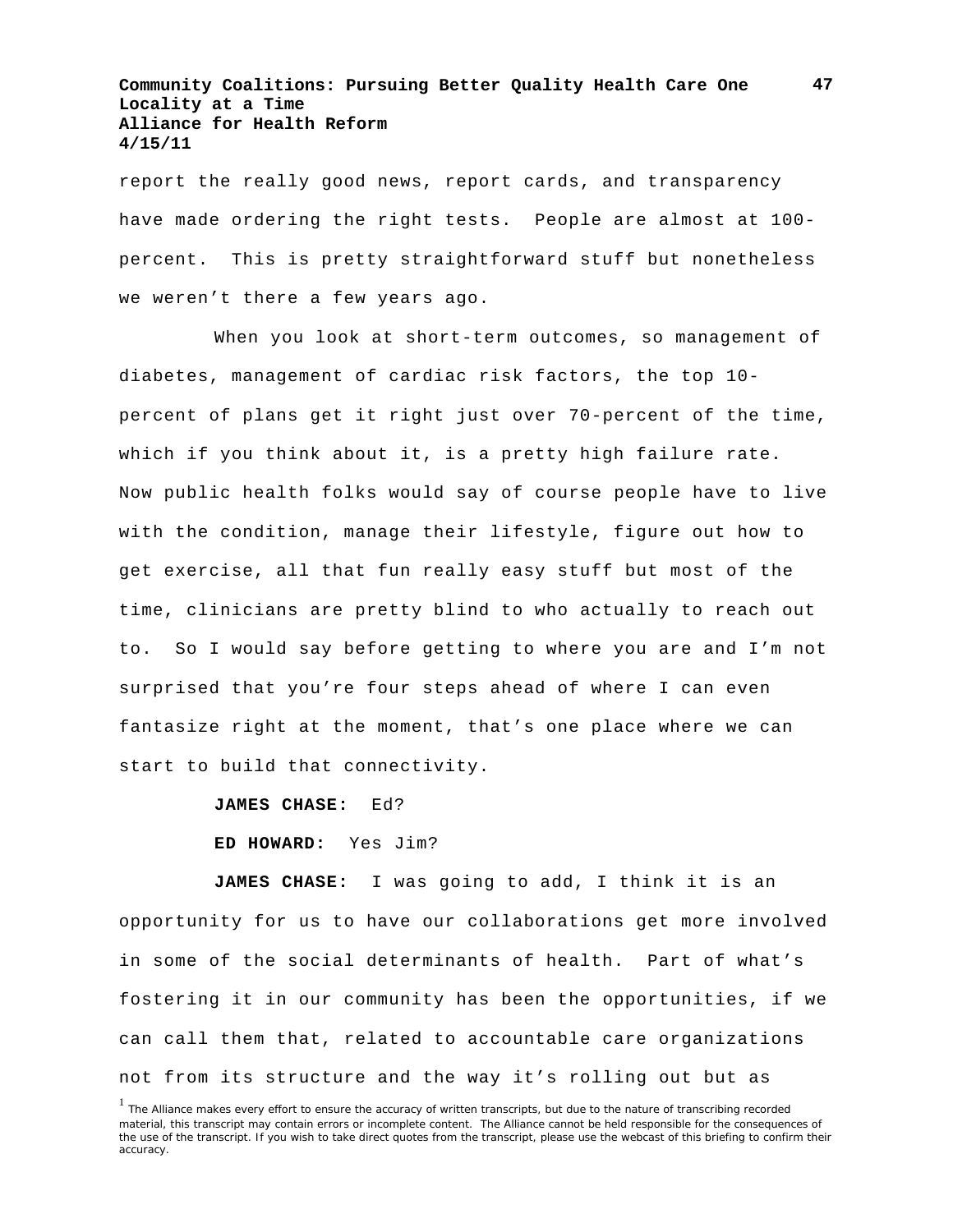we're moving to ask provide organizations to not get paid per service but to look at patient outcomes, they pretty quickly go to some of those social determinants of health and realize that if you're not dealing with the obesity, if you're not dealing with exercise, you're not dealing with smoking, you're going to end up with more patients that are going to be sicker.

You're not going to get paid for that. So our table has now started to bring in discussions. We have, for example, some statewide improvement projects that are looking at obesity and smoking in communities and the provider organizations in those communities want to be at the table now to discuss that because of the changes and the way they're going to be paid.

#### **ED HOWARD:** Bob?

**ROBERT GRAHAM:** Just a quick add-on to that, my suspicion is and you had a two-part question, my suspicion is that what you will see in these communities and go to the map, I think that Jim showed, there's not just 17, there's 40 or some, is that the multi-stakeholder entities in those communities are really the leaders around which conversations are taking place that would not have taken place three or four years ago.

I'll use an example since I'm in Cincinnati, we have a group, which oversees the aligning forces for quality grant but now we have another group, which is community-wide with a

<sup>&</sup>lt;sup>1</sup> The Alliance makes every effort to ensure the accuracy of written transcripts, but due to the nature of transcribing recorded material, this transcript may contain errors or incomplete content. The Alliance cannot be held responsible for the consequences of the use of the transcript. If you wish to take direct quotes from the transcript, please use the webcast of this briefing to confirm their accuracy.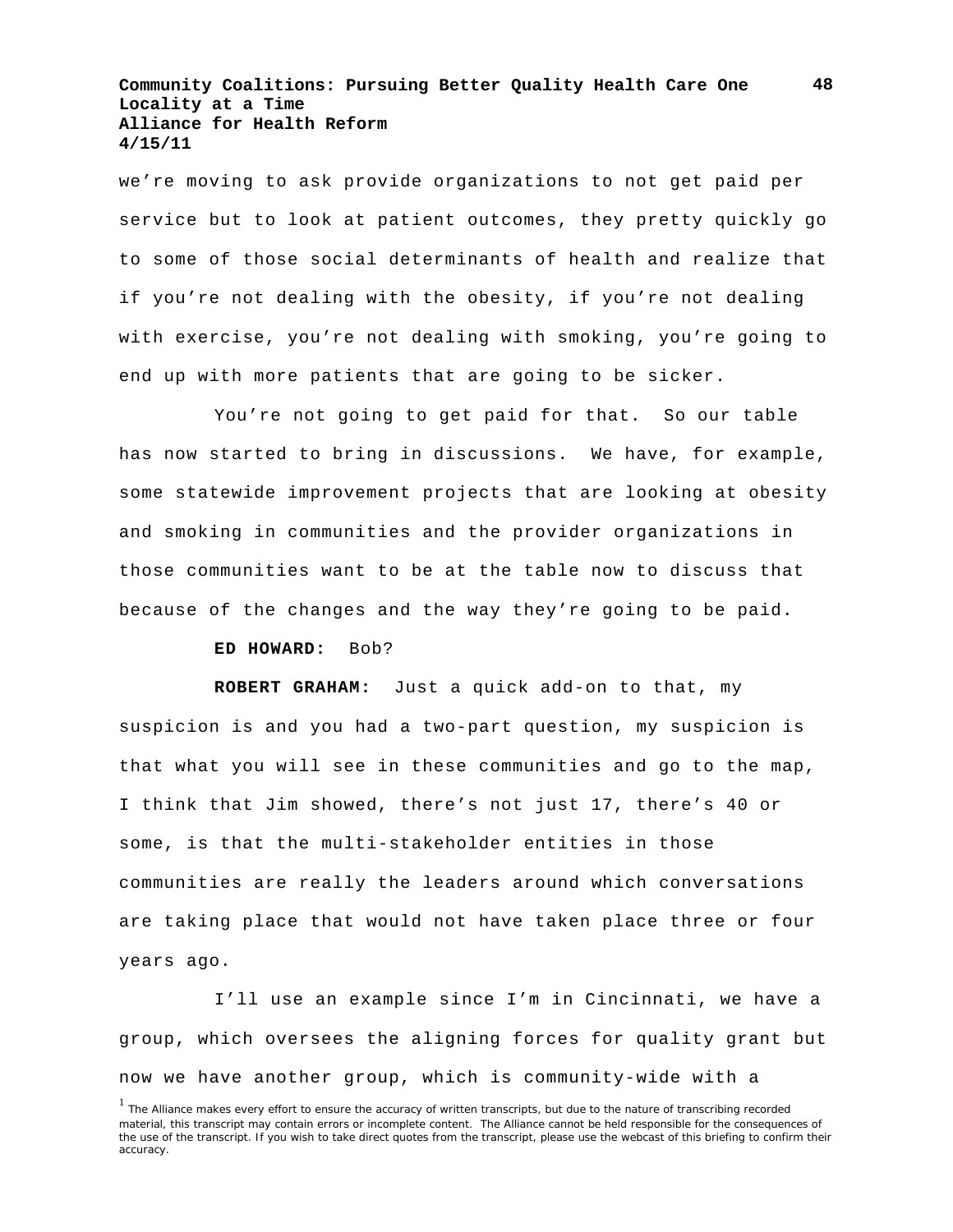variety of other stakeholders starting to look at issues of school health, the city health department, the local United Way, don't have the schools themselves involved. So I think that's a platform on which those conversations start to spread.

Now your second question is the toughest one and that is if we do a real good job and we start improving quality and saving money, how does that money get redistributed? Well because our system now is made up of a variety of different funding streams, if you do a real good job on your Medicaid population, you may have the opportunity for redistributing funding. If you do a real good job on the population that is covered by one of the commercial insurers that redistribution is not really available to the community. So I think your second question is a really much more tough one.

**DAVID KENDRICK:** So the way this becomes reality in our community in Tulsa is that we've positioned the work we're doing as a support tool for a very generous philanthropic community. Our philanthropic community is involved in, organizations in our community that are involved in philanthropy have a wide array of projects from Educare to neighborhood revitalization, etc. and they are in desperate need of outcome measures and independent ways of measuring the effects of the money that they put in the community.

**49**

<sup>&</sup>lt;sup>1</sup> The Alliance makes every effort to ensure the accuracy of written transcripts, but due to the nature of transcribing recorded material, this transcript may contain errors or incomplete content. The Alliance cannot be held responsible for the consequences of the use of the transcript. If you wish to take direct quotes from the transcript, please use the webcast of this briefing to confirm their accuracy.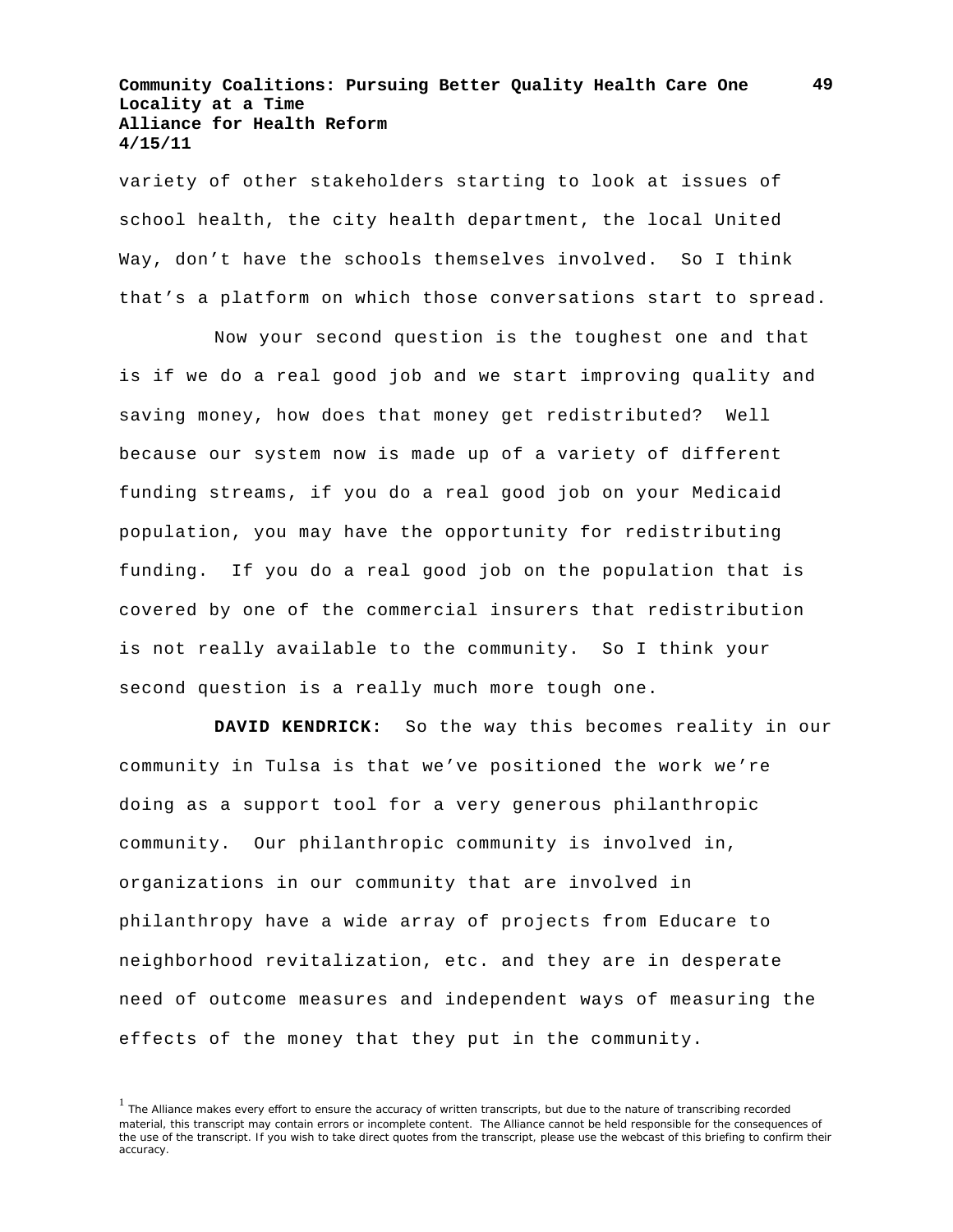So we've positioned what we're doing as a tool that they can use to begin to measure the effects of other programs they fund. So we become the quality improvement loop I guess you'd say for community revitalization and those other projects.

**ED HOWARD:** Yes, go ahead.

**JIM THOMPSON:** Good afternoon. My name is Jim Thompson. I'm a former HHS employee and a retired employee and I serve on two or three advisory boards and committees in the District of Columbia. Dr. Graham and any others on the committee, could you illustrate how the hospital quality network reduces hospital admissions in areas related to cardiovascular disease, strokes, diabetes, or asthma, or an asthma?

This question relates to slide six on page three of your handout there. I know that these kinds of things are important for a lot of people so if you could illustrate a couple unique ways that the hospital quality network reduces hospital admissions in those areas?

**ROBERT GRAHAM:** I can answer in general and since I'm just coming on to being involved in the program and probably has some, much better examples in mind of the, but I think your specific question is admissions. I think a lot of what the hospital quality network is looking at is readmissions and so

<sup>&</sup>lt;sup>1</sup> The Alliance makes every effort to ensure the accuracy of written transcripts, but due to the nature of transcribing recorded material, this transcript may contain errors or incomplete content. The Alliance cannot be held responsible for the consequences of the use of the transcript. If you wish to take direct quotes from the transcript, please use the webcast of this briefing to confirm their accuracy.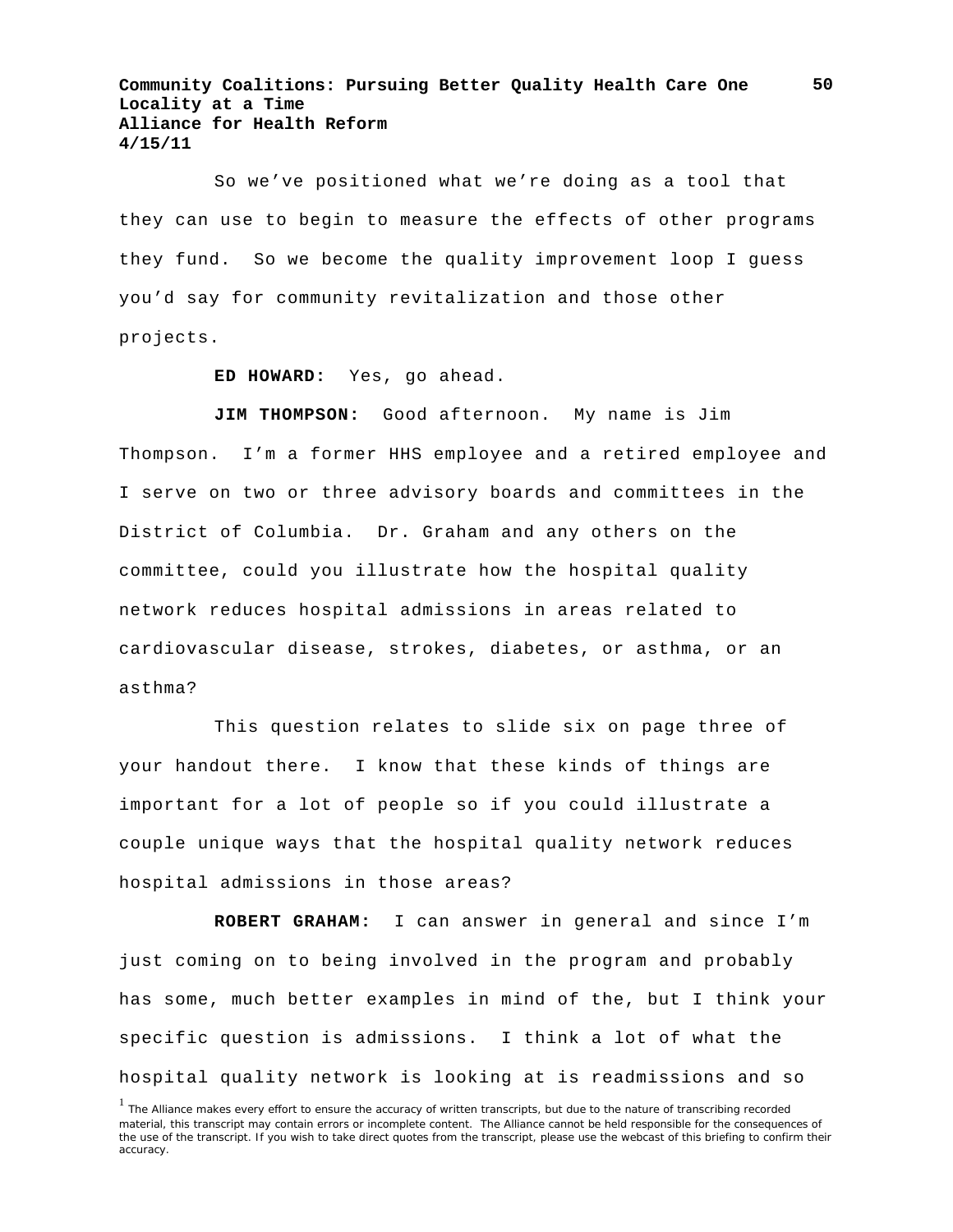that's a question of when the patient is ready to leave the hospital, how good is that transaction handled? Do they understand their new medications?

Do they understand the lifestyle changes? Is a contact made with the primary care physician to make sure that they know they're being discharged? That may get back into the information exchange. Is there a follow-up with that individual in the primary care space to make sure that they are being maintained in the way that they should because so many of the readmissions are never seen by anyone in the primary care space between their two hospitalizations. So sort of in a general area, I think those are some of the strategies that specific hospitals are looking at and Anne, you probably got better case studies.

**ANNE WEISS:** That's exactly right and somebody observed to me before this sessions started and I thought it was such a smart thing to say that to really understand problems of care coordination and readmission, you can't fix those problems only in the hospital and you can't fix them only in the community. I think that's one of the hardest things we're all going to have to contend with.

The work that we built on that fed this hospital quality network was work that began with looking at the role of nursing and the critical role of nursing, the problem in

<sup>&</sup>lt;sup>1</sup> The Alliance makes every effort to ensure the accuracy of written transcripts, but due to the nature of transcribing recorded material, this transcript may contain errors or incomplete content. The Alliance cannot be held responsible for the consequences of the use of the transcript. If you wish to take direct quotes from the transcript, please use the webcast of this briefing to confirm their accuracy.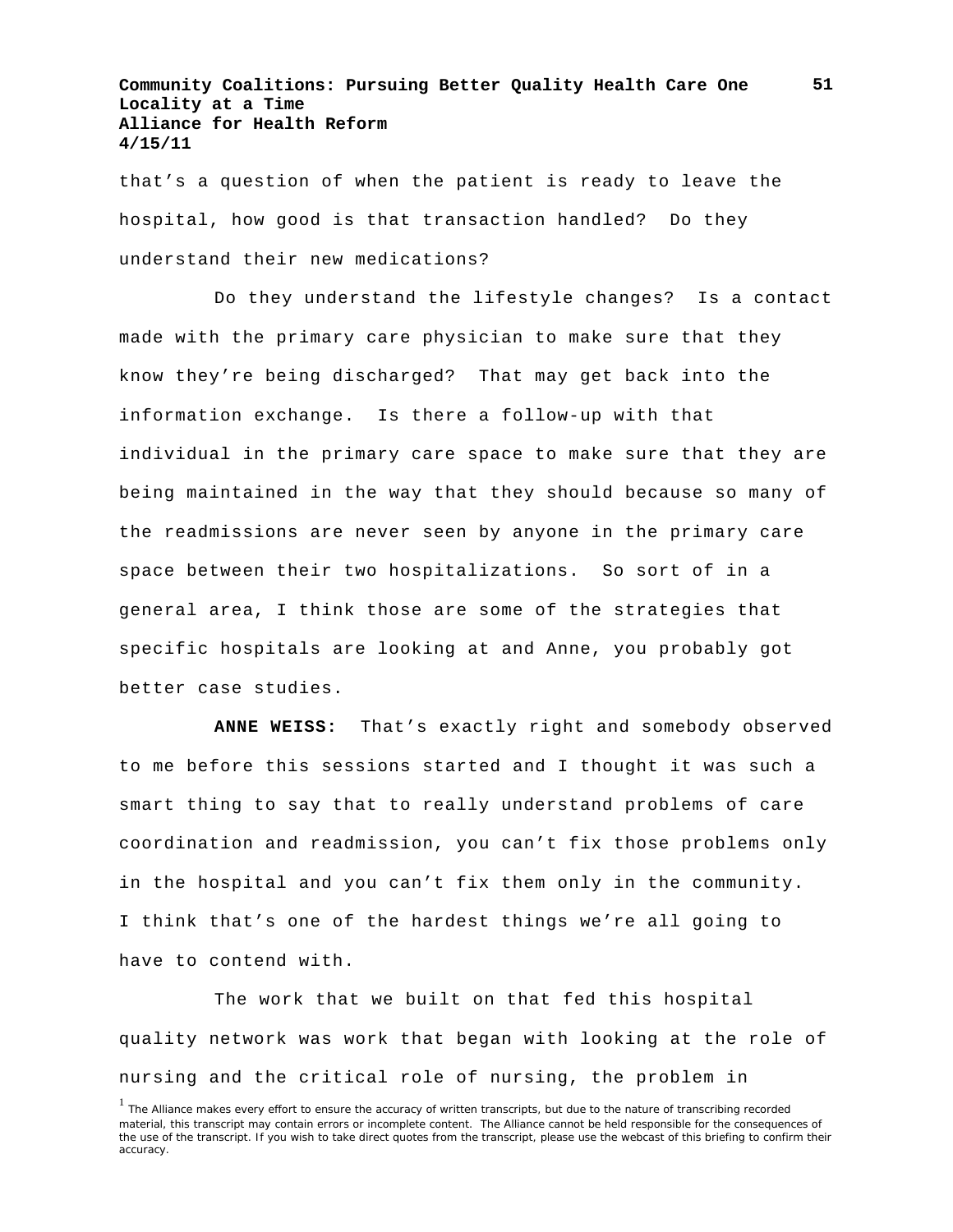hospitals of nurses been drawn increasingly into administrative tasks and away from the bedside and one of the collateral benefits of re-engineering care in hospitals to allow nurses to focus more on care at the bedside was the ability to create smoother, more patient-centered care transitions.

So that's the kind of work we've done previously that feeds these networks and I think the creation of a communitywide alliance that brings ambulatory and hospital care together holds a lot of potential for that as well.

**ED HOWARD:** Very good. Yes, so let me just say before we go, JoAnn if you will forebear for a second, I neglected to mention that in your packets, there is a blue evaluation form, which before you leave, you would do us a great favor if you would fill out your suggestions about topics and speakers and how we can make these programs better are very useful to us. Yes, I'm sorry. Go right ahead.

**JOANN MANN:** That's okay. That was important before anybody bolts. I'm Joann Mann and I had a set of ideas that are difficult to converge that I wanted to have this group think about publicly with me for a minute. The community coalitions that you've been working with in the QIO program and I assume they're much the same in the Aligning Forces for Quality have been really dynamic and very exciting endeavors and making some headway.

<sup>&</sup>lt;sup>1</sup> The Alliance makes every effort to ensure the accuracy of written transcripts, but due to the nature of transcribing recorded material, this transcript may contain errors or incomplete content. The Alliance cannot be held responsible for the consequences of the use of the transcript. If you wish to take direct quotes from the transcript, please use the webcast of this briefing to confirm their accuracy.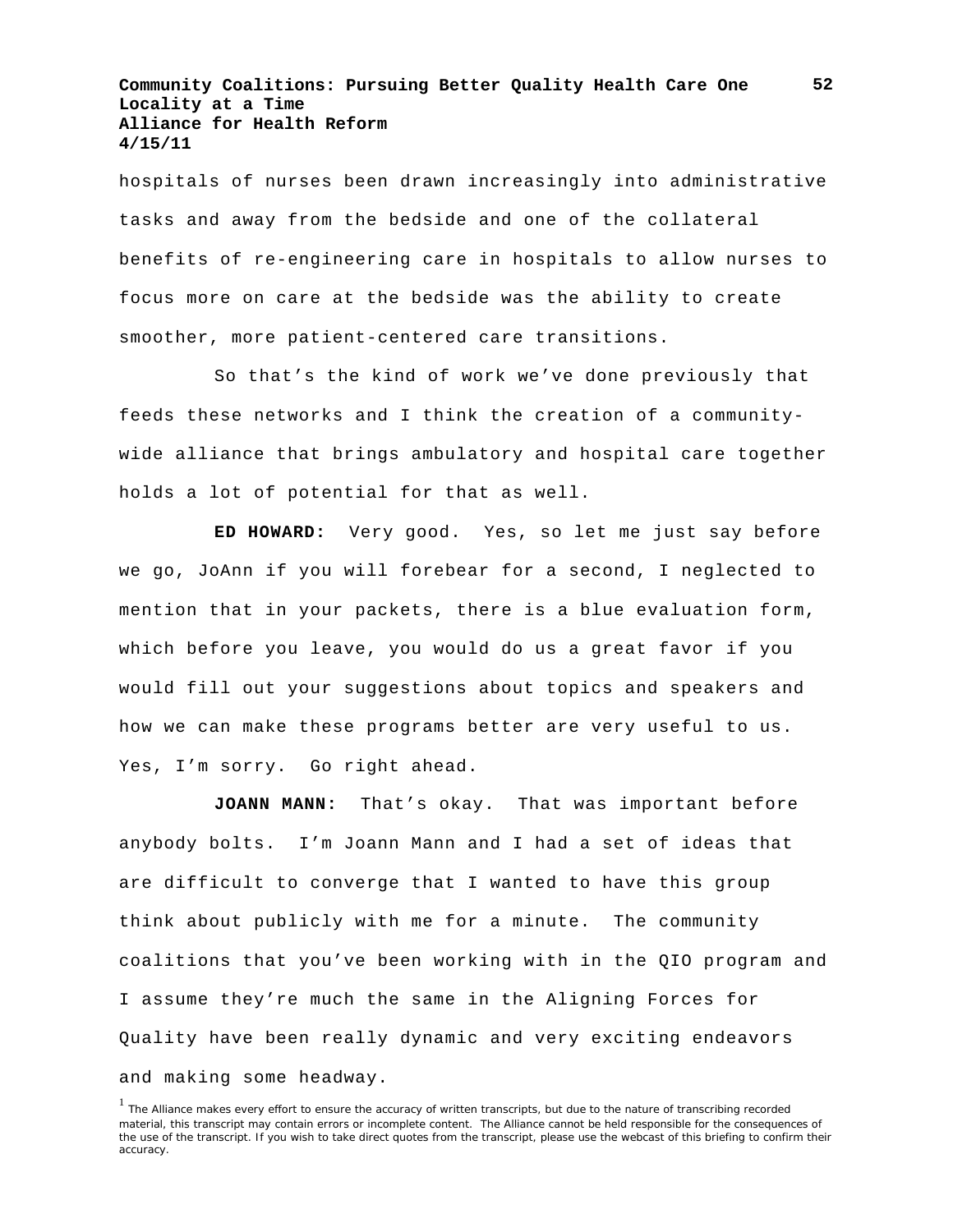So it looks like something really worth investing in but the country has quite an unsettled terrain between whether we are going to mostly work with competition and trying to keep every care system in D.C. at each other's throats and thereby somehow manage to get both quality and efficiency or whether we're going to allow or encourage competition.

Certainly the two competing images of how we're going to run our budget illuminate some of that but probably the ACO regulations are especially troubling with the pretty stark threat of the anti-trust issues coming at the end of the ACO stuff.

I had been selling the idea to communities that you get started on something like care transitions and you get the nursing homes and the home care agencies and the United Way agencies and the hospitals beginning to talk to each other and learning how to talk to each other and you make some real gains and then you move into 3026 funding or something like that and find a way to have some income that supports that endeavor and you move toward an integrated system with shared savings.

As Bob Graham was just saying, the ACO offers you the opportunity maybe that you'll get some shared savings and you use that to manage the community coalition.

Now for most of the communities I'm working with, that's been simply removed. There's no way you can make this

<sup>&</sup>lt;sup>1</sup> The Alliance makes every effort to ensure the accuracy of written transcripts, but due to the nature of transcribing recorded material, this transcript may contain errors or incomplete content. The Alliance cannot be held responsible for the consequences of the use of the transcript. If you wish to take direct quotes from the transcript, please use the webcast of this briefing to confirm their accuracy.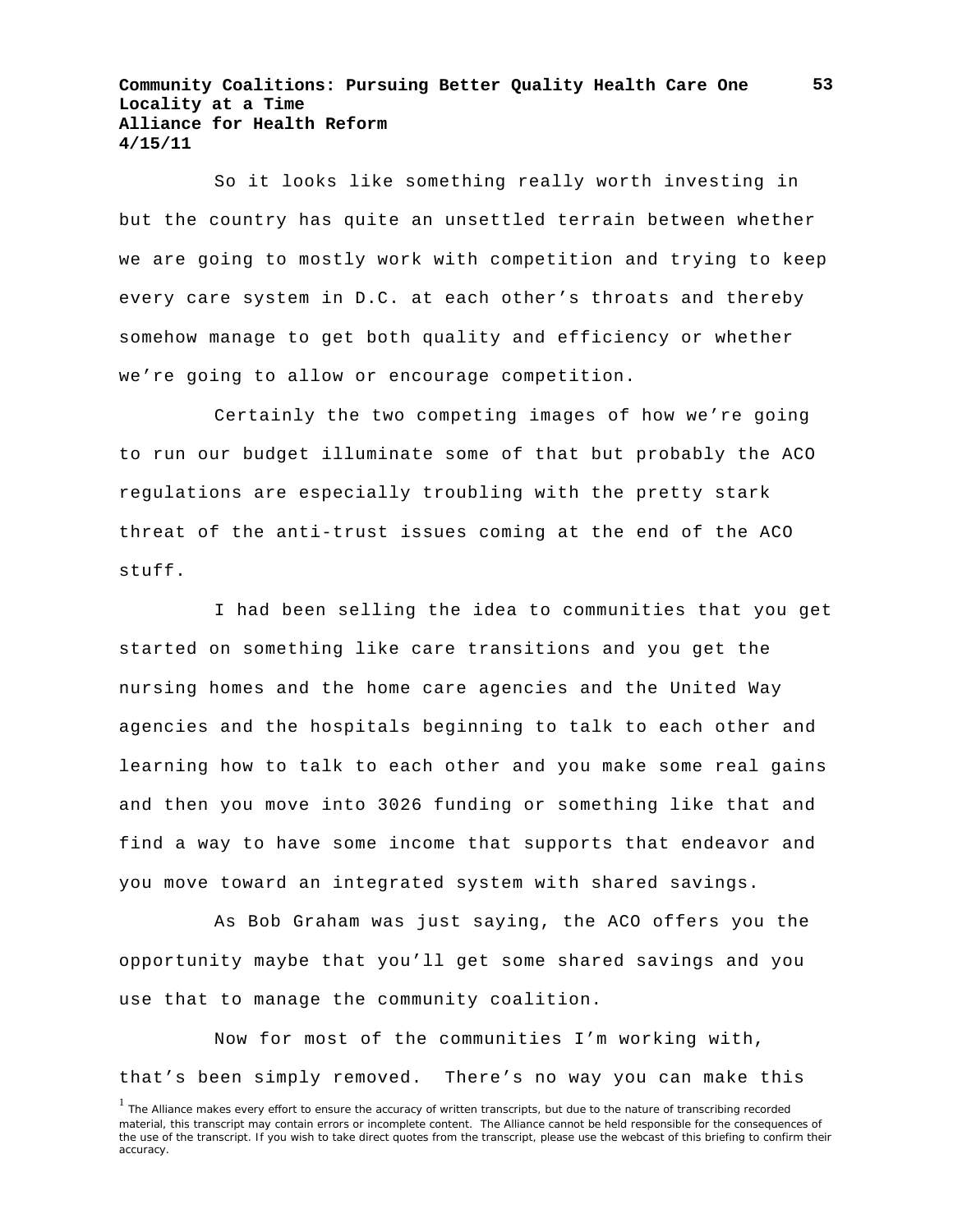run at less than 50-percent of the market share. FTC and DOJ seem to be thinking in terms of services in an acute care frame that the service you buy in a cardiology service is something that happened in the hospital.

It's a surgery or it's a what's it. It had a time limit around it. If you went to what Carolyn was talking about and the challenge of chronic care, maybe if we think in terms of the what's it that we're buying being something like the rest of your life living with COPD or the rest of your life living as a 96-year-old with 17 illnesses and that what we would do is to monetize and purchase those sorts of services rather than a heart thing here and a lung thing there and a skin thing here and thinking of it as loaves of bread that can easily be competed over, we could compete over whole chains of services or we could move it into a public utility mode and try to have government really take a hand in it but I don't think that these community coalitions can persist in the current uncertain environment.

I mean there'll undoubtedly be a dozen that will but as a general way to solve things for the country, there has to be a way in which to establish the coalition, fund it, and give it some authority. When you work in Scandinavia, that's automatic.

<sup>&</sup>lt;sup>1</sup> The Alliance makes every effort to ensure the accuracy of written transcripts, but due to the nature of transcribing recorded material, this transcript may contain errors or incomplete content. The Alliance cannot be held responsible for the consequences of the use of the transcript. If you wish to take direct quotes from the transcript, please use the webcast of this briefing to confirm their accuracy.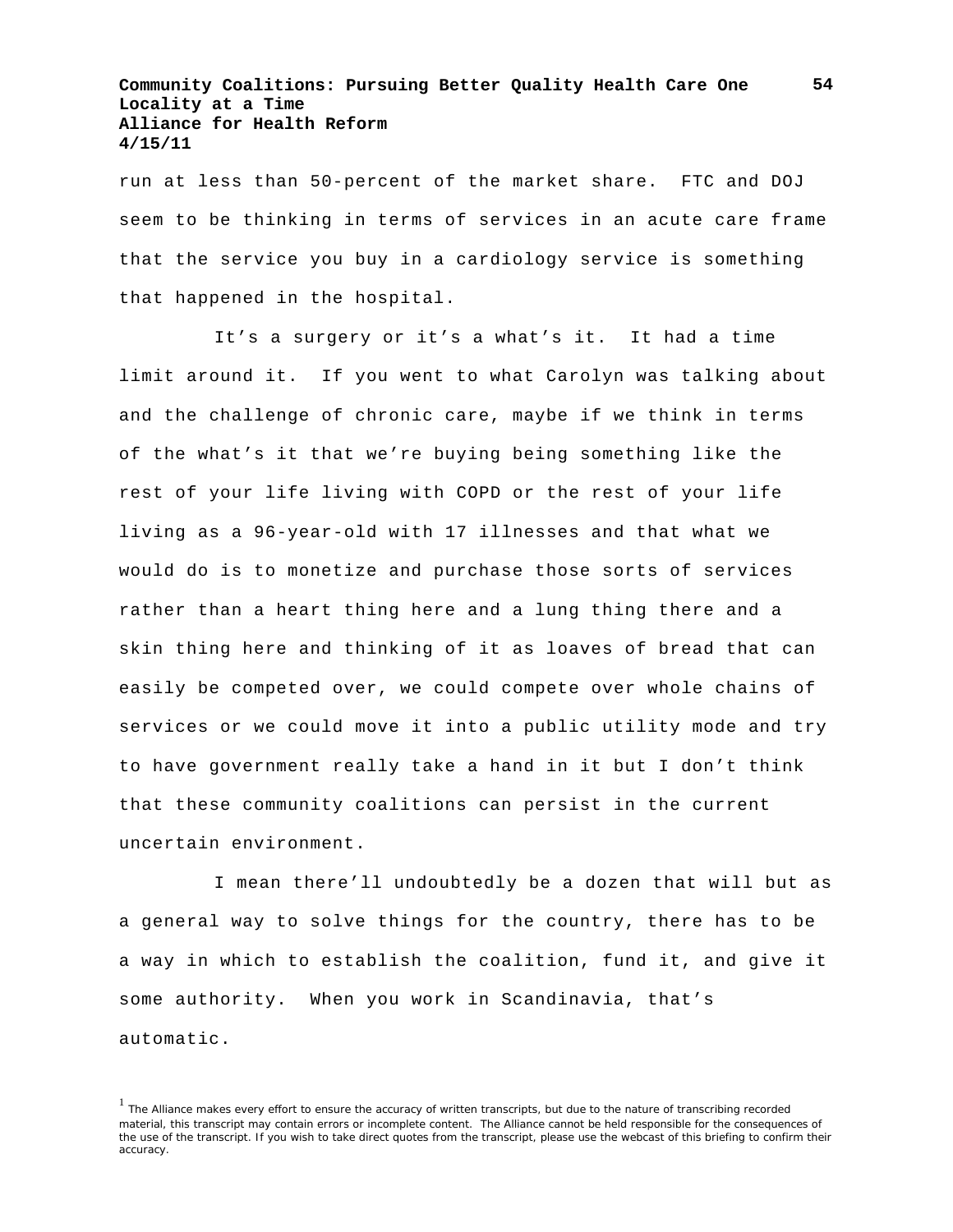The county council does it but here we don't even have authority to have all the hospitals in D.C. sit down and meet and decide how they're going to use Provenge. So everybody's going to run up a huge bill and they're all going to compete their way to the trough and feed themselves. We're still going to have a zero rate of information moving from hospital to clinic. It seems that they would have to simultaneously solve the competition anti-trust problem, the continuity of care problem, and the how-to build a coalition authority problem and failing to solve any one of them means the community coalitions are going to be dead on the vine. Help me.

**ED HOWARD:** let me add one other dimension to this and that is what do you guys do when the ONC money or the Robert Wood Johnson money runs out? We had a telephone conference call in which Carolyn distinguished her network from the others we were discussing by pointing out that the other entities got money from the entity that was running the initiative whereas you get technical assistance from AHRQ. Yes Jim?

**JAMES CHASE:** You had a lot of issues there but the one I wanted to address is the compete versus collaborate and what can we do to foster that? I think especially in the environment where we know part of the thinking around accountable care organizations, we're going to change the payment system and then wa-la, everything's going to be better.

<sup>&</sup>lt;sup>1</sup> The Alliance makes every effort to ensure the accuracy of written transcripts, but due to the nature of transcribing recorded material, this transcript may contain errors or incomplete content. The Alliance cannot be held responsible for the consequences of the use of the transcript. If you wish to take direct quotes from the transcript, please use the webcast of this briefing to confirm their accuracy.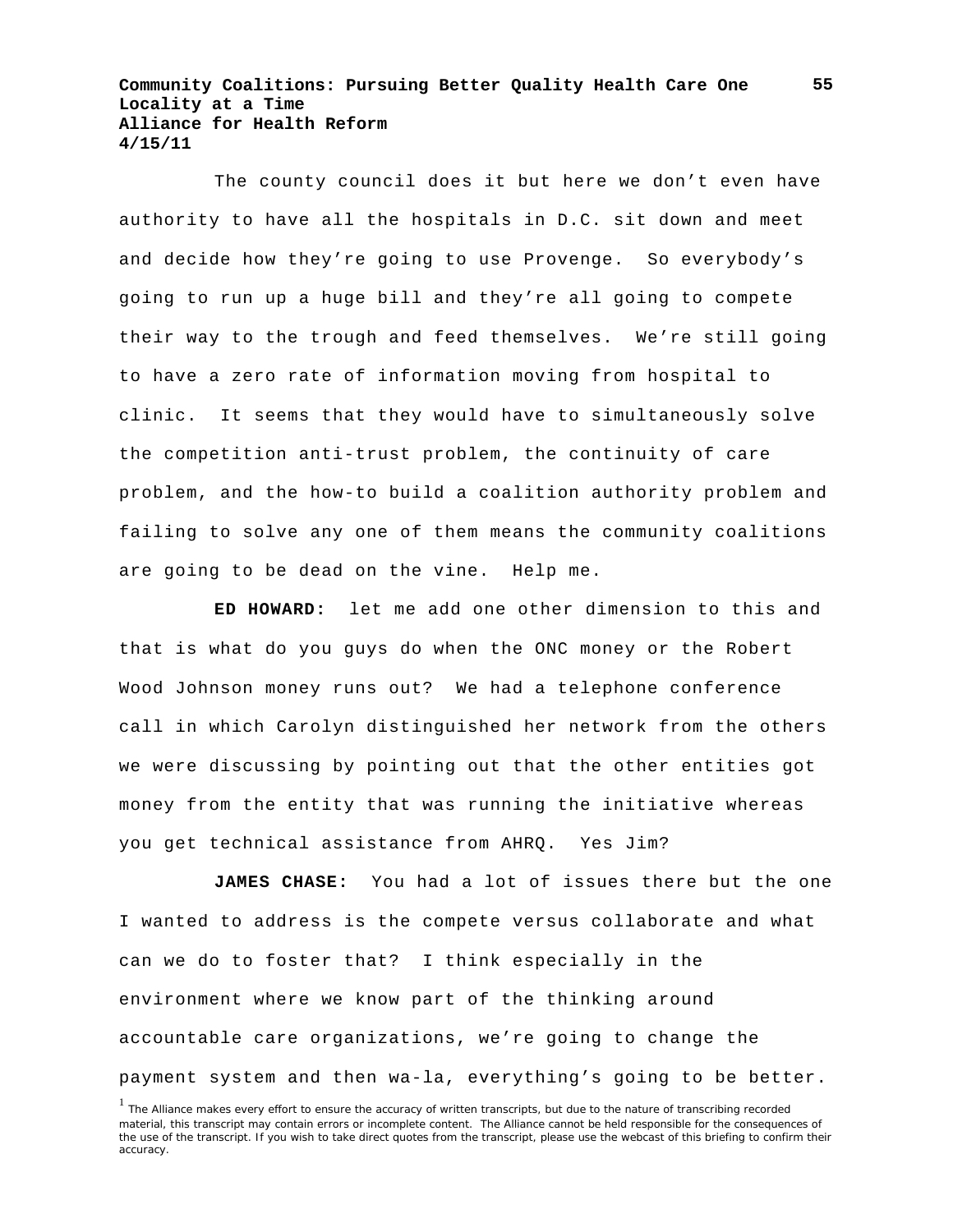What we're finding and having some experience in this is it's really hard work and people need to figure this out. I mean individual clinicians need help in trying to get a better value out there for their patients but I think what we found is I think it's a rare community where providers really want to compete on quality that they're not willing to share with each other best practices around quality.

So I think that's a step that collaboratives can help foster because they really want to find ways just like the airline industry, Delta's not going to say gee we crashed less than United. That doesn't sound very good. They work together around safety issues. I think provider organizations want to do that.

The interesting thing will be are we going to work together well in cost reduction because that gets much closer and you have a different set of people that have to talk about that in the organizations. It's generally the finance suite not the clinicians' suite. So we're going to have to use some of the same tools that we've had around how to collaborate in communities to foster that more and make it work.

I think some communities that will be more effective than others. I agree with you, there needs to be some attention paid to how do we make sure that this kind of

**56**

<sup>&</sup>lt;sup>1</sup> The Alliance makes every effort to ensure the accuracy of written transcripts, but due to the nature of transcribing recorded material, this transcript may contain errors or incomplete content. The Alliance cannot be held responsible for the consequences of the use of the transcript. If you wish to take direct quotes from the transcript, please use the webcast of this briefing to confirm their accuracy.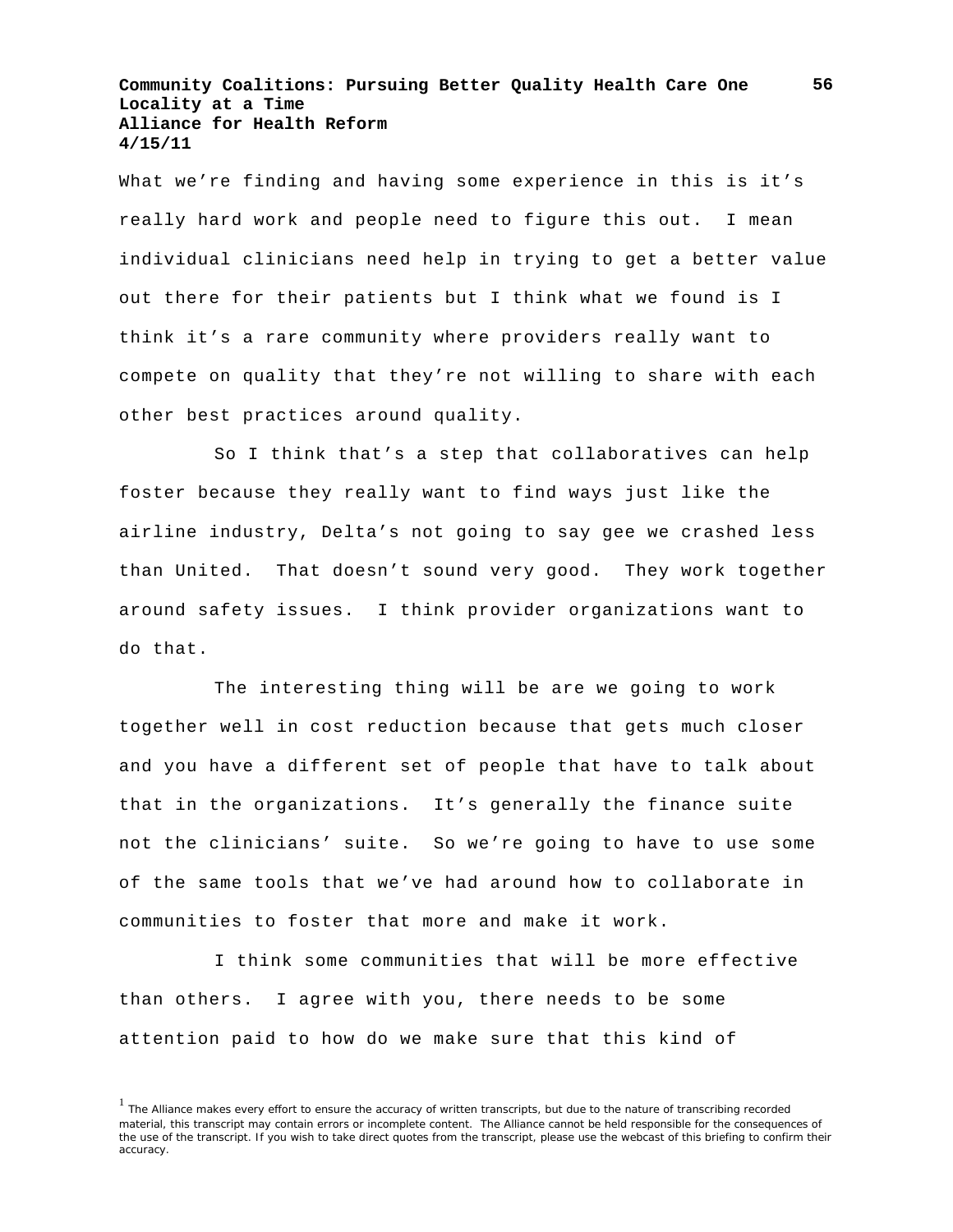collaboration versus competition works well in all communities in the country and not just in a few.

**DAVID KENDRICK:** For our community, dead on the vine was sort of a harsh term but our approach has been, from the beginning, to focus on sustainability because, as I said, we began before the Beacon opportunity was there. The Beacon opportunity, as we discuss it in our board meetings, simply allowed us to put our foot on the accelerator. It didn't change our plan.

We didn't change our direction. We're just doing it faster. So we're going to be asking them to pay a little faster for the services they're getting but we've done a very comprehensive job of making sure the CFOs and the other financial folks in the community are on board with the direction we're going.

Now I'll tell you in terms of compete versus collaborate, we one, maybe two organizations in our community that are going to try to stand up an ACO. They've been planning for this for months if not years behind the scenes. What we've done to support that because we were aware of it is to choose our technologies and the place where we would put our technologies very carefully. We had to provide the things that they could not do as a single health system to set themselves up as an ACO.

<sup>&</sup>lt;sup>1</sup> The Alliance makes every effort to ensure the accuracy of written transcripts, but due to the nature of transcribing recorded material, this transcript may contain errors or incomplete content. The Alliance cannot be held responsible for the consequences of the use of the transcript. If you wish to take direct quotes from the transcript, please use the webcast of this briefing to confirm their accuracy.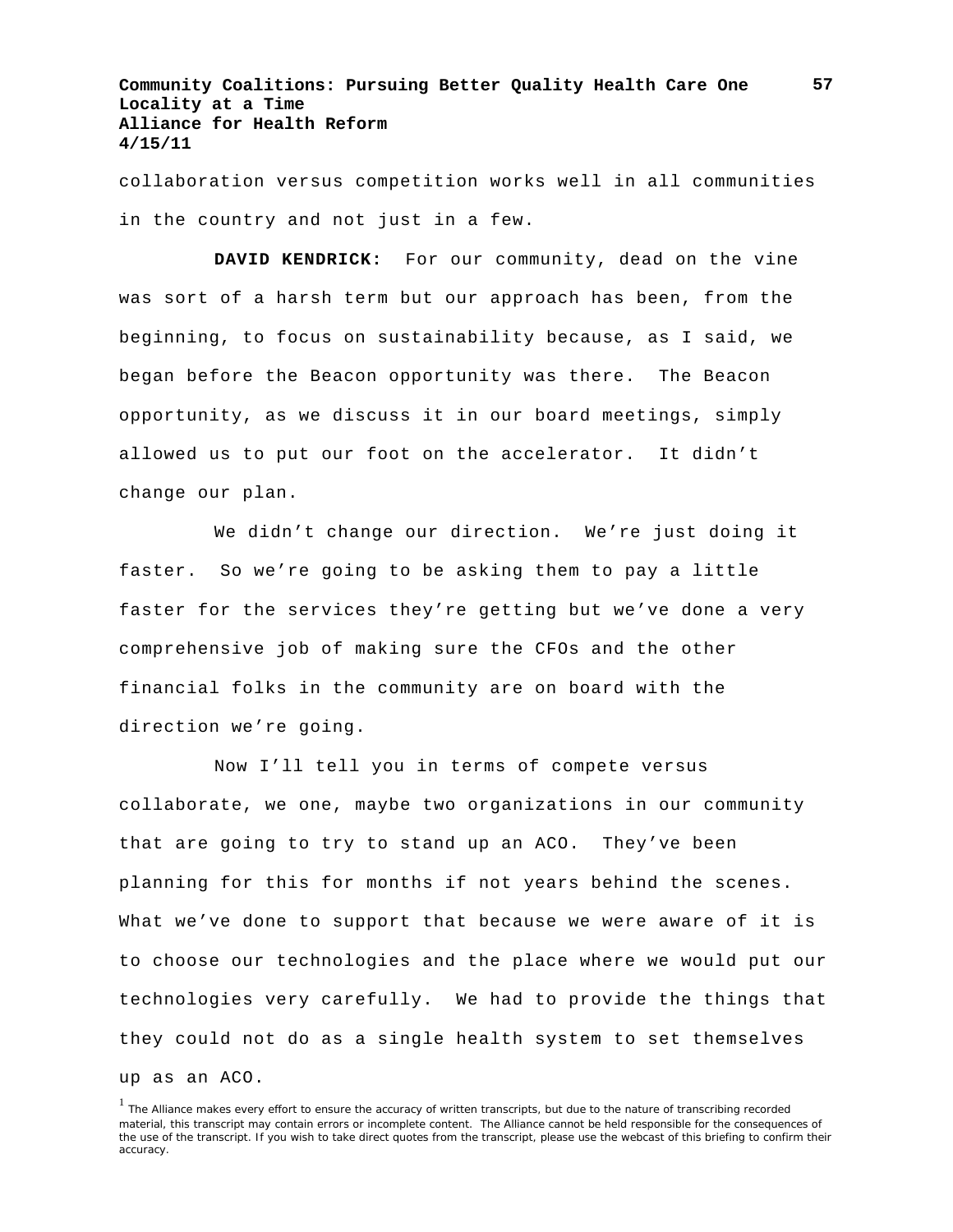For example, our health information exchange is really two major concepts. The first is the basic wires that connect everybody. We bought the most plain, vanilla ability to connect everybody with basic wiring. Then we made sure that that platform would allow us to use, anybody here have an iPhone? Anybody ever use the app store?

So we use the same concept in our health information exchange. That is that the health information exchange is a common data store for the whole community but the applications that people choose to run on that highway, so to speak, are chosen by those organizations. So they have the ability to choose one or the other tools for care management, one or the other tools for even EHR or care transitions.

That allows them to compete in a way because they can make decisions about their environments but they're all able to share equally in the pool of patient data that helps them do a better job. So in that way, we sort of think of ourselves as an ACO enabler because no single hospital system would be willing to take risk on a population if they knew that that population could go out anywhere else and get care on their nickel, essentially on their bonus, and not be made aware of it. So our ACO enabler model is to make those health systems aware of where their patients are moving around the community.

<sup>&</sup>lt;sup>1</sup> The Alliance makes every effort to ensure the accuracy of written transcripts, but due to the nature of transcribing recorded material, this transcript may contain errors or incomplete content. The Alliance cannot be held responsible for the consequences of the use of the transcript. If you wish to take direct quotes from the transcript, please use the webcast of this briefing to confirm their accuracy.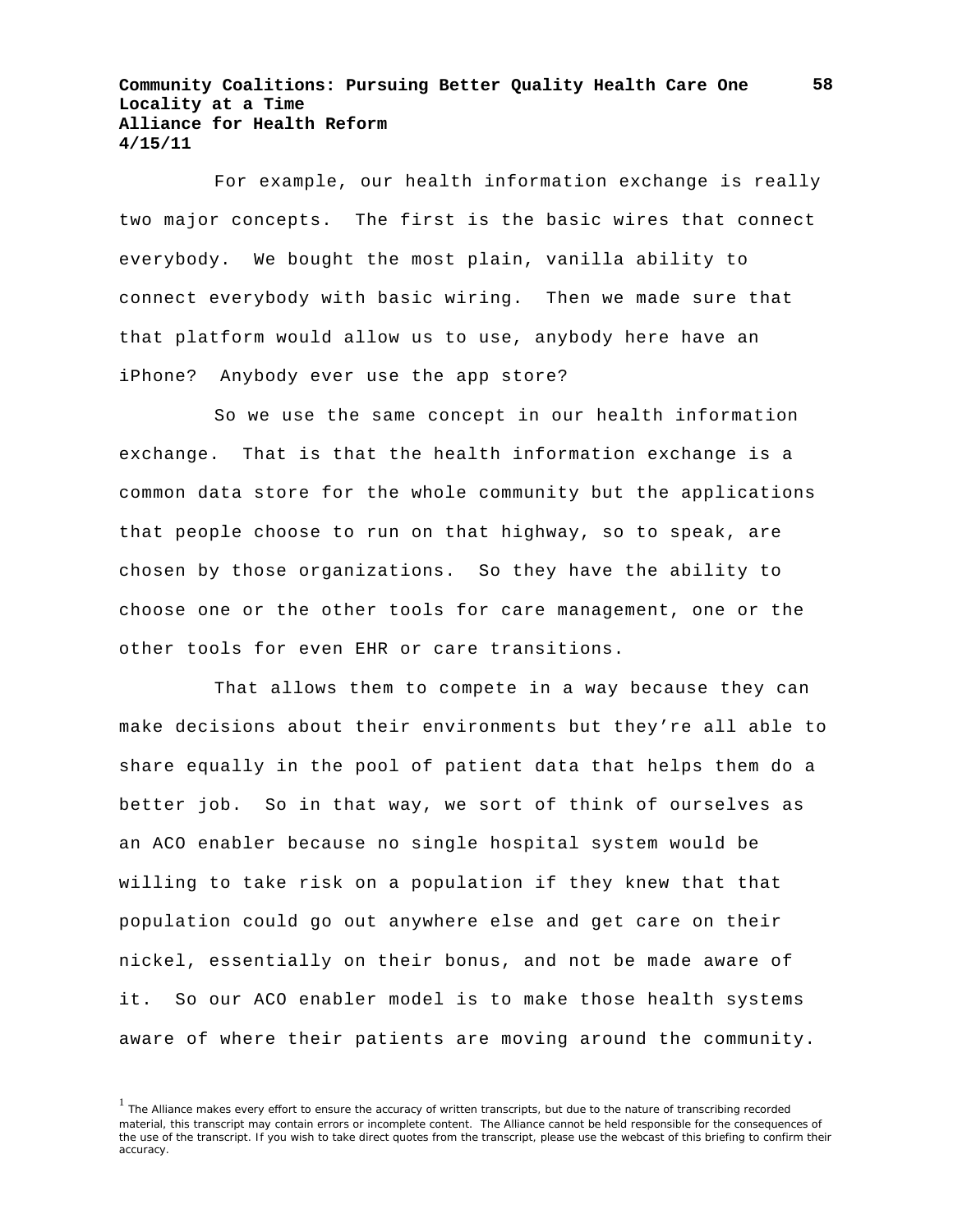**ED HOWARD:** Okay. Anne, you want to pluck a few from the cards?

**ANNE WEISS:** This question comes up frequently and it's a good one. Aligning Forces for Quality, why are there three states and the rest are counties or individual cities? That's largely self-determined. We ask markets to come to us and tell us about what the rate level of aggregation was to bring together the people who give care, the people who get care, and the people who pay for care and in some places, in Maine and Wisconsin, in Minnesota, Jim talked a lot about things have been going on in that state for many years.

They're really able to deliver that at a statewide collaboration level but it's not the case in other states. In Ohio, we have two communities. In Michigan, we have two communities. So that's a situation where those stakeholders feel their collaborative relationships really come together at a metropolitan or a multi-county area. Interestingly, we start, our project in Oregon began in Willamette Valley some years ago and that group has now grown in influence to the extent that they are going to become a statewide effort. So sometimes that happens over time as well.

**ED HOWARD:** So yes, go ahead and this one I guess would be directed at Dr. Graham and maybe Anne can chime in as well. Strike that. Let me try David Kendrick and the question is to

<sup>&</sup>lt;sup>1</sup> The Alliance makes every effort to ensure the accuracy of written transcripts, but due to the nature of transcribing recorded material, this transcript may contain errors or incomplete content. The Alliance cannot be held responsible for the consequences of the use of the transcript. If you wish to take direct quotes from the transcript, please use the webcast of this briefing to confirm their accuracy.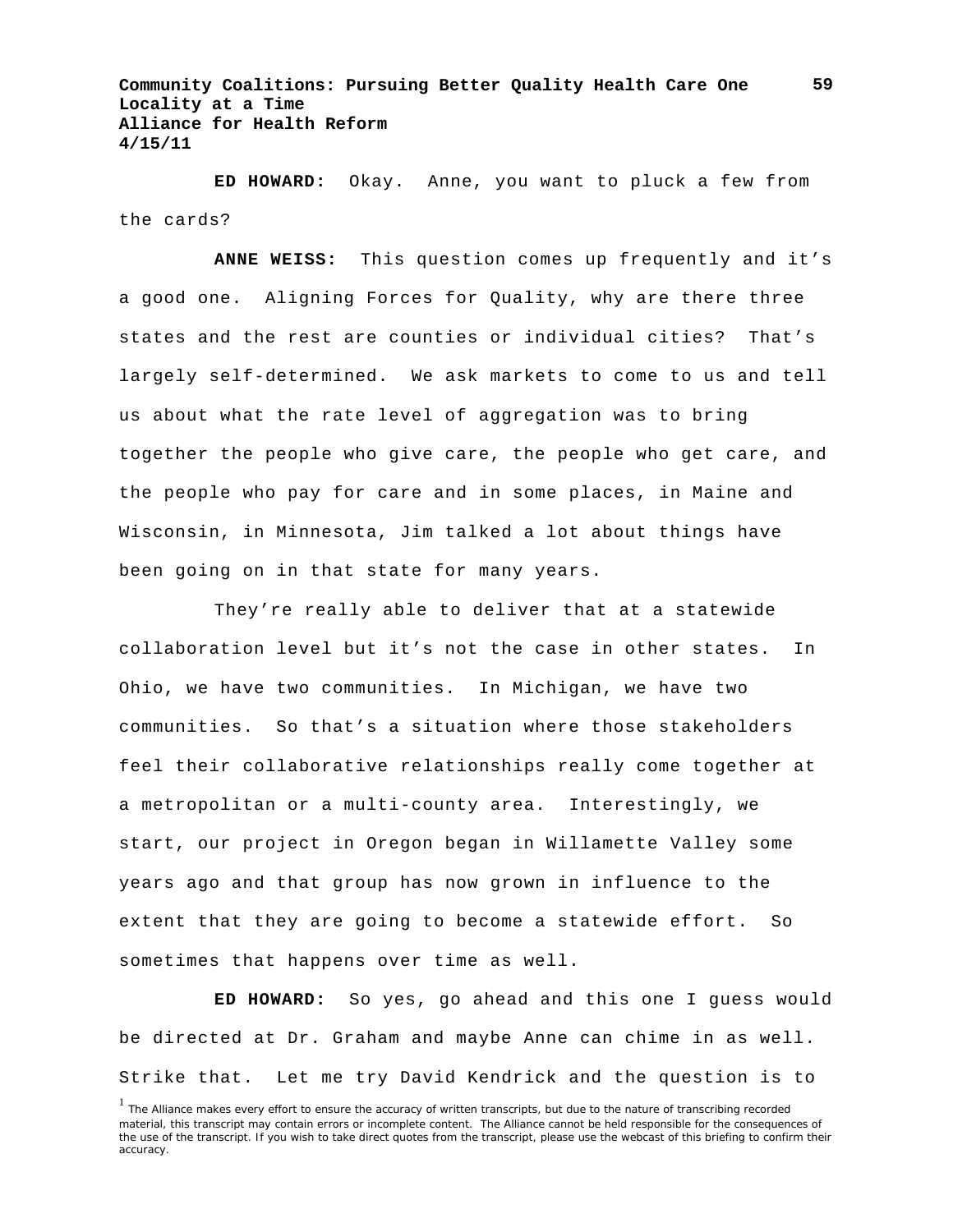what extent is My Health or its participating providers working with the regional extension centers? You had mentioned in your presentation that you do have a relationship.

**DAVID KENDRICK:** Well yes, we view the regional extension center as a critical partner because they have the boots on the ground in these clinics. They have relationships with all of the clinics in the region, certainly the focused eligible providers. Now we're helping them actually to expand into the specialty practices as they grow. So they're really a part of our team.

In fact, I've got a couple of text messages in the last 10 minutes from one of them. So it's very much a partnership that we work with them and they're critical to our implementation and we are to theirs. Can I just add one thing to that very quickly?

We also are working with our community college, which has one of the health care IT training grants. So they've actually put members of our Beacon leadership on their board to guide their curriculum because we know what skills we need in the community to help implement.

That's been a great partnership as well because they've turned out their first class and we picked up some of those folks and made them a part of our process. So at least that end of it seems to be working pretty well for us.

<sup>&</sup>lt;sup>1</sup> The Alliance makes every effort to ensure the accuracy of written transcripts, but due to the nature of transcribing recorded material, this transcript may contain errors or incomplete content. The Alliance cannot be held responsible for the consequences of the use of the transcript. If you wish to take direct quotes from the transcript, please use the webcast of this briefing to confirm their accuracy.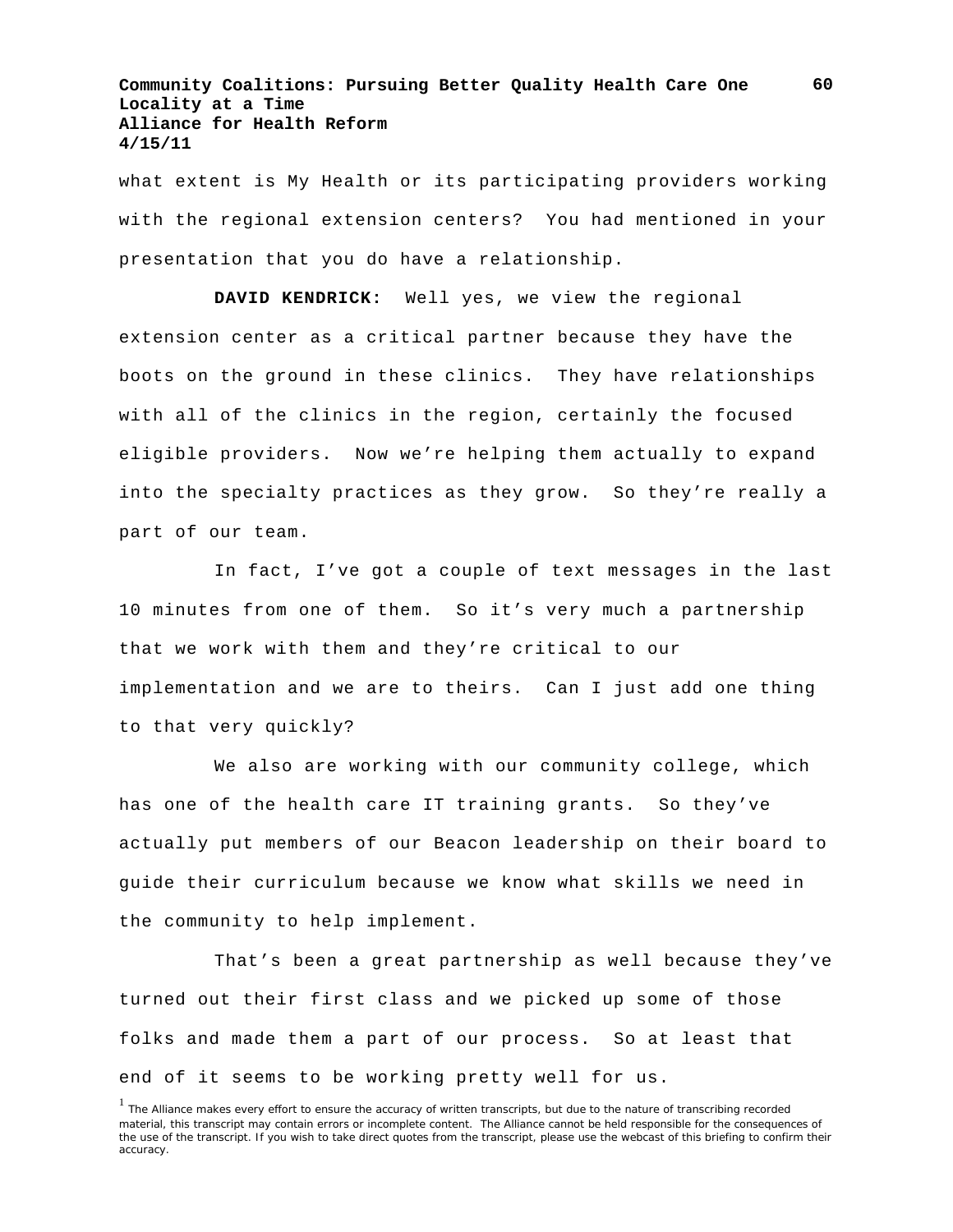**ED HOWARD:** You did such a good job with that question that we got another question directed to you. The questioner would like to know how much time specialists, in general, in the Tulsa area spend responding to questions that are really primary care physician-type questions. Are they reimbursed any sort of way in the system? How do you avoid, in that context, obstructing the flow of patients?

**DAVID KENDRICK:** Great question and those are all these sort of operational questions you have to ask if you want to stand something up like this. As I say, we started more than 10 years ago on this work and learned some very good, hard lessons along the way. The first rollout of the system was put in place with the message to specialists, hey if you provide good service to primary care providers, you're going to get the referral business here.

It's not required that you turn anything away. In fact, the specialist controls the decision about whether to see the patient or not but the time the consultation comes to them, the primary care provider has decided to send the patient, has decided to seek help.

So when we first rolled it out, it was an utter and complete success with primary care providers. Hundreds signed up overnight and very few specialists would actually respond to

<sup>&</sup>lt;sup>1</sup> The Alliance makes every effort to ensure the accuracy of written transcripts, but due to the nature of transcribing recorded material, this transcript may contain errors or incomplete content. The Alliance cannot be held responsible for the consequences of the use of the transcript. If you wish to take direct quotes from the transcript, please use the webcast of this briefing to confirm their accuracy.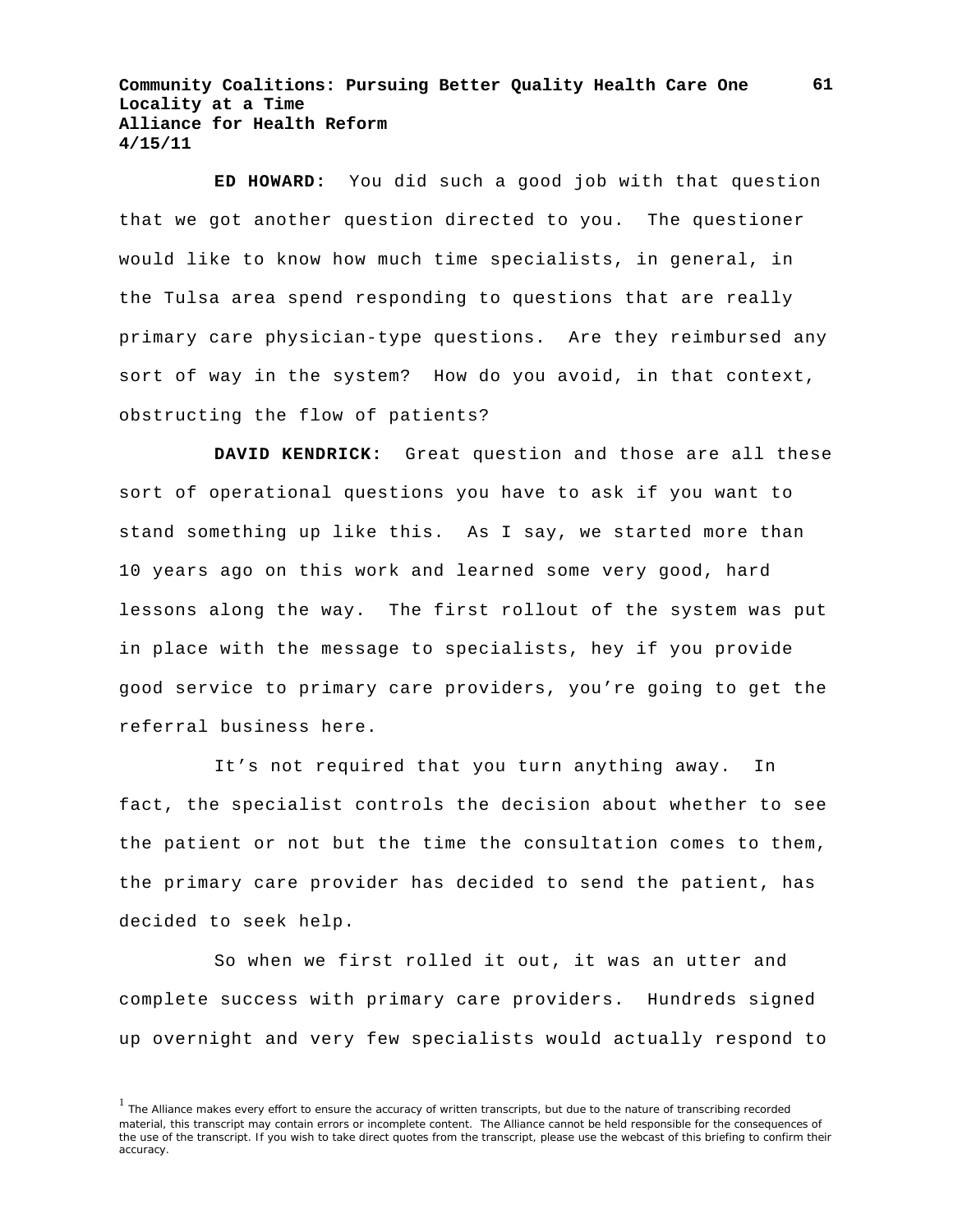the cases. So we learned that there had to be a payment in place for these cases.

Then when we put a payment in place, we had an overnight success on the specialist side and in a particular setting, and it's a small payment. I mean it's just a hey we value your time, its worth, you at 11:00 at night logging in and handling this case. From the time perspective, it takes between two and four minutes for a specialist to triage a case, which is a fraction of the time spent delivering the care in an actual office visit.

The specialists themselves will, before we even began this work, would tell us between 25 and 45-percent of the work that came to their practice was essentially primary care with stuff that a primary care provider could do with really minimal guidance. That's what prompted us to begin the work in the first place.

We've seen as high as 52-percent, now this is real data based on the use of the system over 10 years, as high as 52 percent of the time and as low as 20, 18, 19-percent of the time depending on specialty, the particular questions, and so on.

So it's definitely a truism that there's unnecessary utilization along specialists but if you think about it, somebody who's trained to do orthopedic surgery doesn't want to

<sup>&</sup>lt;sup>1</sup> The Alliance makes every effort to ensure the accuracy of written transcripts, but due to the nature of transcribing recorded material, this transcript may contain errors or incomplete content. The Alliance cannot be held responsible for the consequences of the use of the transcript. If you wish to take direct quotes from the transcript, please use the webcast of this briefing to confirm their accuracy.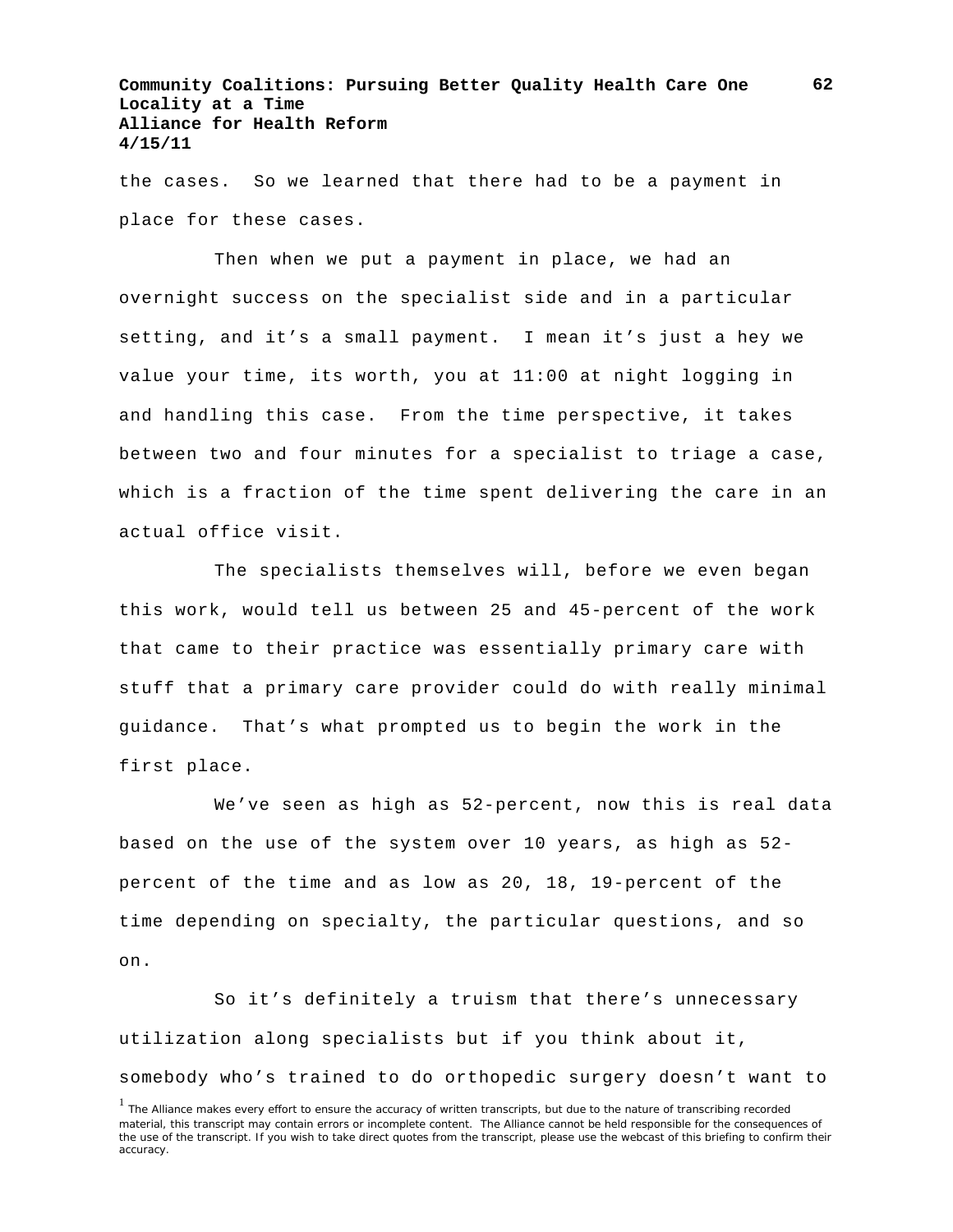spend three days in their clinic to get two days in the operating room doing the workups.

What they'd rather do is let a primary care provider help them with the coagulation screening and all the things that have to be done before the surgery and let the primary care provider provide that and then get to spend three days in the operating room instead. We use the term in Oklahoma practice at the top of your license and that's really what we're trying to do here.

**ED HOWARD:** I wonder whether, at the regional level or nationally, there's any way to figure out whether from community, whether the ratio of specialists to primary care physicians has anything to do with the willingness of the specialists to enter into those kinds of arrangements. We end up with too many orthopedic surgeons perhaps.

**ROBERT GRAHAM:** Well there certainly is some pretty good evidence from the Dartmouth Group about the variations and concentration of specialists and primary care physicians and quality outcomes. I don't know that they have ever gone into those communities and tried to assess specialists' attitudes about what their preference of workload is.

So one level, I think we do know that the proportion of types of physicians in a given community has a lot to do with access to primary care services and outcomes on specific

<sup>&</sup>lt;sup>1</sup> The Alliance makes every effort to ensure the accuracy of written transcripts, but due to the nature of transcribing recorded material, this transcript may contain errors or incomplete content. The Alliance cannot be held responsible for the consequences of the use of the transcript. If you wish to take direct quotes from the transcript, please use the webcast of this briefing to confirm their accuracy.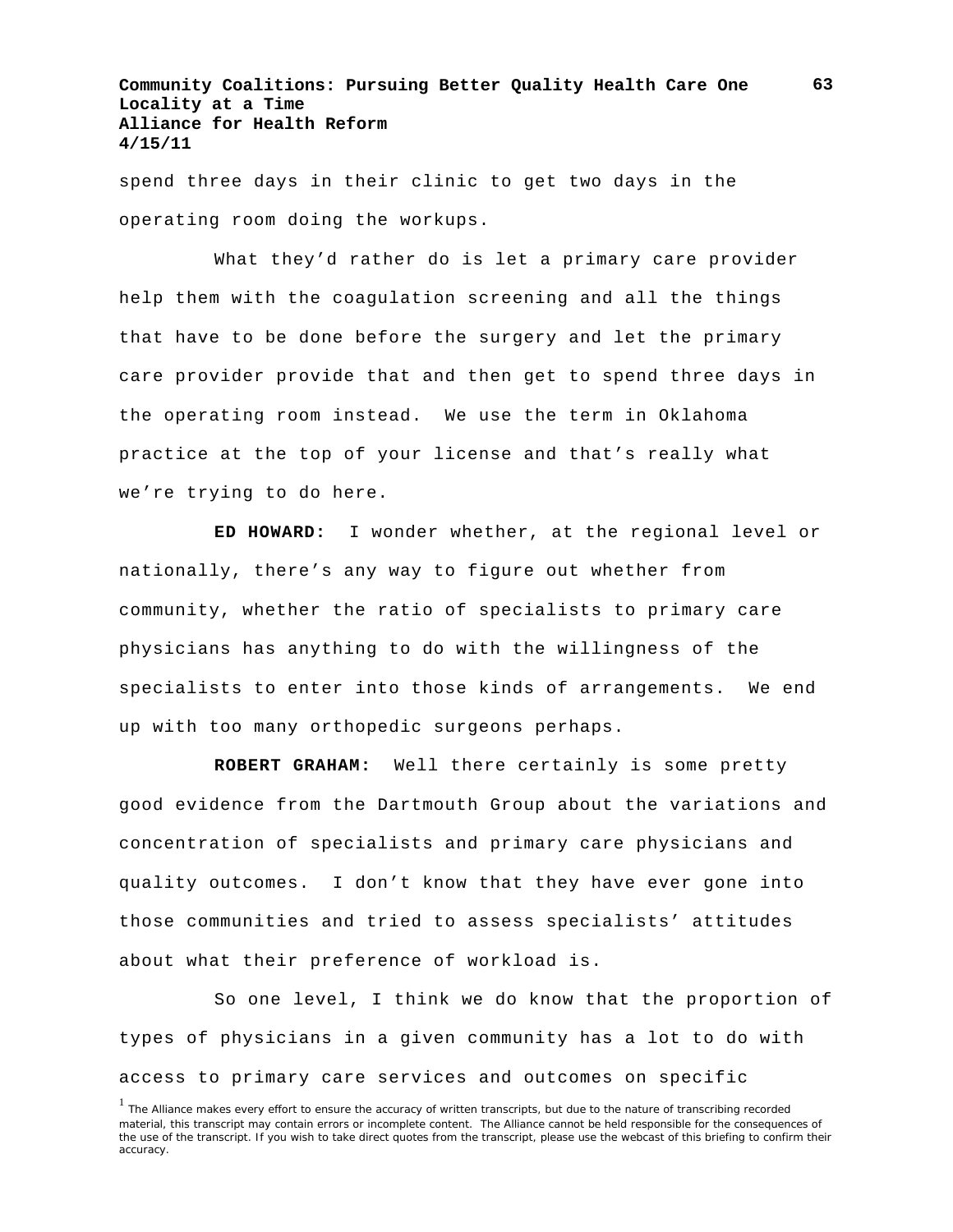measures. What the specialty and primary care culture happens to be in those communities, whether that's reacting to that proportion or driving those percentages, don't know.

Certainly our community is, I think we have the fewest number of primary care providers per capita in the United States. So if you want to take that as an extreme, we're certainly that extreme.

**ANNE WEISS:** Bob I understand that there's a question from the audience about measures. Can you talk just a little bit about that?

**ROBERT GRAHAM:** This is a very interesting question. What performance measures is the AF4Q initiative using? What, if any overlap with NQF measures, are these being used by various CMS or those being used by various CMS programs? So I looked at that question and I looked at the bottom left hand side of the card where you check off Congress or Congressional agency, national organization, news organization, the questioner checked off other. So I'm going to say policy wonk. Any time you have to explain the question to the audience, you know you're really getting in deep.

The performance measures that are used by most of the alliances are NQF-endorsed. That is the desire. That's sort of the gold standard. National Quality Forum is an organization based here in Washington, again a

<sup>&</sup>lt;sup>1</sup> The Alliance makes every effort to ensure the accuracy of written transcripts, but due to the nature of transcribing recorded material, this transcript may contain errors or incomplete content. The Alliance cannot be held responsible for the consequences of the use of the transcript. If you wish to take direct quotes from the transcript, please use the webcast of this briefing to confirm their accuracy.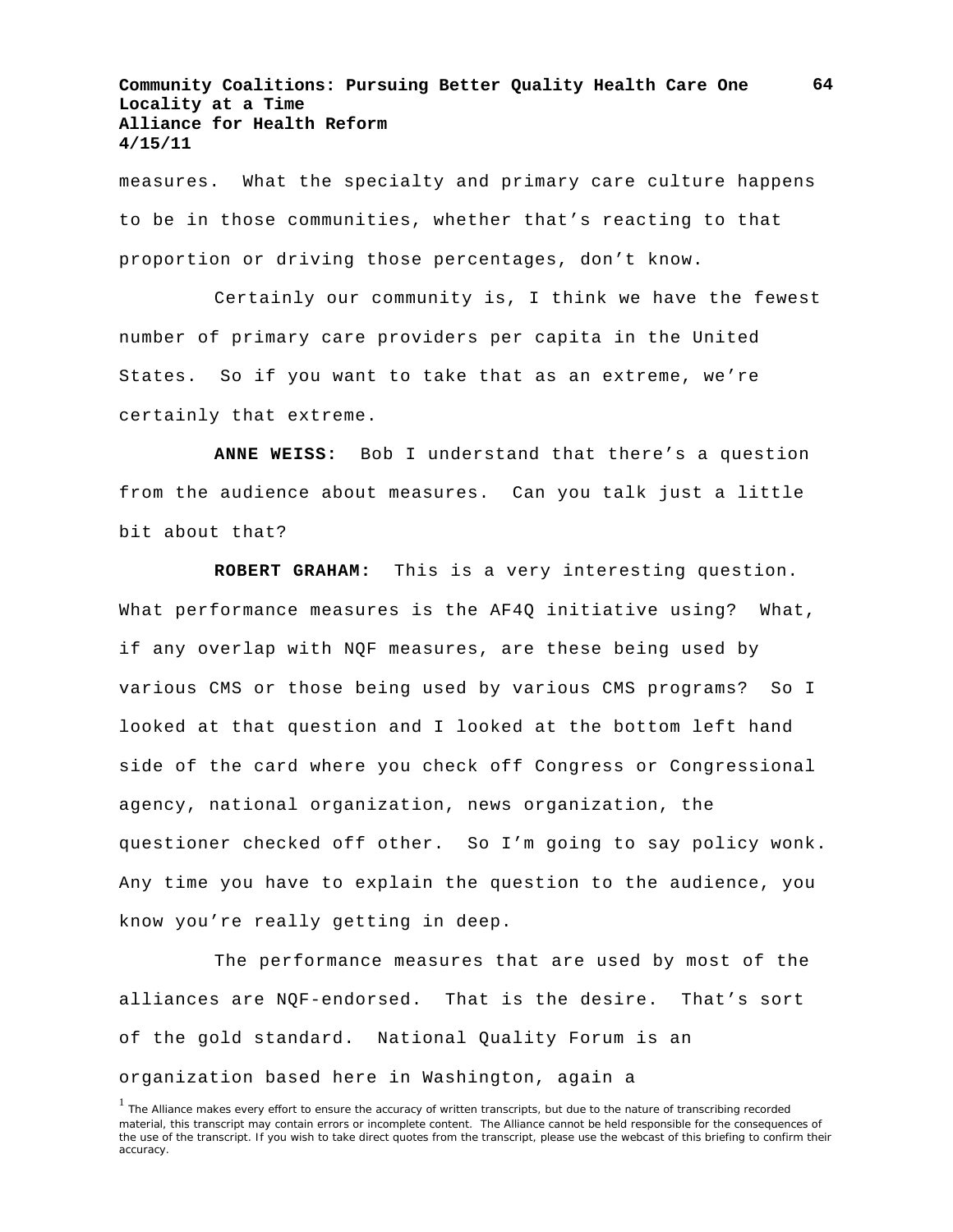multistakeholder, not-for-profit organization that serves as an adjudicator of a variety of measures and tries to come to a conclusion about which ones are valid and useful. So those are the measures that the alliances try to use. It's not 100 percent in every community.

In any community, you may have a particular measure that that community's been using for a long time or the plans or the provider community really likes but the general sense is yes, there's a high degree of convergence with the measures that you'll see in AF4Q with NQF. The question about various CMS programs I'm not familiar enough with all of the CMS programs to know what measures they're using but I think they too are trying to get an overlap with NQF measures.

**ED HOWARD:** Freshly arrived question to the panel. I guess this is immediately directed at Jim and David but further responses could be useful too. Do patients, in your circumstances, have electronic access to their health records and if so, is there any data on and a correlation between that access and health outcomes? If not, can you comment on some best practices to engage patients while they are outside of the care environment? Dr. Kendrick do you want to try it?

**JAMES CHASE:** I'm not an expert in that question around what we call more the patient health record as opposed to

<sup>&</sup>lt;sup>1</sup> The Alliance makes every effort to ensure the accuracy of written transcripts, but due to the nature of transcribing recorded material, this transcript may contain errors or incomplete content. The Alliance cannot be held responsible for the consequences of the use of the transcript. If you wish to take direct quotes from the transcript, please use the webcast of this briefing to confirm their accuracy.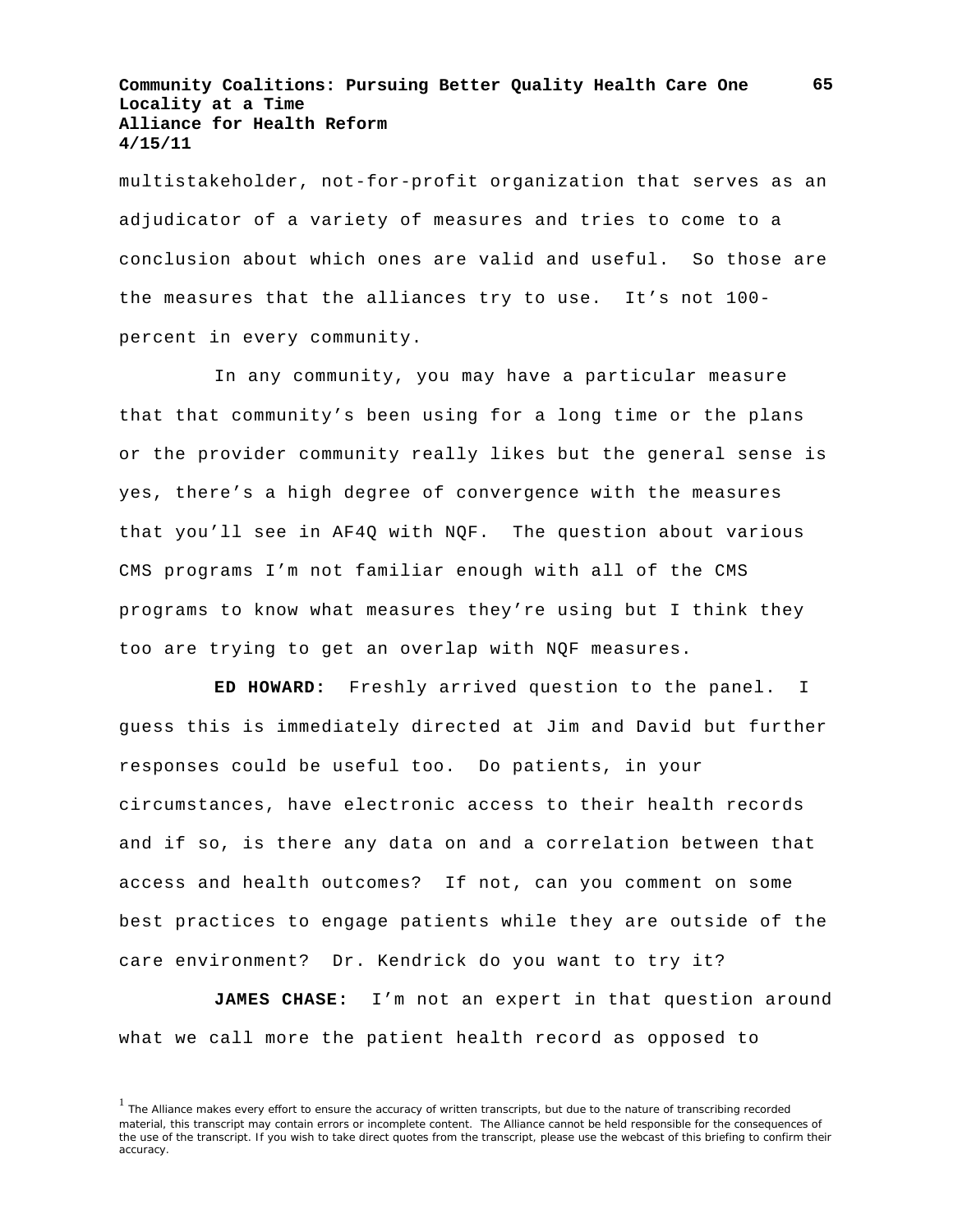having it housed at the provider office. Many of our sites have started to use that.

It doesn't have as big an uptake as they had expected but it certainly is one method to get patients more engaged in their own care, which we know is an important correlation to getting better outcomes. I think another thing that's important about that may be again, we're looking at trying to find ways to get more information from patients about their outcomes. So we're going to see a lot more requests for patients, what we call patient functional status information that we can use for both the improvement process and also accountability.

I think even in the payment systems the best payment systems, we're hypothesizing, are not going to be based service to service but based on something that the patients are valuing as far as outcomes themselves and the best outcomes may be what they think they have received. The challenge with that is always is it reliable?

We always get pushback that when you're hearing from the patients or using data from their own health record, is it reliable for the clinician to use. So I think it's still out there as a question. I'd be interested to see if some kind of market like Oklahoma City or Tulsa, excuse me, how you—

**DAVID KENDRICK:** Yes, those are fighting words.

<sup>&</sup>lt;sup>1</sup> The Alliance makes every effort to ensure the accuracy of written transcripts, but due to the nature of transcribing recorded material, this transcript may contain errors or incomplete content. The Alliance cannot be held responsible for the consequences of the use of the transcript. If you wish to take direct quotes from the transcript, please use the webcast of this briefing to confirm their accuracy.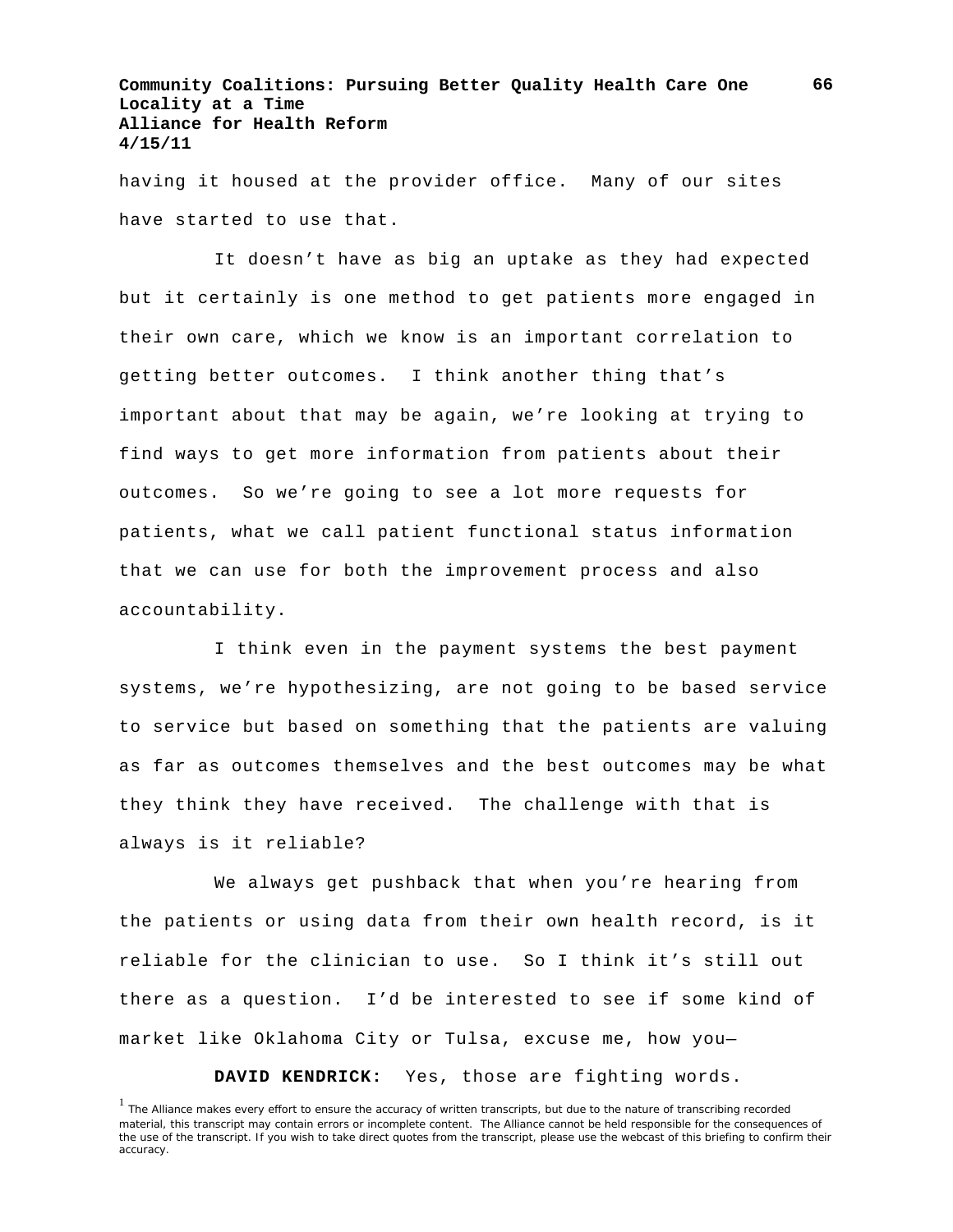**JAMES CHASE:** Sorry [Laughter].

**DAVID KENDRICK:** In our community and practicing clinicians always struggle with how to present the results of a visit and the data back to patients in a way that is effective and productive and helps the patient understand without creating unnecessary concern. So that underlies our approach to this.

It hopefully is not as paternalistic as it sounds but the approach we take is to make sure that the technology we put into place is the capability of sharing data with the patients but we're going to take a little bit longer time with it before we roll out that data in a comprehensive way. You all may be aware and you're probably participating in health plans or with doctors' offices who have patient portals and you can go there. If you request a prescription refill or a visit, that kind of functionality we want to provide right away.

So we intentionally purchased the platform that lets us connect to one of the free, there're really two big free patient health record systems in the country and it lets us connect to those not just for purposes of getting results out to the patient but also getting patient questions and patientfed data in.

I don't know if you've looked but if you look at either. I'll just say Google or Microsoft on their sites, they

<sup>&</sup>lt;sup>1</sup> The Alliance makes every effort to ensure the accuracy of written transcripts, but due to the nature of transcribing recorded material, this transcript may contain errors or incomplete content. The Alliance cannot be held responsible for the consequences of the use of the transcript. If you wish to take direct quotes from the transcript, please use the webcast of this briefing to confirm their accuracy.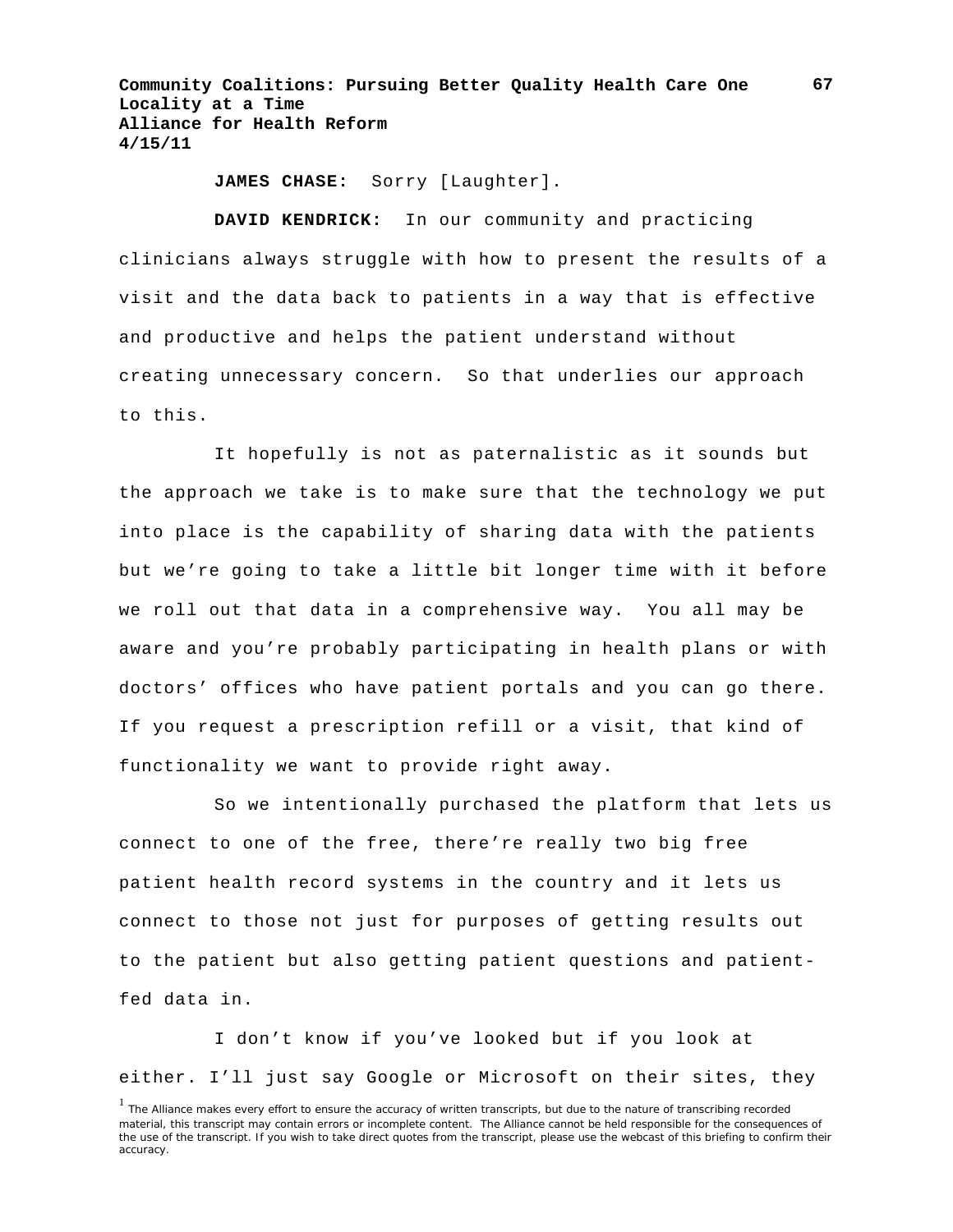both now offer devices, they don't sell them themselves but reference devices sold by major pharmacy chains in this country that are already enabled for gathering data and plugging it in and uploading it to the patient health record.

Well as a clinician, that's incredibly helpful to have data fed from a \$30 glucometer or a \$50 blood pressure monitor at home to me so that I can now begin to do what I think is really the vision we have to get to in health care, which is more widgets less time.

We've got to deliver more units of care for less time in order to get enough care delivered to this country for fewer dollars. So with that in mind, if I have a data feed between visits of blood glucoses, of blood pressures, etc., I can make adjustments in care without having to turn the crank on an office visit. That will drive a lot of efficiencies in our system.

So yes, it's an important part of our strategy. We're still really trying to decide the best way to present the results to patients so that we can reassure and give the appropriate level of concern to them but I think it's critical that the patient be involved and patients are helping to guide that. We have a patient panel that's helping to decide what to do with that information.

<sup>&</sup>lt;sup>1</sup> The Alliance makes every effort to ensure the accuracy of written transcripts, but due to the nature of transcribing recorded material, this transcript may contain errors or incomplete content. The Alliance cannot be held responsible for the consequences of the use of the transcript. If you wish to take direct quotes from the transcript, please use the webcast of this briefing to confirm their accuracy.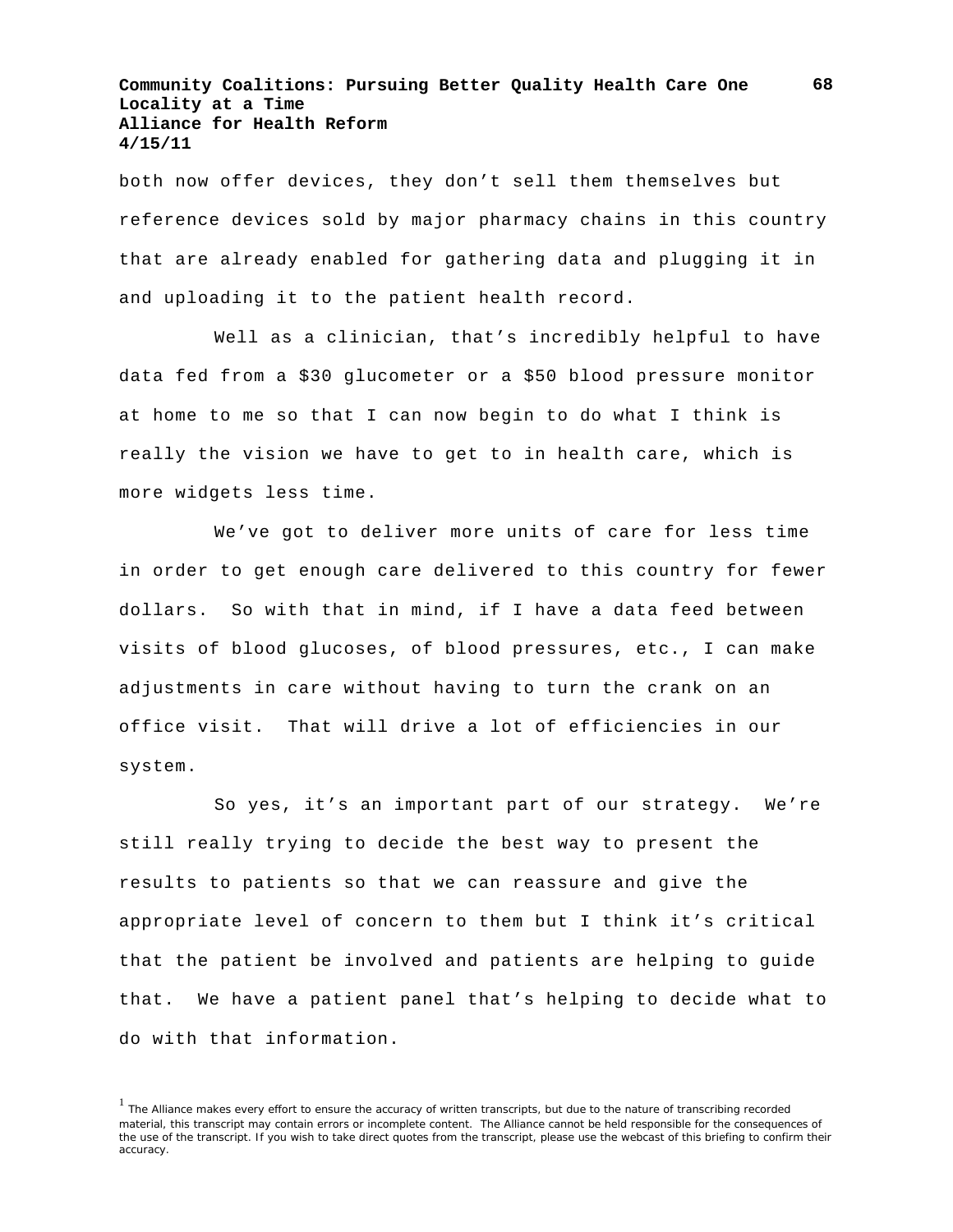**ANNE WEISS:** So just to inspire your patient panel, one of the tings that I can share is that the Robert Wood Johnson Foundations has separately funded an initiative that's known as Open Notes. Open Notes is designed to look at that sort of scary thing about taking what's the doctor rates in your chart and putting it out there for you to see. That is quite a transition.

If we have more time, I'd tell you a story about what happened once when I looked in my own chart and I didn't really like what I saw. The Open Notes project is a group of providers that are working on a system that physicians in the delivery systems are comfortable with and patients are as well for making all the information in the chart immediately and completely accessible to the patients.

It takes culture change. It takes behavior change. It takes trust. It takes a whole new set of institutional practices and systems but definitely something that I think is a direction that many of us feel it seems right, feels right. So more to come from the Open Notes project.

**ED HOWARD:** Very good. Time for one more question. I have it. I'm going to ask you, in the meantime, to listen to my question while you fill out the evaluation form, that's right. It was triggered by something that Anne said when she

<sup>&</sup>lt;sup>1</sup> The Alliance makes every effort to ensure the accuracy of written transcripts, but due to the nature of transcribing recorded material, this transcript may contain errors or incomplete content. The Alliance cannot be held responsible for the consequences of the use of the transcript. If you wish to take direct quotes from the transcript, please use the webcast of this briefing to confirm their accuracy.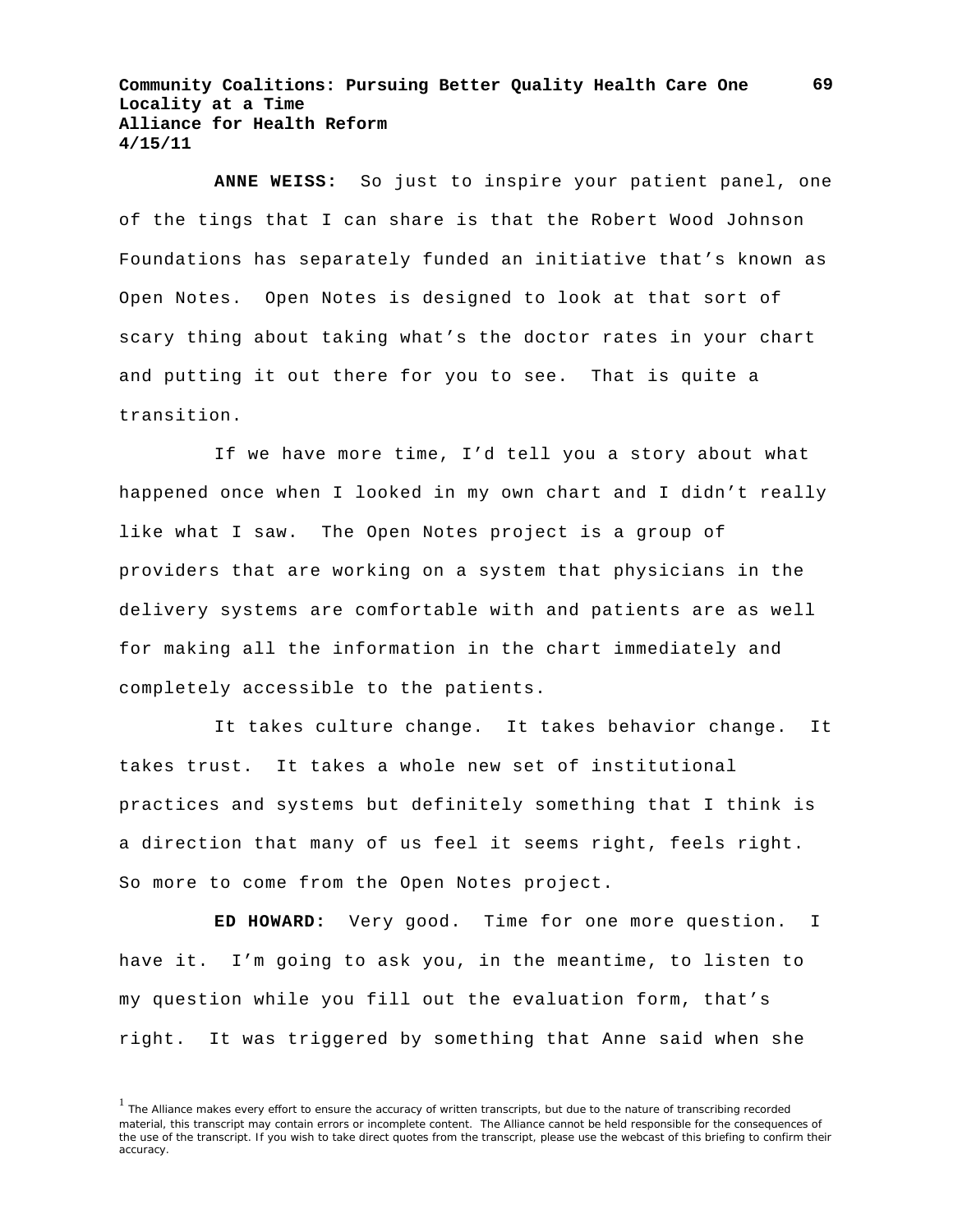was first speaking to you and I'm paraphrasing here but something like you learn locally and apply nationally.

You have a bunch of folks who really have a national view in our audience and I wonder if I could ask any of the panelists and Anne as well to chime in on it. What the kind of lessons that you would like to see learned as a result of these community initiatives and what you are learning that you think is really important. Bob?

**ROBERT GRAHAM:** I'll start off. I think the lesson I'm seeing thus far is that because health care is so complicated and has so many financial interests and institutional interests associated with it that if you're really going to have a successful approach in a given community to making change, it has to be multistakeholder. The entity, which is the convener for that really has to be a non-interest, which is why you see all of our communities are basically not-for-profit organizations.

You need to have that neutral ground where people can come discover that they do have overlapping concerns even though they may have business or professional differences outside of the room, they have overlapping concerns and can agree that yes, there are some things that we can do together and then you start doing a few things together.

<sup>&</sup>lt;sup>1</sup> The Alliance makes every effort to ensure the accuracy of written transcripts, but due to the nature of transcribing recorded material, this transcript may contain errors or incomplete content. The Alliance cannot be held responsible for the consequences of the use of the transcript. If you wish to take direct quotes from the transcript, please use the webcast of this briefing to confirm their accuracy.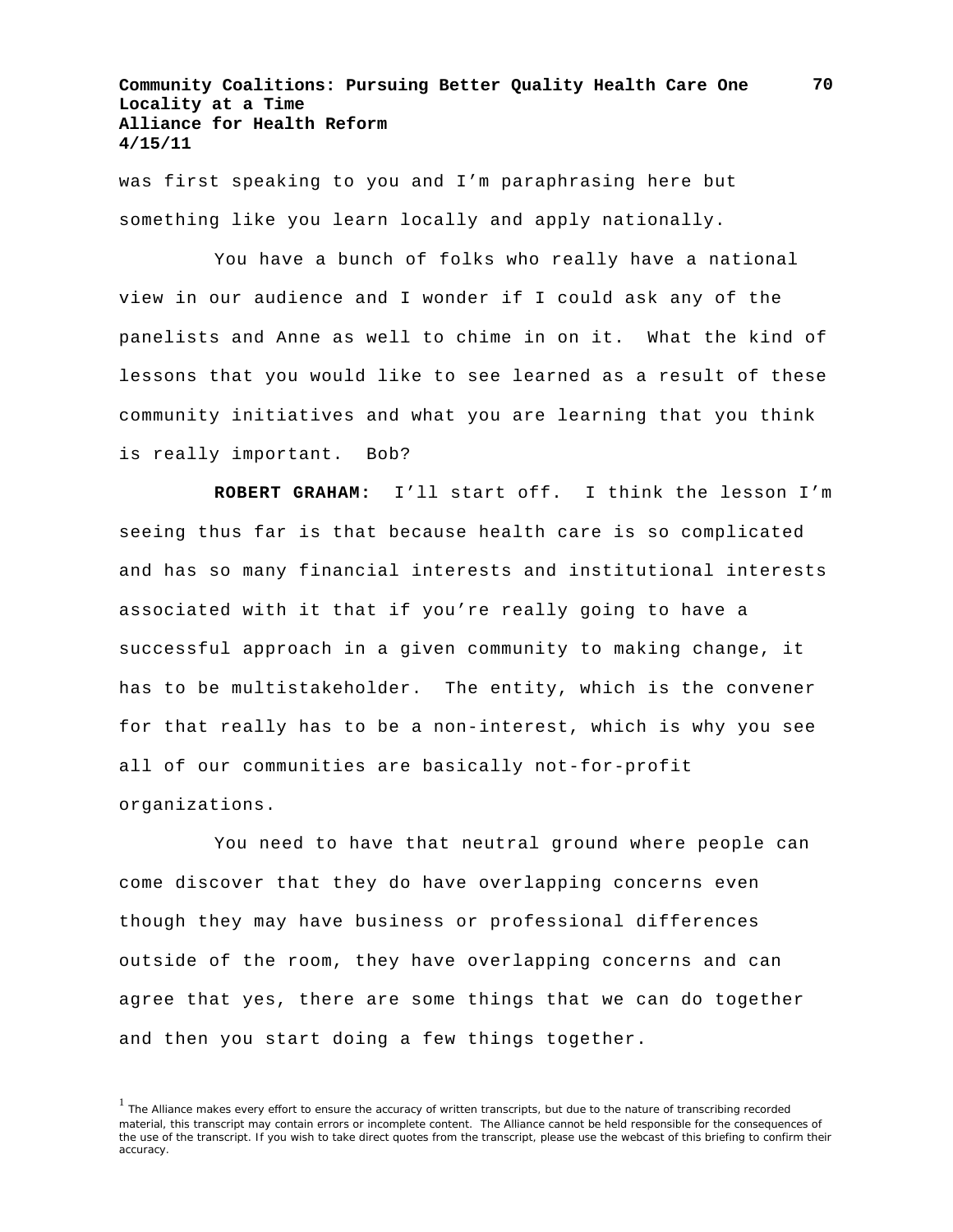They may be small things and you discover that you have some success and there's positive feedback. Then that group can become more expansive and maybe talk about questions and think about issues that they couldn't have done together two or three years before.

So I think it's common ground, neutral ground, but everyone in the community has to be involved because if you get a relatively small cadre of folks in the community saying well this would be good and we're going to make the change, somebody out there looks at that change as being a loss to them. They will resist you and then you're just back into that dialectic that you have so much of the time.

#### **ED HOWARD:** Good, Jim?

**JAMES CHASE:** I certainly agree with that. another thing I would add is one thing we've learned that alignment across the community really helps especially in the measurement and improvement focuses having multiple payers participate in that and do things in a similar way and collaborate has been very helpful. That's a challenge and we kick that up to a national level.

We do know that having Medicare participate with us locally is really important because it's such a big piece of the funding and attention that local providers have. We need to find a way as we move forward with implementing Medicare

<sup>&</sup>lt;sup>1</sup> The Alliance makes every effort to ensure the accuracy of written transcripts, but due to the nature of transcribing recorded material, this transcript may contain errors or incomplete content. The Alliance cannot be held responsible for the consequences of the use of the transcript. If you wish to take direct quotes from the transcript, please use the webcast of this briefing to confirm their accuracy.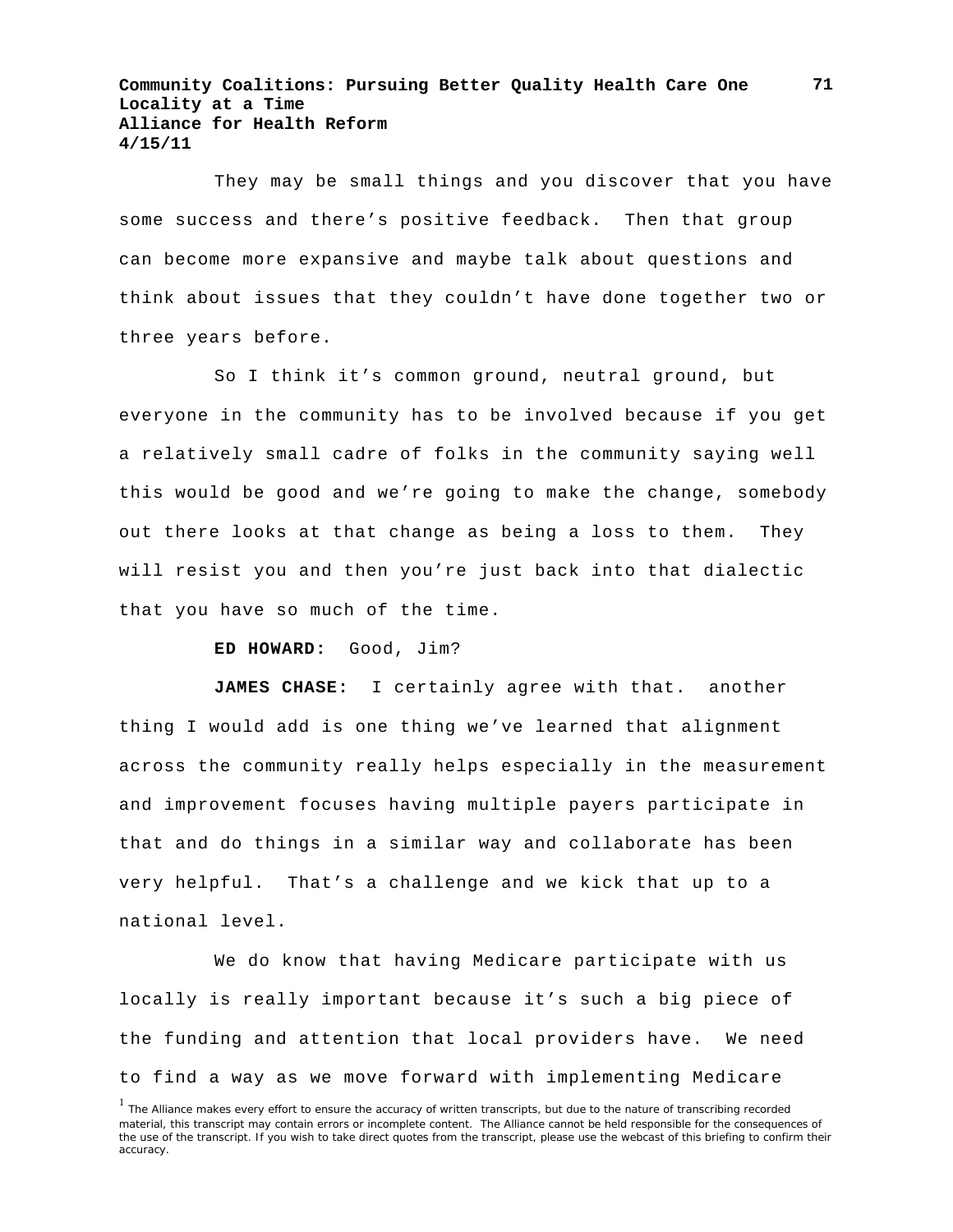accountable care organizations and other things to make sure that it's responsive to local needs.

Our discussion here about how that's how we're going to make change happen, get the redesign that we need to happen, to get the better value for patients is going to happen at the local level. We need Medicare to be able to participate and the trick there is doing it in a way so it's consistent across the country but isn't just one size fits all.

**ED HOWARD:** Great.

**DAVID KENDRICK:** So you guys took mine, which was the alignment of pay sources and their perspective on this. That is so critical. If you're working in a physician practice and we all recognize that this pen in my hand spends about 80 percent of the health care dollars because I'm writing orders for things that happen in other facilities. I'm writing orders for patients to fill in the pharmacy. This has to be a point of our focus.

What we have to deal with is that the patients who come to see me, I treat everybody exactly the same way but they have very different pay sources and very different rules for each of those organizations that we must deal with so that I have a whole back office staff focused on dealing with that.

So when we try to implement innovations, I think the highway of health care improvement is littered with failed

<sup>&</sup>lt;sup>1</sup> The Alliance makes every effort to ensure the accuracy of written transcripts, but due to the nature of transcribing recorded material, this transcript may contain errors or incomplete content. The Alliance cannot be held responsible for the consequences of the use of the transcript. If you wish to take direct quotes from the transcript, please use the webcast of this briefing to confirm their accuracy.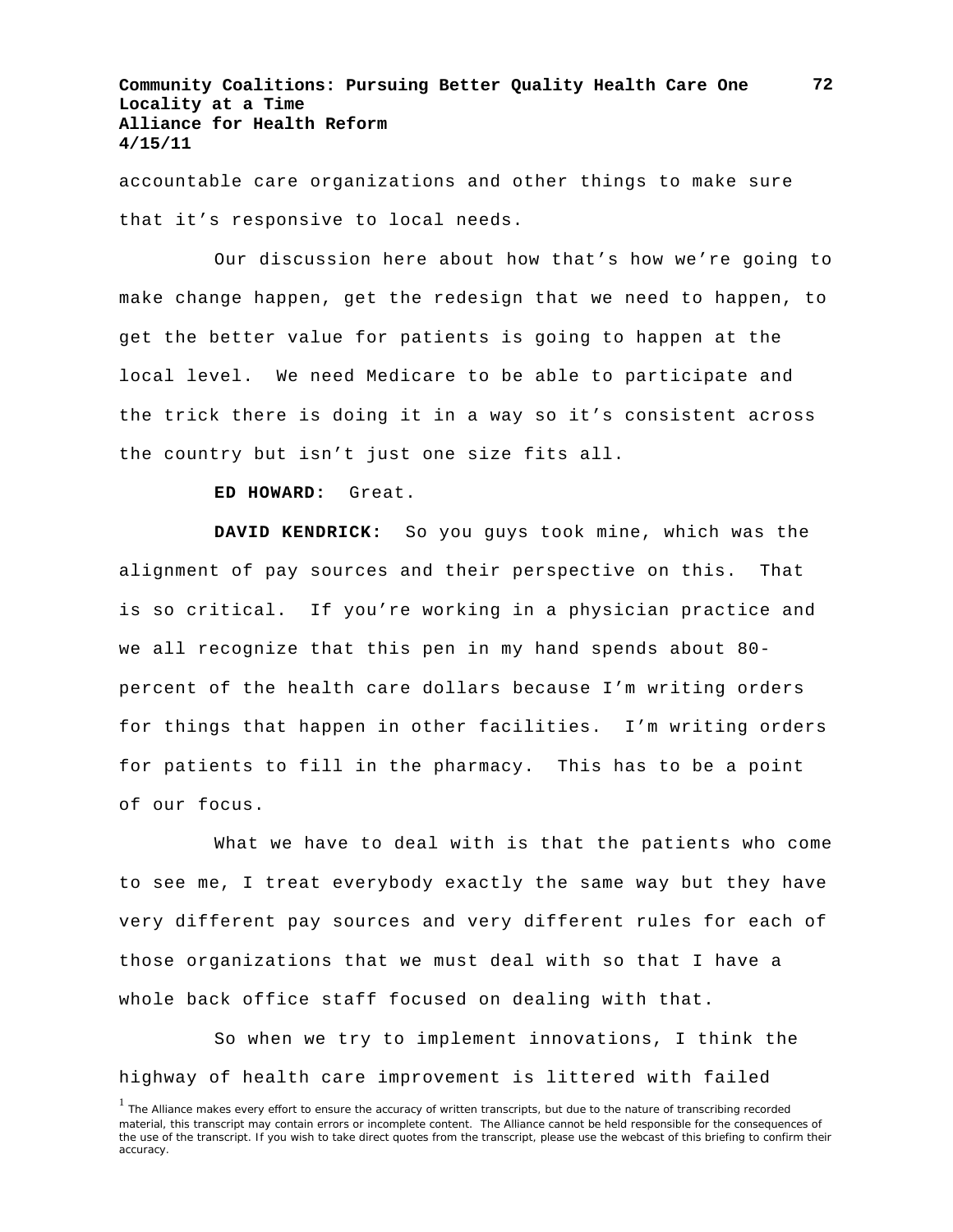projects that fail to account for the fact that Medicaid is only 10-percent of this doctor's practice. So that doctor's practice is not going to substantially change the way they do things for that 10-percent slice.

We've got to have interventions, whether they're technology or programmatic that cut across or able to cut across a practice setting because that's where we're doing the work, what we're thinking about the work flows, and not limit them to a particular pay source. I think that's probably the one biggest struggle we have in our Beacon community is it doesn't come with a component with aligning the payers.

So I spend probably 30-percent of my time trying to get private payers aligned with Medicaid, aligned with, would be nice, aligned with Medicare to support these interventions because, as I very clearly described, if we don't have a payment for a particular transaction we know to be of value, we don't have any improvement.

> **ED HOWARD:** Anne, do you want to chime in? **JOHN STENT:** Ed, can I ask a question?

**ED HOWARD:** A quick one with a quick answer if possible. How's that? Identify yourself.

**JOHN STENT:** Okay. I'm John Stent. I've spent most of my career in health care and the last 15 years as a CEO or

<sup>&</sup>lt;sup>1</sup> The Alliance makes every effort to ensure the accuracy of written transcripts, but due to the nature of transcribing recorded material, this transcript may contain errors or incomplete content. The Alliance cannot be held responsible for the consequences of the use of the transcript. If you wish to take direct quotes from the transcript, please use the webcast of this briefing to confirm their accuracy.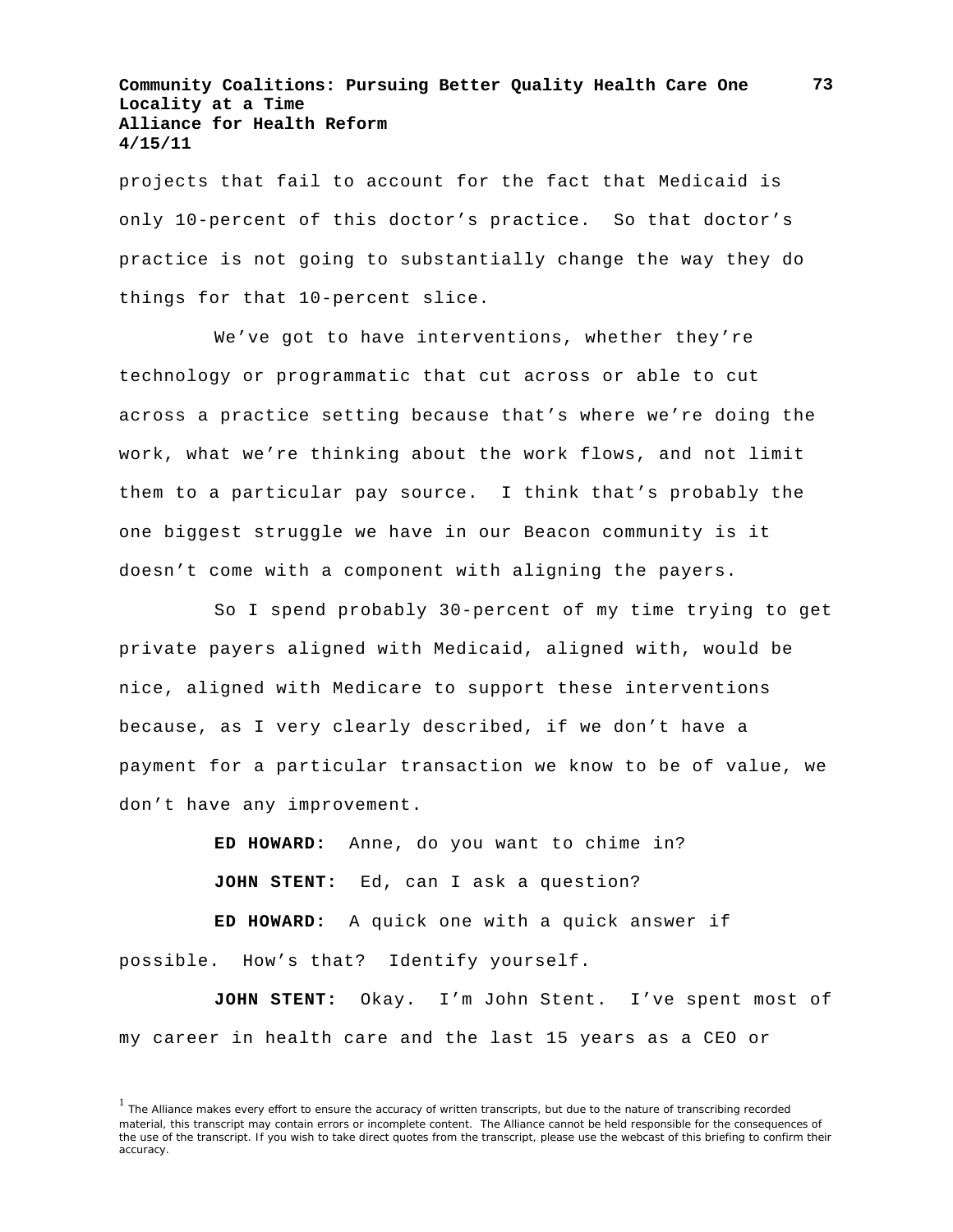administrator in rural community hospitals and I applaud you for what you're doing.

My biggest concern is the small communities, 1,000 population that's 50 miles from the next critical access hospital, that's 300 miles from a medical center that has a nurse practitioner taking care of all the patients and of those thousands, you and I know that there's heart problems. There's different disease issues that need to be taken care of by a specialist and most of that time, they're taking care of in a community. How are we going to roll out what you're doing in bigger towns and cities to the outlying communities that also need good quality health care?

**ED HOWARD:** Very good question.

**ANNE WEISS:** Again, we set out to do our work in many different kinds of communities and while I don't think we have any communities that you would call frontier communities exactly, we have for example, in Humboldt County, California, pretty remote, pretty hard to get to. There's one major hospital. You can put all the dots in one room. Some of the logic is the same everywhere, measuring, supporting improvement, engaging consumers.

Those are things that have to happen from the smallest to the largest communities. There may be technologies that make it easier to do in more remote areas. Minnesota obviously

<sup>&</sup>lt;sup>1</sup> The Alliance makes every effort to ensure the accuracy of written transcripts, but due to the nature of transcribing recorded material, this transcript may contain errors or incomplete content. The Alliance cannot be held responsible for the consequences of the use of the transcript. If you wish to take direct quotes from the transcript, please use the webcast of this briefing to confirm their accuracy.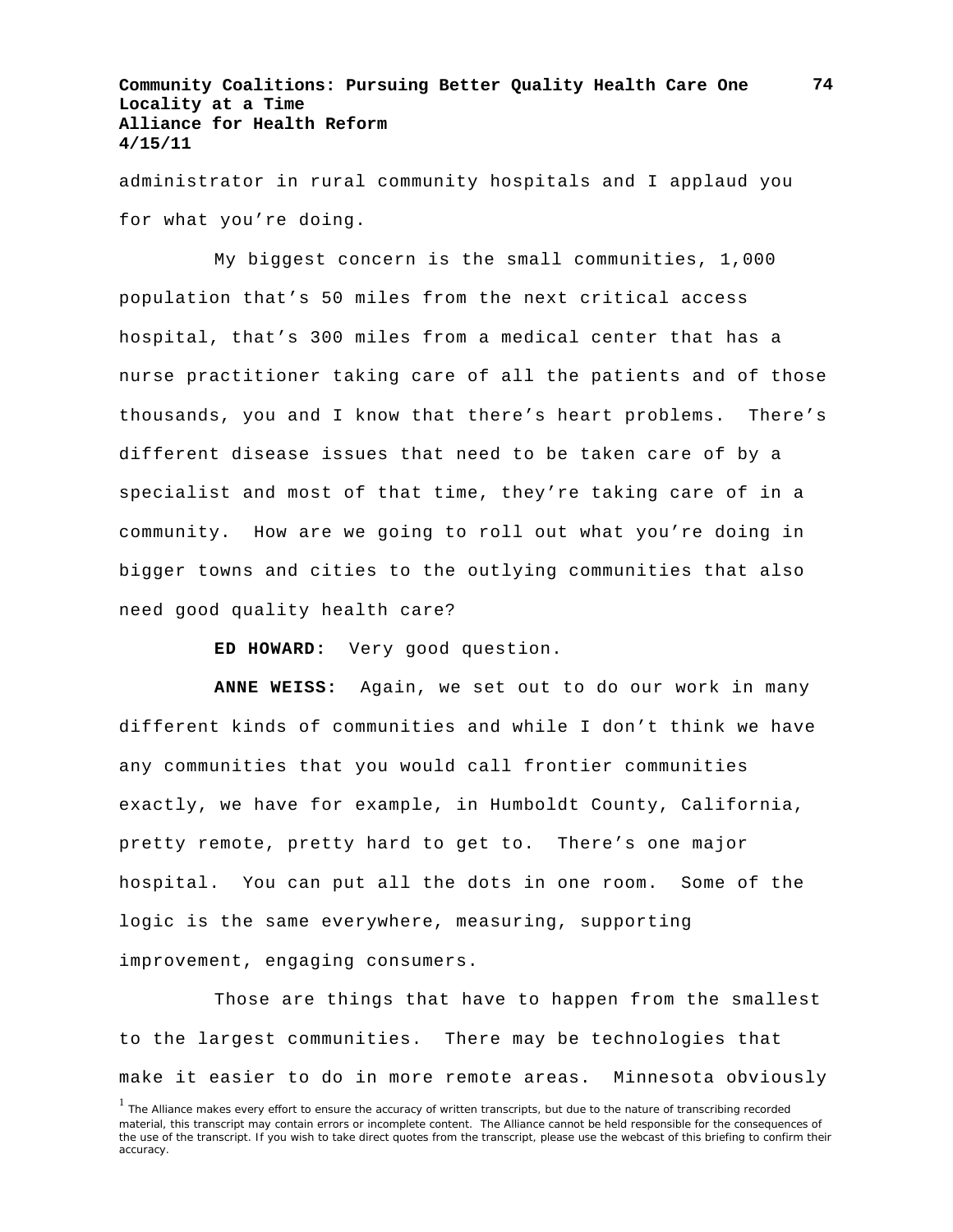has remote areas. Oklahoma is not a heavily metropolitan market as well.

The Foundation supports something known as Project ATCO, which is a very innovative use of distance learning to supervise specialty care, remote specialty care. So there are lots of technical ways about it that folks have to share but in many ways, I think the basic dynamics are not that different.

**ED HOWARD:** Okay. No, go ahead.

**DAVID KENDRICK:** So just really quickly, we do have the critical access hospitals and rural HQFCs as a part of our program. They're really critical to the mix. We use the term virtual integrated delivery network to sort of indicate that now these groups can leverage what they're really good at and what services they have in the community but then be connected to a larger entity that maybe has the cath lab and some things uniquely that they don't.

Our vision there is by creating a tighter connection between say the primary care and the local care in these rural areas with the specialists and the tertiary care in the urban areas, the patients can stay at home as much as possible because their providers have closer, 24/7 support from higher levels of care. If a move needs to be made, it can be made quickly and effectively. So that's a really important part of our strategy.

<sup>&</sup>lt;sup>1</sup> The Alliance makes every effort to ensure the accuracy of written transcripts, but due to the nature of transcribing recorded material, this transcript may contain errors or incomplete content. The Alliance cannot be held responsible for the consequences of the use of the transcript. If you wish to take direct quotes from the transcript, please use the webcast of this briefing to confirm their accuracy.